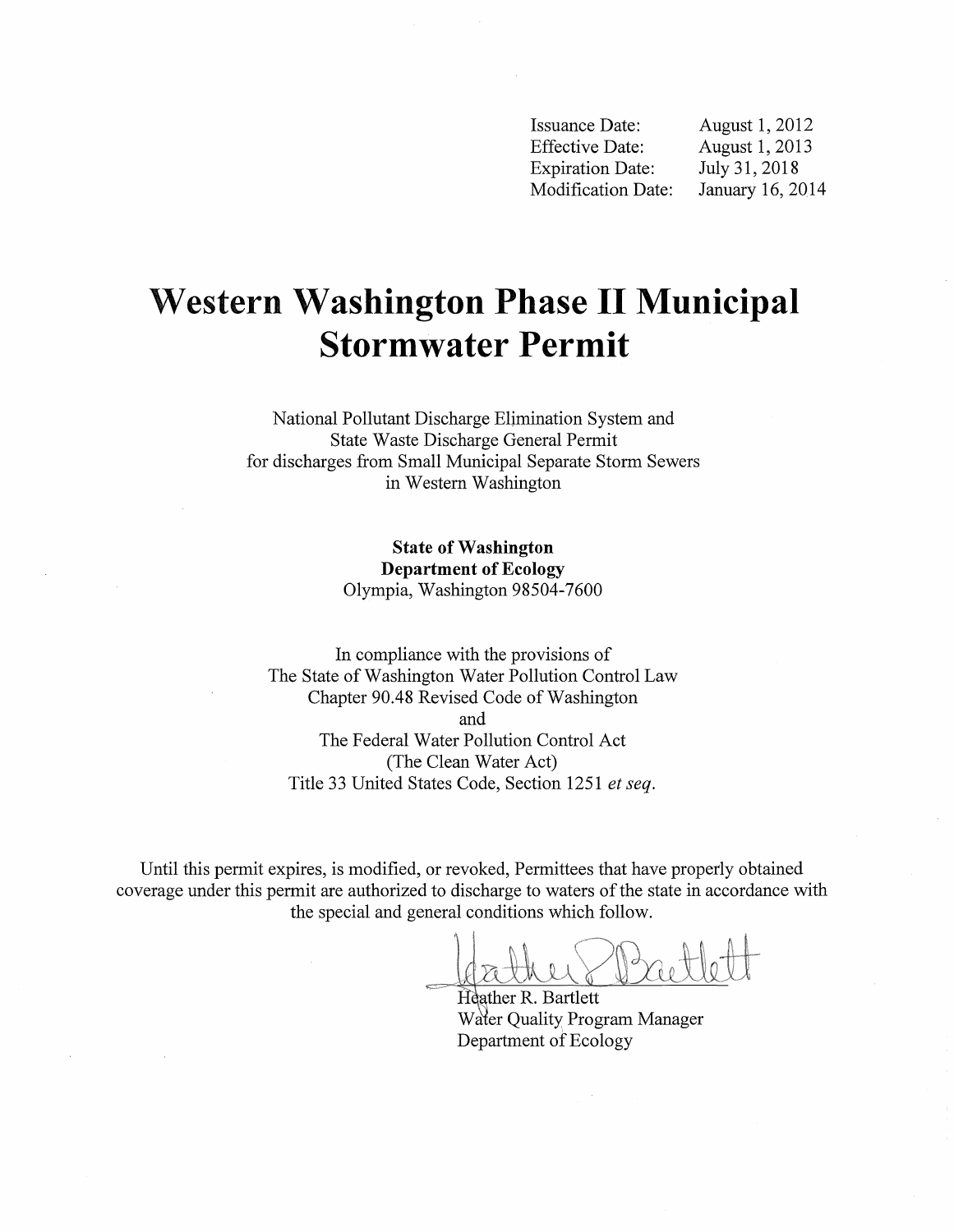THIS PAGE INTENTIONALLY LEFT BLANK

*Western Washington Phase II Municipal Stormwater Permit – August 1, 2013 Modified January 16, 2015 Page 2 of 74*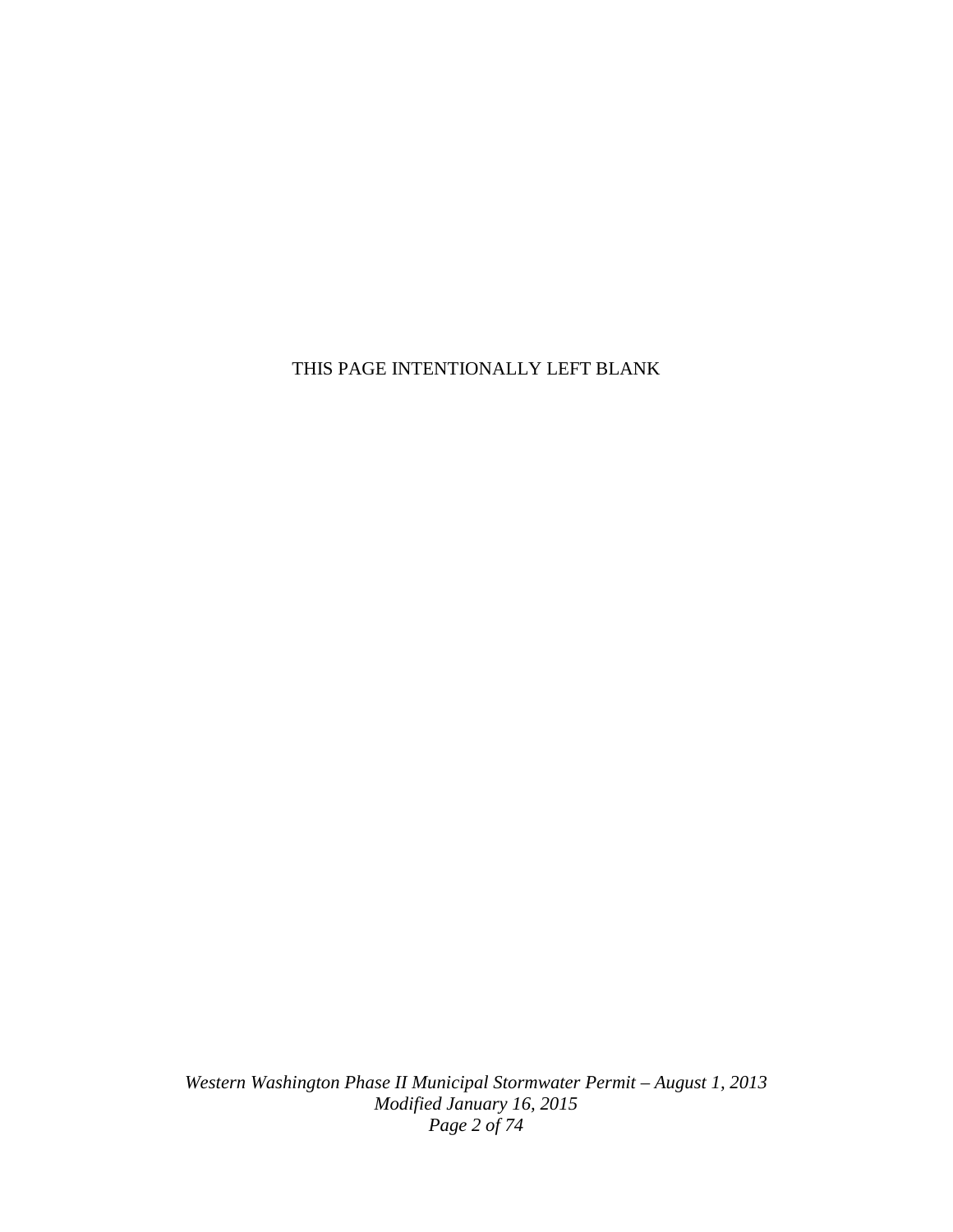# **TABLE OF CONTENTS**

# **SPECIAL AND GENERAL CONDITIONS**

| $S1$ .           |                                                                                                                       |  |
|------------------|-----------------------------------------------------------------------------------------------------------------------|--|
| S <sub>2</sub> . |                                                                                                                       |  |
| S3.              |                                                                                                                       |  |
| S4.              |                                                                                                                       |  |
| S5.              | STORMWATER MANAGEMENT PROGRAM FOR CITIES, TOWNS, AND                                                                  |  |
|                  |                                                                                                                       |  |
|                  |                                                                                                                       |  |
|                  |                                                                                                                       |  |
|                  | S5.C.4 Controlling Runoff from New Development, Redevelopment and Construction Sites25                                |  |
|                  |                                                                                                                       |  |
| S6.              | STORMWATER MANAGEMENT PROGRAM FOR SECONDARY                                                                           |  |
|                  |                                                                                                                       |  |
| S7.              | COMPLIANCE WITH TOTAL MAXIMUM DAILY LOAD                                                                              |  |
| S8.              |                                                                                                                       |  |
| S9.              |                                                                                                                       |  |
|                  |                                                                                                                       |  |
| G1.              |                                                                                                                       |  |
| G <sub>2</sub> . |                                                                                                                       |  |
| G3.              |                                                                                                                       |  |
| G4.              |                                                                                                                       |  |
| G5.              |                                                                                                                       |  |
| G6.              |                                                                                                                       |  |
| G7.              |                                                                                                                       |  |
| G8.              |                                                                                                                       |  |
| G9.              |                                                                                                                       |  |
| G10.             |                                                                                                                       |  |
| G11.             |                                                                                                                       |  |
| G12.             |                                                                                                                       |  |
| G13.             |                                                                                                                       |  |
| G14.             |                                                                                                                       |  |
| G15.             | REPORTING A CAUSE FOR MODIFICATION OR REVOCATION 63                                                                   |  |
| G16.             |                                                                                                                       |  |
|                  | Western Washington Phase II Municipal Stormwater Permit - August 1, 2013<br>Modified January 16, 2015<br>Page 3 of 74 |  |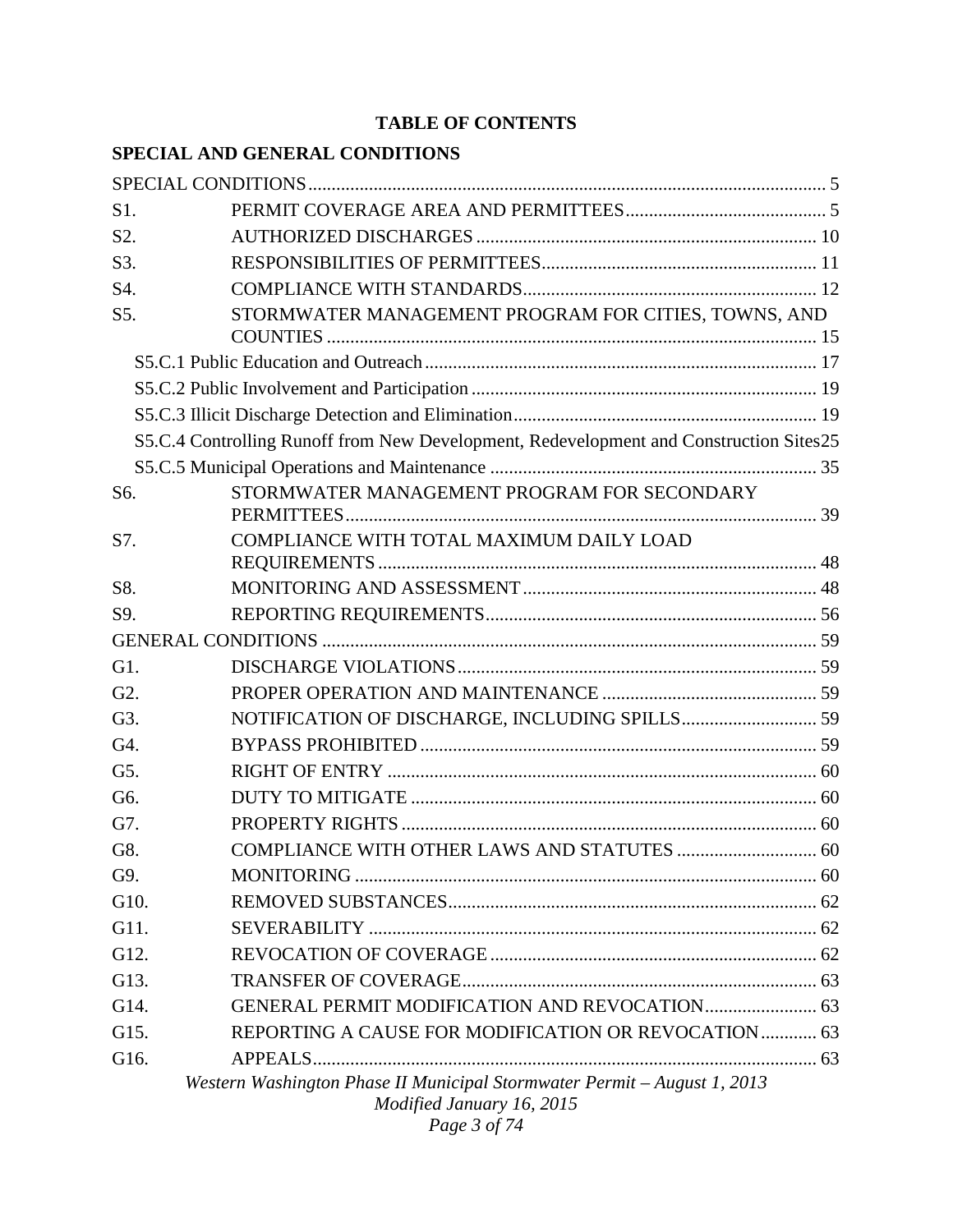| G18. |  |
|------|--|
| G19. |  |
| G20. |  |
|      |  |
|      |  |

## APPENDICES

| APPENDIX 1. MINIMUM TECHNICAL REQUIREMENTS                                     |
|--------------------------------------------------------------------------------|
| APPENDIX 2. TOTAL MAXIMUM DAILY LOAD REQUIREMENTS                              |
| APPENDIX 3. ANNUAL REPORT FOR CITIES, TOWNS AND COUNTIES                       |
| APPENDIX 4. ANNUAL REPORT FOR SECONDARY PERMITTEES                             |
| APPENDIX 5. NOTICE OF INTENT                                                   |
| APPENDIX 6. STREET WASTE DISPOSAL                                              |
| APPENDIX 7. DETERMINING CONSTRUCTION SITE DAMAGE TRANSPORT<br><b>POTENTIAL</b> |
| APPENDIX 8. ANNUAL REPORT FOR NEW PERMITTEES                                   |
| APPENDIX 9. STORMWATER DISCHARGE MONITORING                                    |

*Western Washington Phase II Municipal Stormwater Permit – August 1, 2013 Modified January 16, 2015 Page 4 of 74*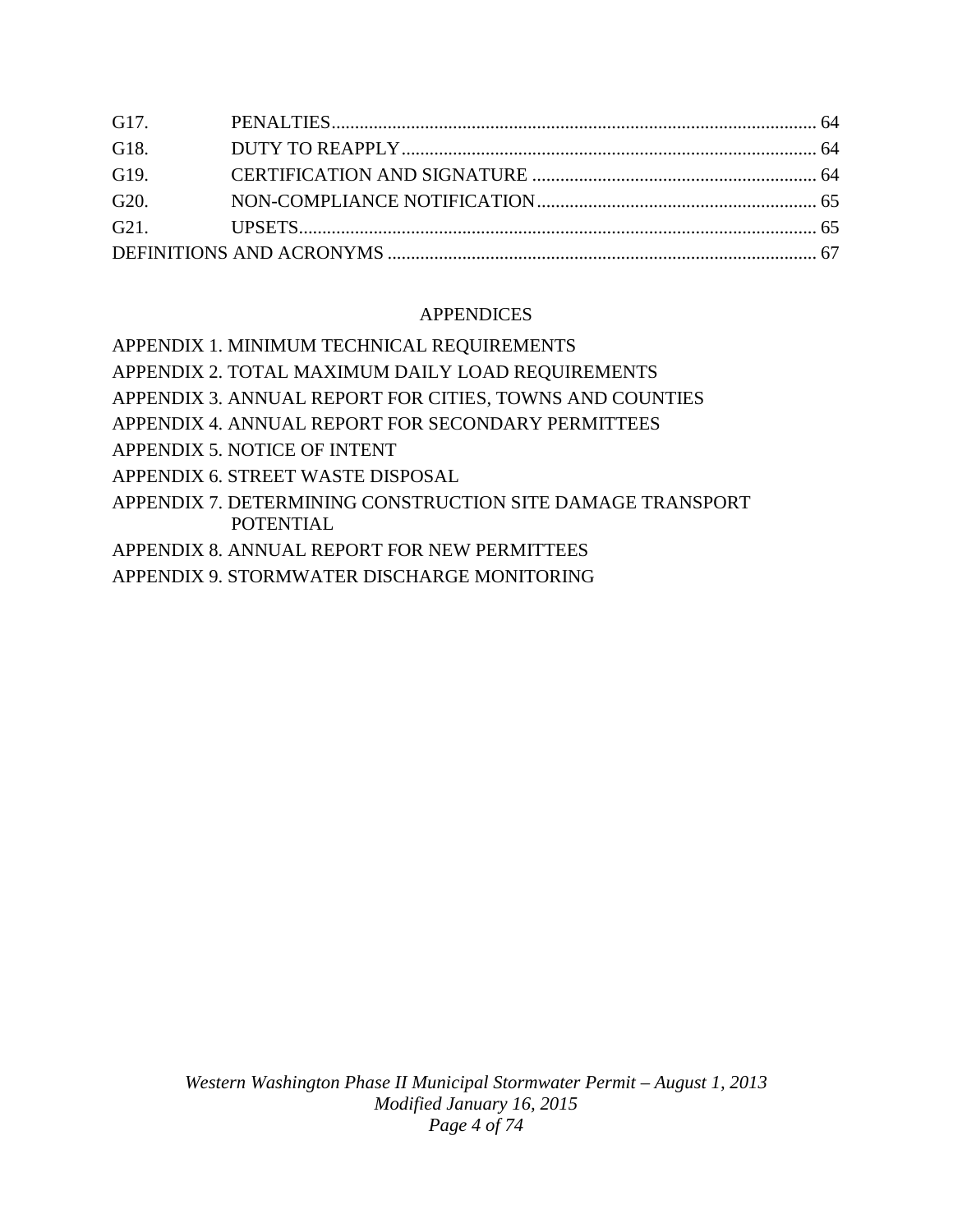## **SPECIAL CONDITIONS**

## <span id="page-4-1"></span><span id="page-4-0"></span>**S1. PERMIT COVERAGE AREA AND PERMITTEES**

#### A. Geographic Area of Permit Coverage

This Permit is applicable to owners or operators of regulated small municipal separate storm sewer systems (MS4s) located west of the eastern boundaries of the following counties: Whatcom, Skagit, Snohomish, King, Pierce, Lewis and Skamania.

- 1. For all cities required to obtain coverage under this permit, the geographic area of coverage is the entire incorporated area of the city.
- 2. For all counties required to have coverage under this Permit, the geographic area of coverage is the urbanized areas and urban growth areas associated with permitted cities under the jurisdictional control of the county. The geographic area of coverage also includes any urban growth area contiguous to permitted urbanized areas under the jurisdictional control of the county.
- 3. For Whatcom County, the geographic area of coverage also includes the unincorporated Birch Bay urban growth area.
- 4. For Secondary Permittees required to obtain coverage under this permit, the minimum geographic area of coverage is all areas identified under S1.A.1 and S1.A.2. At the time of permit coverage, the Washington State Department of Ecology (Ecology) may establish a geographic area of coverage specific to an individual Secondary Permittee.
- 5. All regulated small MS4s owned or operated by the Permittees named in S1.D.2.a(i) and (ii), and S1.D.2.b and located in another city or county area requiring coverage under this permit or the *Phase I Municipal Stormwater Permit* or the *Eastern Washington Phase II Municipal Stormwater Permit* are also covered under this permit.
- B. Regulated Small Municipal Separate Storm Sewer Systems (MS4s)

All operators of regulated small MS4s are required to apply for and obtain coverage under this Permit or be permitted under a separate individual permit, unless waived or exempted in accordance with condition S1.C.

- 1. A regulated small MS4:
	- a. Is a "Small MS4" as defined in the *Definitions and Acronyms* section at the end of this Permit; and
	- b. Is located within, or partially located within, an urbanized area as defined by the latest decennial census conducted by the U.S. Bureau of Census, or

*Western Washington Phase II Municipal Stormwater Permit – August 1, 2013 Modified January 16, 2015 Page 5 of* 74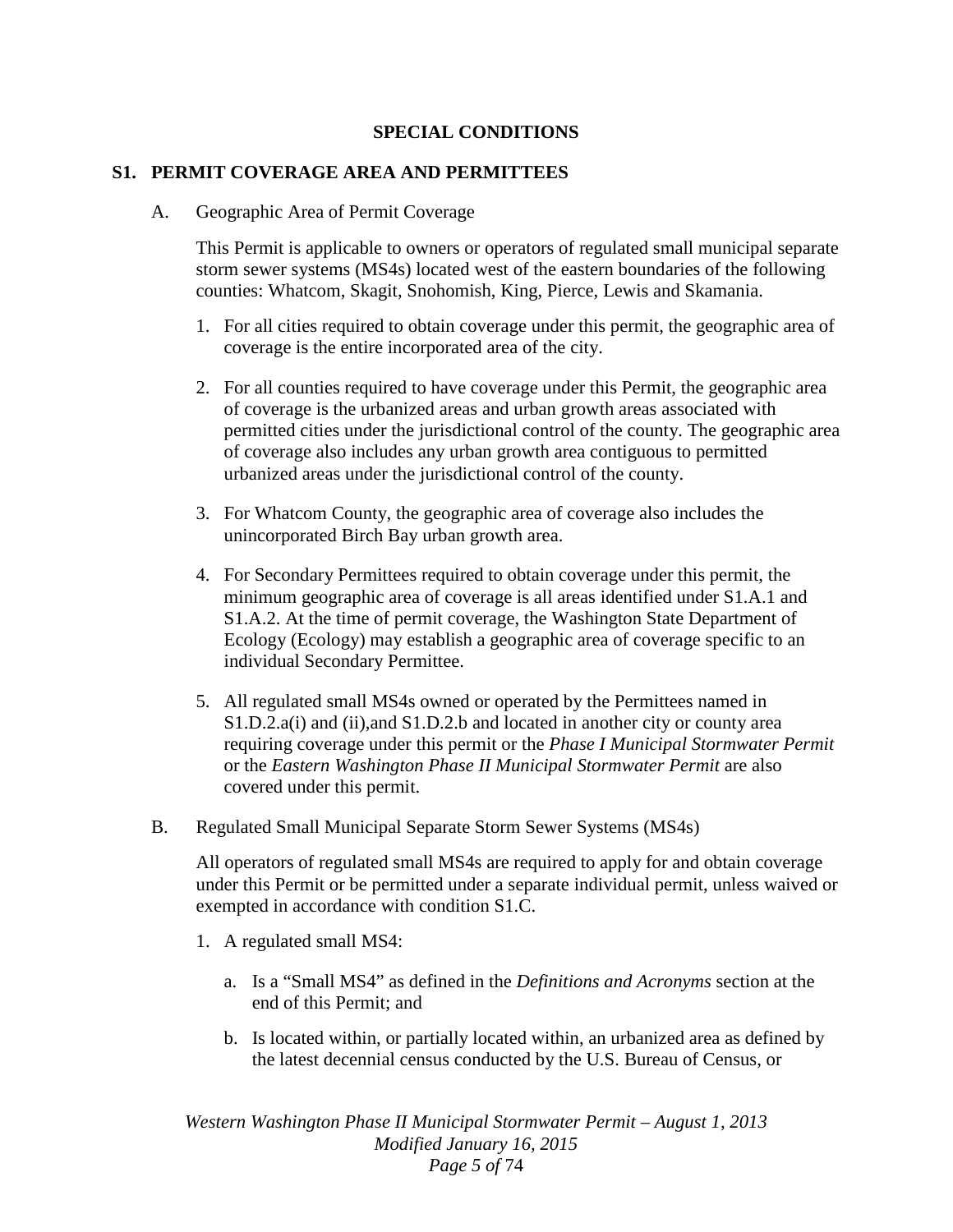designated by Ecology pursuant to 40 CFR 123.35(b) or 40 CFR 122.26(f); and

- c. Discharges stormwater from the MS4 to a surface water of Washington State; and
- d. Is not eligible for a waiver or exemption under S1.C. below.
- 2. All other operators of MS4s, including special purpose districts, which meet the criteria for a regulated small MS4 shall obtain coverage under this Permit. Other operators of small MS4s may include, but are not limited to: flood control, or diking and drainage districts, schools including universities, and correctional facilities that own or operate a small MS4 serving non-agricultural land uses.
- 3. Any other operators of small MS4s may be required by Ecology to obtain coverage under this permit or an alternative NPDES permit if Ecology determines the small MS4 is a significant source of pollution to surface waters of the state. Notification of Ecology's determination that permit coverage is required will be through the issuance of an Administrative Order issued in accordance with RCW 90.48.
- 4. The owner or operator of a regulated small MS4 may obtain coverage under this Permit as a Permittee, Co-Permittee, or Secondary Permittee as defined in S1.D.1. below.
- 5. Pursuant to 40 CFR 122.26(f), any person or organization may petition Ecology to require that additional small MS4s obtain coverage under this Permit. The process for petitioning Ecology is:
	- a. The person or organization shall submit a complete petition in writing to Ecology. A complete petition shall address each of the relevant factors for petitions outlined on Ecology's website.
	- b. In making its determination on the petition, Ecology may request additional information from either the petitioner or the entity that is the subject of the petition.
	- c. Ecology will make a final determination on a complete petition within 180 days of receipt of the petition and inform both the petitioner and the MS4 of the decision, in writing.
	- d. If Ecology's final determination is that the candidate MS4 will be regulated, Ecology will issue an order to the operator of the MS4 requiring them to obtain coverage under this Permit. The order will specify:
		- i. The geographic area of permit coverage for the MS4;

*Western Washington Phase II Municipal Stormwater Permit – August 1, 2013 Modified January 16, 2015 Page 6 of 74*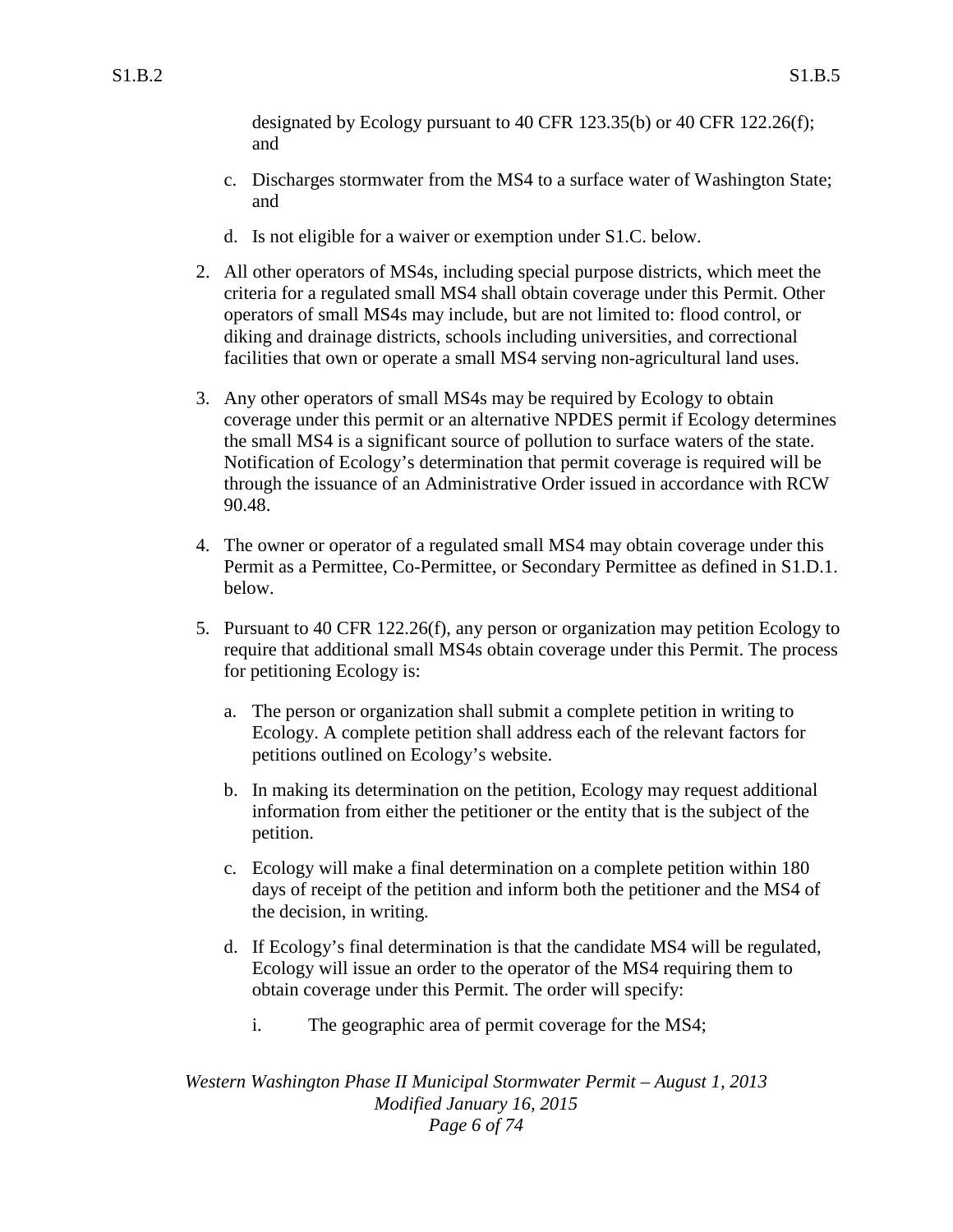- ii. Any modified dates or deadlines for developing and implementing this Permit, as appropriate to the MS4, and for submitting their first annual report; and
- iii. A deadline for the operator of the MS4 to submit a complete Notice of Intent (see Appendix 5) to Ecology.
- C. Owners and operators of an otherwise regulated small MS4 are not required to obtain coverage under this Permit if:
	- 1. The small MS4 is operated by:
		- a. A federal entity, including any department, agency or instrumentality of the executive, legislative, and judicial branches of the Federal government of the United States.
		- b. Federally recognized Indian Tribes located within Indian Country, including all trust or restricted lands within the 1873 Survey Area of the Puyallup Tribe of Indians; or
		- c. The Washington State Department of Transportation.

or:

- 2. The portions of the small MS4 located within the census defined urban area(s) serve a total population of less than 1000 people and a, b, and c, below all apply:
	- a. The small MS4 is not contributing substantially to the pollutant loadings of a physically interconnected MS4 that is regulated by the NPDES stormwater program.
	- b. The discharge of pollutants from the small MS4 has not been identified as a cause of impairment of any water body to which the MS4 discharges.
	- c. In areas where an EPA approved TMDL has been completed, stormwater controls on the MS4 have not been identified as being necessary.

In determining the total population served, both resident and commuter populations shall be included. For example:

- For publicly operated school complexes including universities and colleges the total population served would include the sum of the average annual student enrollment plus staff.
- For flood control, diking, and drainage districts the total population served would include residential population and any non-residents regularly employed in the areas served by the small MS4.

*Western Washington Phase II Municipal Stormwater Permit – August 1, 2013 Modified January 16, 2015 Page 7 of 74*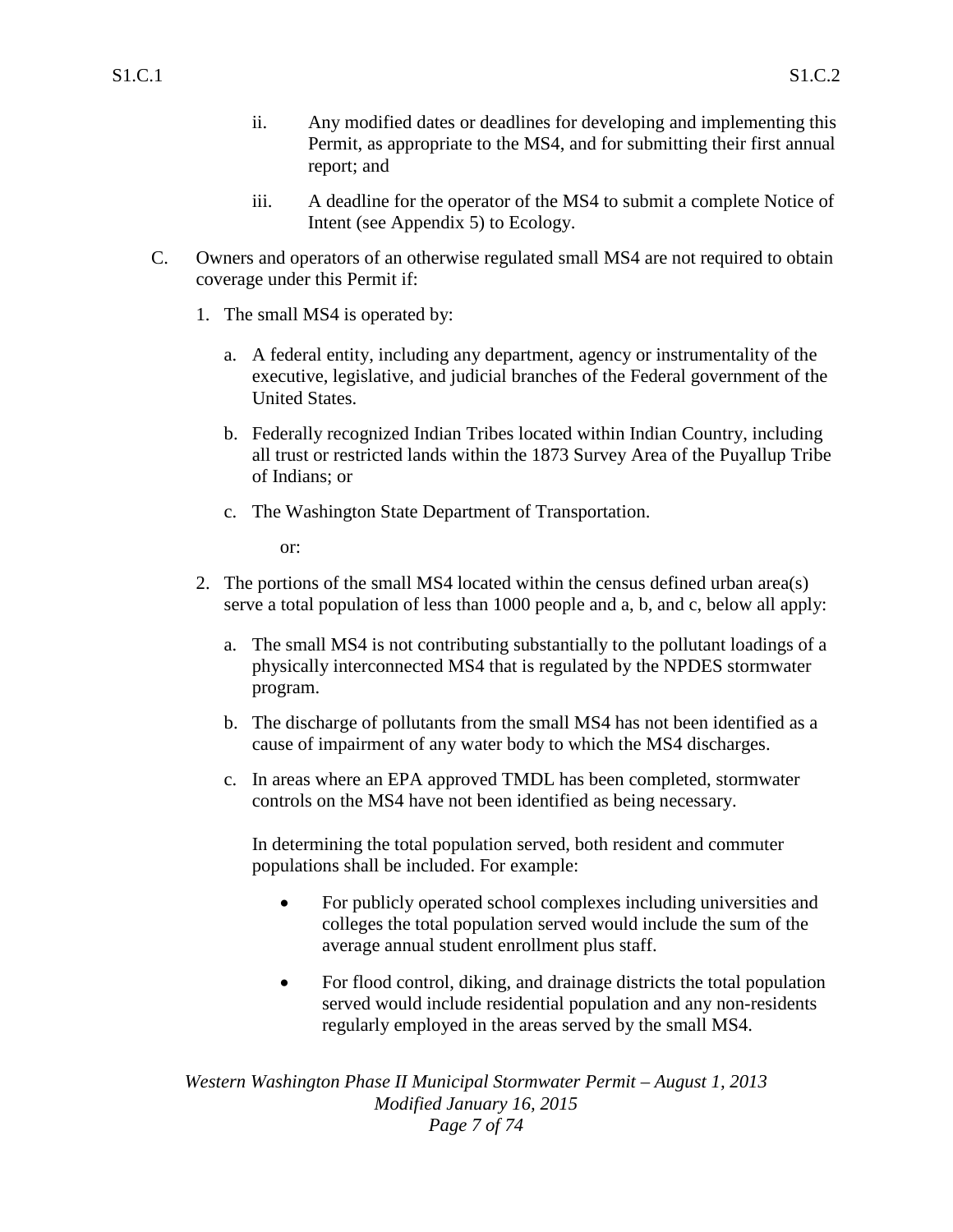D. Obtaining coverage under this Permit

All operators of regulated small MS4s are required to apply for and obtain coverage in accordance with this section, unless waived or exempted in accordance with section S1.C.

- 1. Unless otherwise noted, the term "Permittee" shall include a city, town, or county Permittee, New Permittee, Co-Permittee, Secondary Permittee, and New Secondary Permittee as defined below:
	- a. "Permittee" is a city, town, or county owning or operating a regulated small MS4 applying and receiving a permit as a single entity.
	- b. "New Permittee" is a city, town, or county that is subject to the *Western Washington Phase II Municipal Stormwater General Permit* and was not subject to the permit prior to August 1, 2013.
	- c. "Co-Permittee" is any owner or operator of a regulated small MS4 that is applying in a cooperative agreement with at least one other applicant for coverage under this Permit. Co-Permittees own or operate a regulated small MS4 located within or in proximity to another regulated small MS4.
	- d. A "Secondary Permittee" is an operator of a regulated small MS4 that is not a city, town or county. Secondary Permittees include special purpose districts and other MS4s that meet the criteria for a regulated small MS4 in S1.B. above.
	- e. "New Secondary Permittee" is a Secondary Permittee that is covered under a municipal stormwater general permit and was not covered by the permit prior to August 1, 2013.
- 2. Operators of regulated small MS4s have submitted or shall submit to Ecology either a Notice of Intent (NOI) for Coverage under National Pollutant Discharge Elimination System (NPDES) Municipal Stormwater General Permit provided in Appendix 5 or a Duty to Reapply - NOI.
	- a. The following Permittees and Secondary Permittees submitted a *Duty to Reapply - NOI* to Ecology prior to August 19, 2011:
		- i. Cities and towns: Aberdeen, Algona, Anacortes, Arlington, Auburn, Bainbridge Island, Battle Ground, Bellevue, Bellingham, Black Diamond, Bonney Lake, Bothell, Bremerton, Brier, Buckley, Burien, Burlington, Camas, Centralia, Clyde Hill, Covington, Des Moines, DuPont, Duvall, Edgewood, Edmonds, Enumclaw, Everett, Federal Way, Ferndale, Fife, Fircrest, Gig Harbor, Granite Falls, Issaquah, Kelso, Kenmore, Kent, Kirkland, Lacey, Lake Forest Park, Lake Stevens, Lakewood, Longview, Lynnwood, Maple Valley, Marysville,

*Western Washington Phase II Municipal Stormwater Permit – August 1, 2013 Modified January 16, 2015 Page 8 of 74*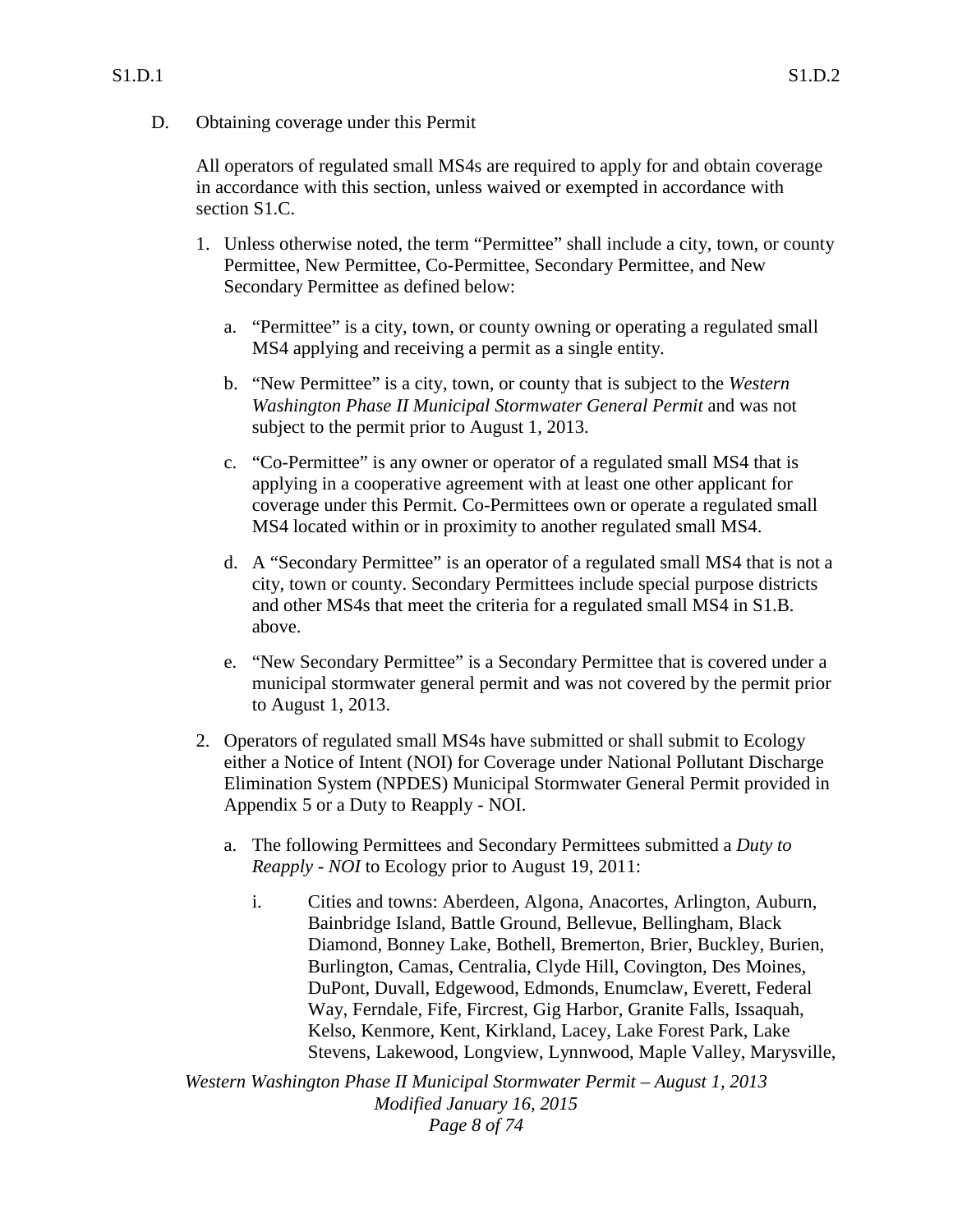Medina, Mercer Island, Mill Creek, Milton, Monroe, Mountlake Terrace, Mount Vernon, Mukilteo, Newcastle, Normandy Park, Oak Harbor, Olympia, Orting, Pacific, Port Orchard, Port Angeles, Poulsbo, Puyallup, Redmond, Renton, Sammamish, SeaTac, Sedro-Woolley, Shoreline, Snohomish, Steilacoom, Sumner, Tukwila, Tumwater, University Place, Vancouver, Washougal, and Woodinville.

- ii. Counties: Cowlitz, Kitsap, Thurston, Skagit, and Whatcom.
- iii. Secondary Permittees: Bainbridge Island School District #303, Bellingham School District, Bellingham Technical College, Cascadia College, Central Kitsap School District, Centralia College, Clark College, Consolidated Diking Improvement District #1 of Cowlitz County, Edmonds Community College, Evergreen College, Highline Community College, Kelso School District, Kent School District, Longview School District, Lower Columbia College, Port of Anacortes, Port of Bellingham, Port of Olympia, Port of Skagit County, Port of Vancouver, Skagit County Drainage District #19, Skagit Valley College, University of Washington Bothell, Washington State University Vancouver, Washington State General Administration (Capitol Campus), Washington Department of Corrections, Western Washington University, and Whatcom Community College.
- b. Operators of regulated small MS4s have submitted or shall submit to Ecology a Notice of Intent (NOI) for Coverage under National Pollutant Discharge Elimination System (NPDES) Municipal Stormwater General Permit provided in Appendix 5 before the effective date of this permit, with the following exceptions:
	- i. Operators of regulated small MS4s located in the Cities of Lynden and Snoqualmie shall submit a NOI or application to Ecology no later than 30 days after the effective date of this permit.
	- ii. Operators of regulated small MS4s listed in S1.D.2.a do not need to submit a new application to be covered under this permit.
- c. For operators of regulated small MS4s listed in S1.D.2.a, coverage under this permit is automatic and begins on the effective date of this permit, unless the operator chooses to opt out of this General Permit. Any operator of a regulated small MS4 that is opting out of this permit shall submit an application for an individual MS4 permit in accordance with 40 CFR 122.33(b)(2)(ii) no later than the effective date of this permit.
- d. Operators of regulated small MS4s which want to be covered under this permit as Co-Permittees shall each submit a NOI to Ecology.

*Western Washington Phase II Municipal Stormwater Permit – August 1, 2013 Modified January 16, 2015 Page 9 of 74*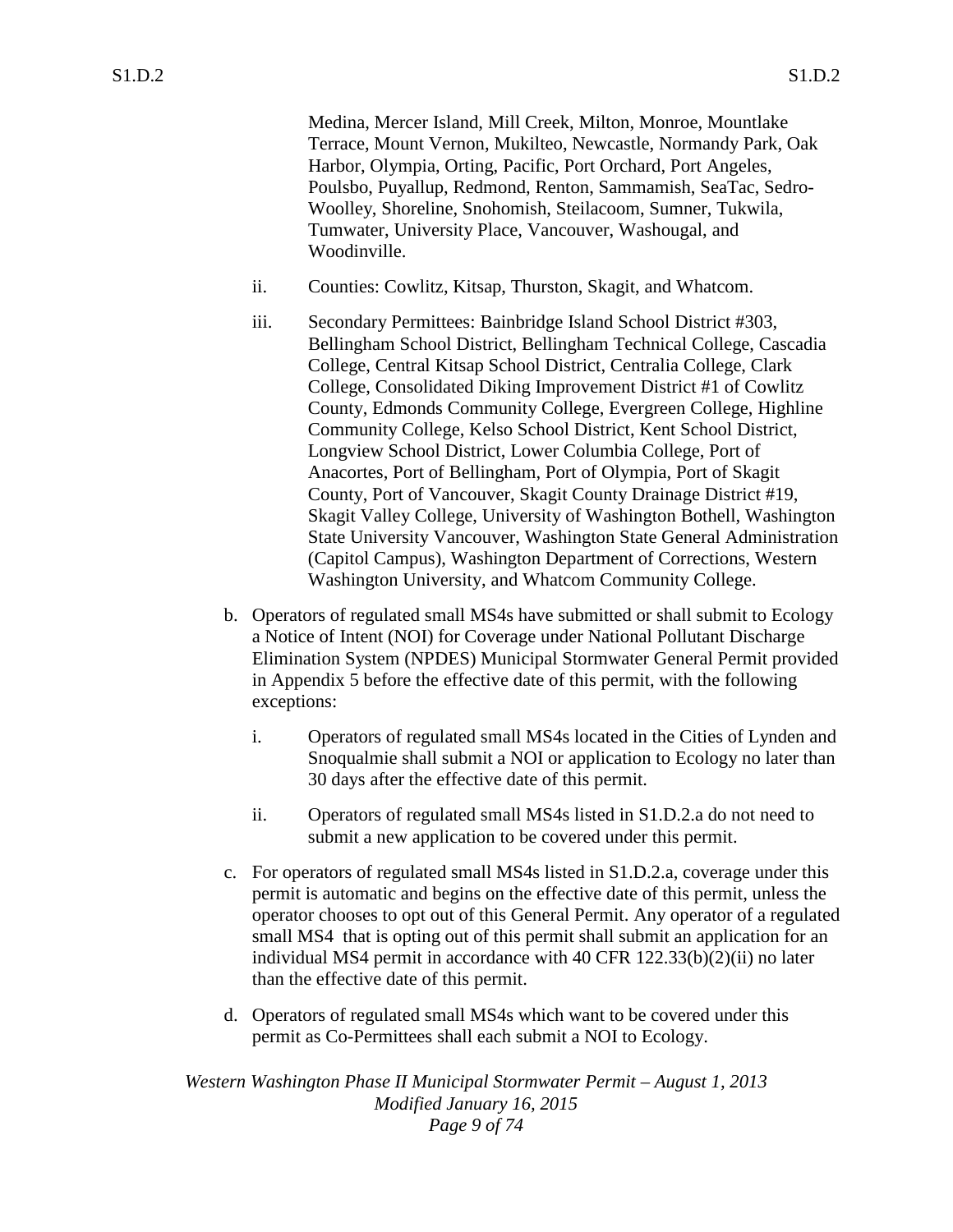- e. Operators of regulated small MS4s which are relying on another entity to satisfy all of their permit obligations shall submit a NOI to Ecology.
- f. Operators of small MS4s designated by Ecology pursuant to S1.B.3 of this permit shall submit a NOI to Ecology within 120 days of receiving notification from Ecology that permit coverage is required.
- 3. Application Requirements
	- a. For NOIs submitted after the issuance date of this Permit, the applicant shall include a certification that the public notification requirements of WAC 173- 226-130(5) have been satisfied. Ecology will notify applicants in writing of their status concerning coverage under this Permit within 90 days of Ecology's receipt of a complete NOI.
	- b. Each Permittee applying as a Co-Permittee shall submit a NOI provided in Appendix 5. The NOI shall clearly identify the areas of the MS4 for which the Co-Permittee is responsible.
	- c. Permittees relying on another entity or entities to satisfy one or more of their permit obligations shall notify Ecology in writing. The notification shall include a summary of the permit obligations that will be carried out by another entity. The summary shall identify the other entity or entities and shall be signed by the other entity or entities. During the term of the permit, Permittees may terminate or amend shared responsibility arrangements by notifying Ecology, provided this does not alter implementation deadlines.
	- d. Secondary Permittees required to obtain coverage under this Permit, and the *Phase I Municipal Stormwater Permit* or the *Eastern Washington Phase II Municipal Stormwater Permit* may obtain coverage by submitting a single NOI.

## <span id="page-9-0"></span>**S2. AUTHORIZED DISCHARGES**

- A. This Permit authorizes the discharge of stormwater to surface waters and to ground waters of the state from MS4s owned or operated by each Permittee covered under this permit, in the geographic area covered pursuant to S1.A. These discharges are subject to the following limitations:
	- 1. Discharges to ground waters of the state through facilities regulated under the Underground Injection Control (UIC) program, chapter 173-218 WAC, are not authorized under this Permit.
	- 2. Discharges to ground waters not subject to regulation under the federal Clean Water Act are authorized in this permit only under state authorities, chapter 90.48 RCW, the Water Pollution Control Act.

*Western Washington Phase II Municipal Stormwater Permit – August 1, 2013 Modified January 16, 2015 Page 10 of 74*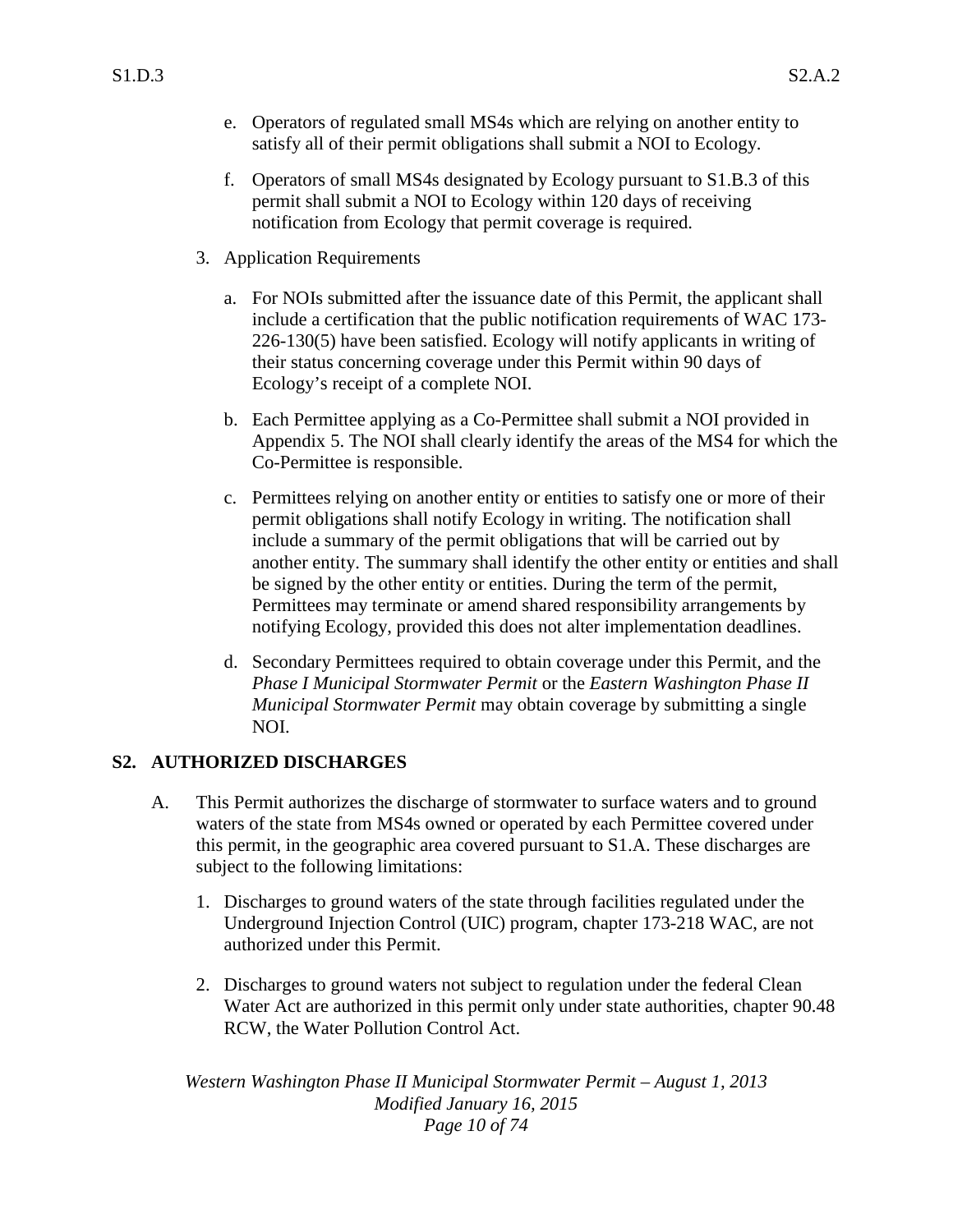- B. This Permit authorizes discharges of non-stormwater flows to surface waters and to ground waters of the state from MS4s owned or operated by each Permittee covered under this permit, in the geographic area covered pursuant to S1.A, only under one or more of the following conditions:
	- 1. The discharge is authorized by a separate NPDES or State Waste Discharge permit.
	- 2. The discharge is from emergency fire fighting activities.
	- 3. The discharge is from another illicit or non-stormwater discharge that is managed by the Permittee as provided in Special Condition S5.C.3 or S6.C.3.

These discharges are also subject to the limitations in S2.A.1 and S.2.A.2 above.

- C. This Permit does not relieve entities that cause illicit discharges, including spills of oil or hazardous substances, from responsibilities and liabilities under state and federal laws and regulations pertaining to those discharges.
- D. Discharges from MS4s constructed after the effective date of this permit shall receive all applicable state and local permits and use authorizations, including compliance with chapter 43.21C RCW (the State Environmental Policy Act).
- E. This Permit does not authorize discharges of stormwater to waters within Indian Country or to waters subject to water quality standards of Indian Tribes, including portions of the Puyallup River and other waters on trust or restricted lands within the 1873 Survey Area of the Puyallup Tribe of Indians Reservation, except where authority has been specifically delegated to Ecology by the U.S. Environmental Protection Agency. The exclusion of such discharges from this Permit does not waive any rights the State may have with respect to the regulation of the discharges.

#### <span id="page-10-0"></span>**S3. RESPONSIBILITIES OF PERMITTEES**

- A. Each Permittee covered under this Permit is responsible for compliance with the terms of this Permit for the regulated small MS4s that they own or operate. Compliance with (1) or (2) below is required as applicable to each Permittee, whether the Permittee has applied for coverage as a Permittee, Co-Permittee, or Secondary Permittee.
	- 1. All city, town and county Permittees are required to comply with all conditions of this Permit, including any appendices referenced therein, except for Special Condition S6 Stormwater Management Program for Secondary Permittees.
	- 2. All Secondary Permittees are required to comply with all conditions of this Permit, including any appendices referenced therein, except for section S5 Stormwater Management Program for Cities, Towns, and Counties and S8.B, S8.C, and S8.D Monitoring*.*

*Western Washington Phase II Municipal Stormwater Permit – August 1, 2013 Modified January 16, 2015 Page 11 of 74*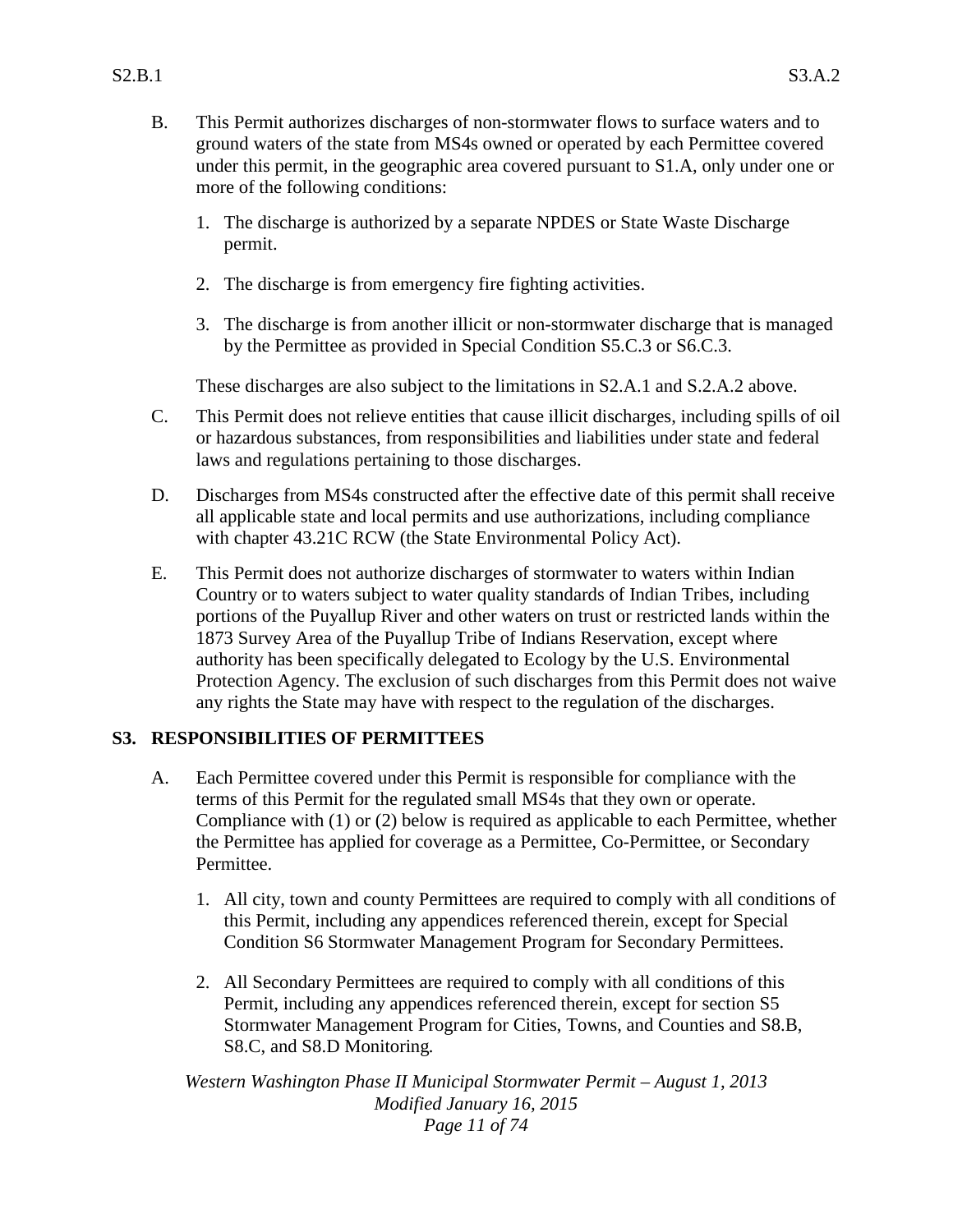- B. Permittees may rely on another entity to satisfy one or more of the requirements of this Permit. Permittees that are relying on another entity to satisfy one or more of their permit obligations remain responsible for permit compliance if the other entity fails to implement permit conditions. Permittees may rely on another entity provided all the requirements of 40 CFR 122.35(a) are satisfied, including but not limited to:
	- 1. The other entity, in fact, implements the Permit requirements.
	- 2. The other entity agrees to take on responsibility for implementation of the Permit requirement(s) as indicated on the NOI.

## <span id="page-11-0"></span>**S4. COMPLIANCE WITH STANDARDS**

- A. In accordance with RCW 90.48.520, the discharge of toxicants to waters of the state of Washington which would violate any water quality standard, including toxicant standards, sediment criteria, and dilution zone criteria is prohibited. The required response to such discharges is defined in section S4.F, below.
- B. This Permit does not authorize a discharge which would be a violation of Washington State Surface Water Quality Standards (chapter 173-201A WAC), Ground Water Quality Standards (chapter 173-200 WAC), Sediment Management Standards (chapter 173-204 WAC), or human health-based criteria in the national Toxics Rule (Federal Register, Vol. 57, NO. 246, Dec. 22, 1992, pages 60848-60923). The required response to such discharges is defined in section S4.F, below.
- C. The Permittee shall reduce the discharge of pollutants to the maximum extent practicable (MEP).
- D. The Permittee shall use all known, available, and reasonable methods of prevention, control and treatment (AKART) to prevent and control pollution of waters of the state of Washington.
- E. In order to meet the goals of the Clean Water Act, and comply with S4.A, S4.B, S4.C, and S4.D each Permittee shall comply with all of the applicable requirements of this Permit as identified in S3. Responsibilities of Permittees.
- F. A Permittee remains in compliance with S4 despite any discharges prohibited by S4.A or S4.B, when the Permittee undertakes the following response toward longterm water quality improvement:
	- 1. A Permittee shall notify Ecology in writing within 30 days of becoming aware, based on credible site-specific information that a discharge from the MS4 owned or operated by the Permittee is causing or contributing to a known or likely violation of Water Quality Standards in the receiving water. Written notification provided under this subsection shall, at a minimum, identify the source of the sitespecific information, describe the nature and extent of the known or likely violation in the receiving water, and explain the reasons why the MS4 discharge is

*Western Washington Phase II Municipal Stormwater Permit – August 1, 2013 Modified January 16, 2015 Page 12 of 74*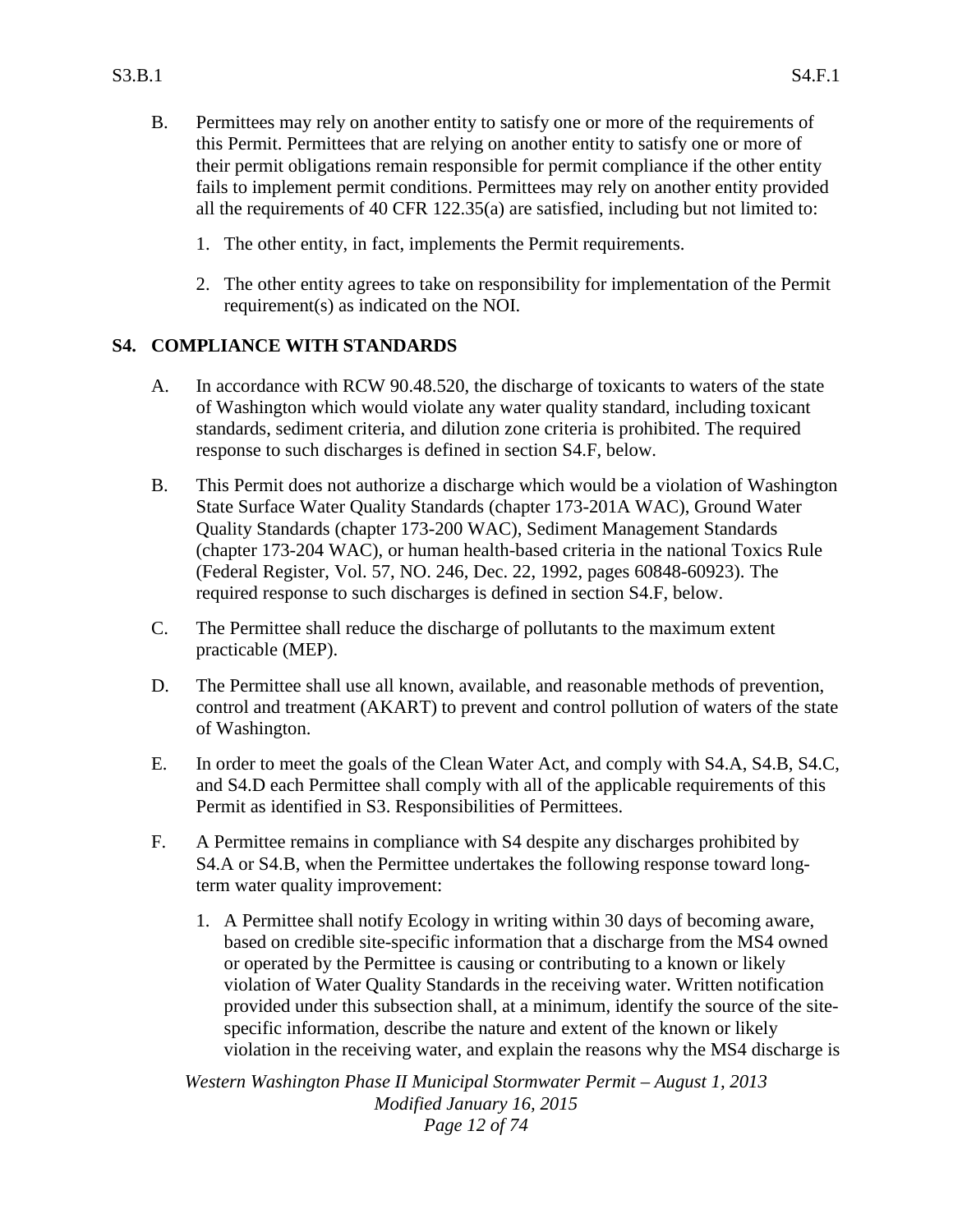believed to be causing or contributing to the problem. For ongoing or continuing violations, a single written notification to Ecology will fulfill this requirement.

- 2. In the event that Ecology determines, based on a notification provided under S4.F.1 or through any other means, that a discharge from an MS4 owned or operated by the Permittee is causing or contributing to a violation of Water Quality Standards in a receiving water, Ecology will notify the Permittee in writing that an adaptive management response outlined in S4.F.3 below is required, unless:
	- a. Ecology also determines that the violation of Water Quality Standards is already being addressed by a Total Maximum Daily Load (TMDL) or other enforceable water quality cleanup plan; or
	- b. Ecology concludes the MS4 contribution to the violation will be eliminated through implementation of other permit requirements.
- 3. Adaptive Management Response
	- a. Within 60 days of receiving a notification under S4.F.2, or by an alternative date established by Ecology, the Permittee shall review its Stormwater Management Program (SWMP) and submit a report to Ecology. The report shall include:
		- i. A description of the operational and/or structural BMPs that are currently being implemented to prevent or reduce any pollutants that are causing or contributing to the violation of Water Quality Standards, including a qualitative assessment of the effectiveness of each best management practice (BMP).
		- ii. A description of potential additional operational and/or structural BMPs that will or may be implemented in order to apply AKART on a site-specific basis to prevent or reduce any pollutants that are causing or contributing to the violation of Water Quality Standards.
		- iii. A description of the potential monitoring or other assessment and evaluation efforts that will or may be implemented to monitor, assess, or evaluate the effectiveness of the additional BMPs.
		- iv. A schedule for implementing the additional BMPs including, as appropriate: funding, training, purchasing, construction, monitoring, and other assessment and evaluation components of implementation.
	- b. Ecology will, in writing, acknowledge receipt of the report within a reasonable time and notify the Permittee when it expects to complete its review of the report. Ecology will either approve the additional BMPs and implementation schedule or require the Permittee to modify the report as

*Western Washington Phase II Municipal Stormwater Permit – August 1, 2013 Modified January 16, 2015 Page 13 of 74*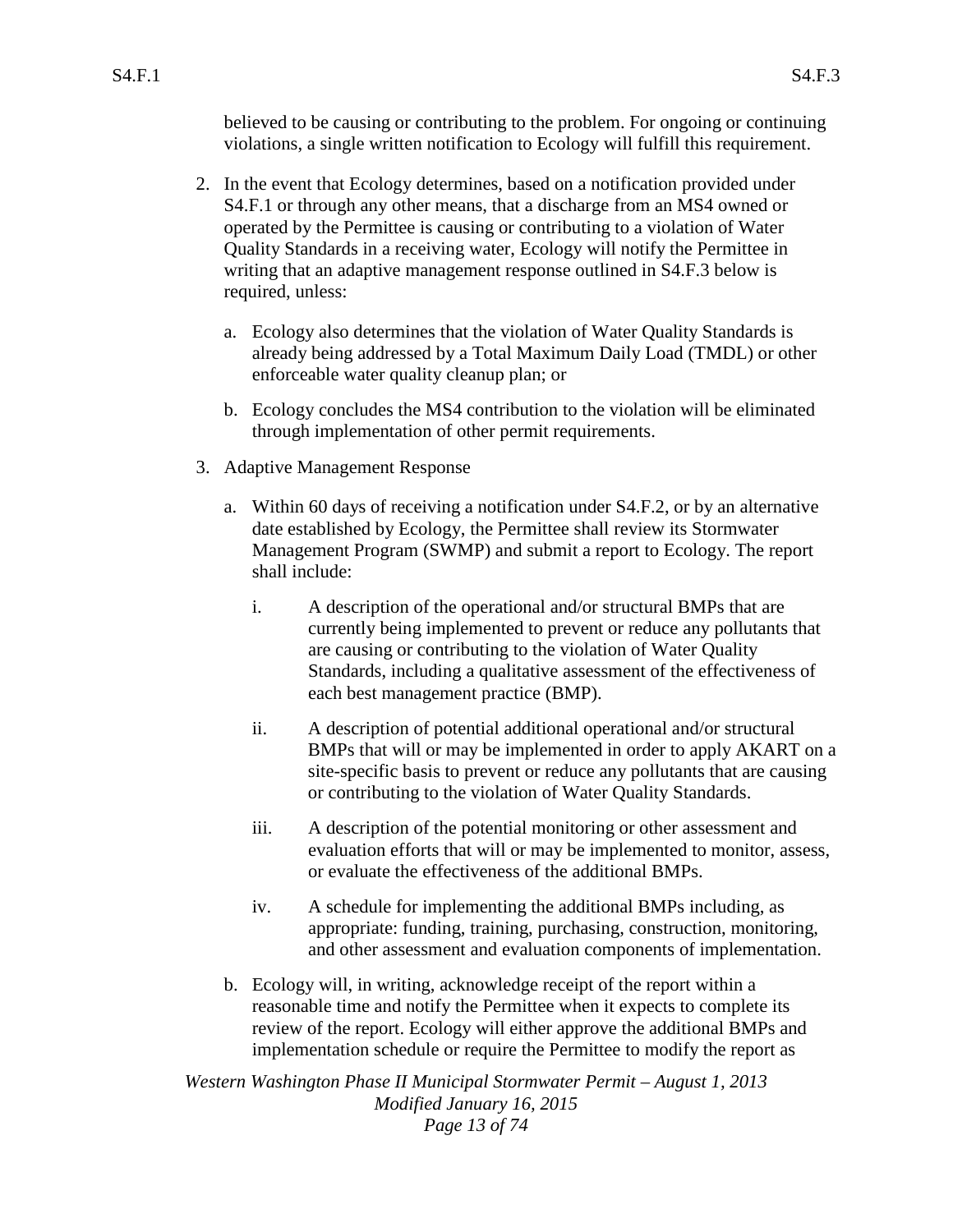needed to meet AKART on a site-specific basis. If modifications are required, Ecology will specify a reasonable time frame in which the Permittee shall submit and Ecology will review the revised report.

- c. The Permittee shall implement the additional BMPs, pursuant to the schedule approved by Ecology, beginning immediately upon receipt of written notification of approval.
- d. The Permittee shall include with each subsequent annual report a summary of the status of implementation and the results of any monitoring, assessment or evaluation efforts conducted during the reporting period. If, based on the information provided under this subsection, Ecology determines that modification of the BMPs or implementation schedule is necessary to meet AKART on a site-specific basis, the Permittee shall make such modifications as Ecology directs. In the event there are ongoing violations of water quality standards despite the implementation of the BMP approach of this section, the Permittee may be subject to compliance schedules to eliminate the violation under WAC 173-201A-510(4) and WAC 173-226-180 or other enforcement orders as Ecology deems appropriate during the term of this permit.
- e. A TMDL or other enforceable water quality cleanup plan that has been approved and is being implemented to address the MS4's contribution to the Water Quality Standards violation supersedes and terminates the S4.F.3 implementation plan.
- f. Provided the Permittee is implementing the approved adaptive management response under this section, the Permittee remains in compliance with Condition S4, despite any on-going violations of Water Quality Standards identified under S4.A or B above.
- g. The adaptive management process provided under Section S.4.F is not intended to create a shield for the Permittee from any liability it may face under 42 U.S.C. 9601 *et seq*. or chapter 70.105D RCW.
- G. Ecology may modify or revoke and reissue this General Permit in accordance with G14 General Permit Modification and Revocation, if Ecology becomes aware of additional control measures, management practices or other actions beyond what is required in this Permit that are necessary to:
	- 1. Reduce the discharge of pollutants to the MEP,
	- 2. Comply with the state AKART requirements, or
	- 3. Control the discharge of toxicants to waters of the State of Washington.

*Western Washington Phase II Municipal Stormwater Permit – August 1, 2013 Modified January 16, 2015 Page 14 of 74*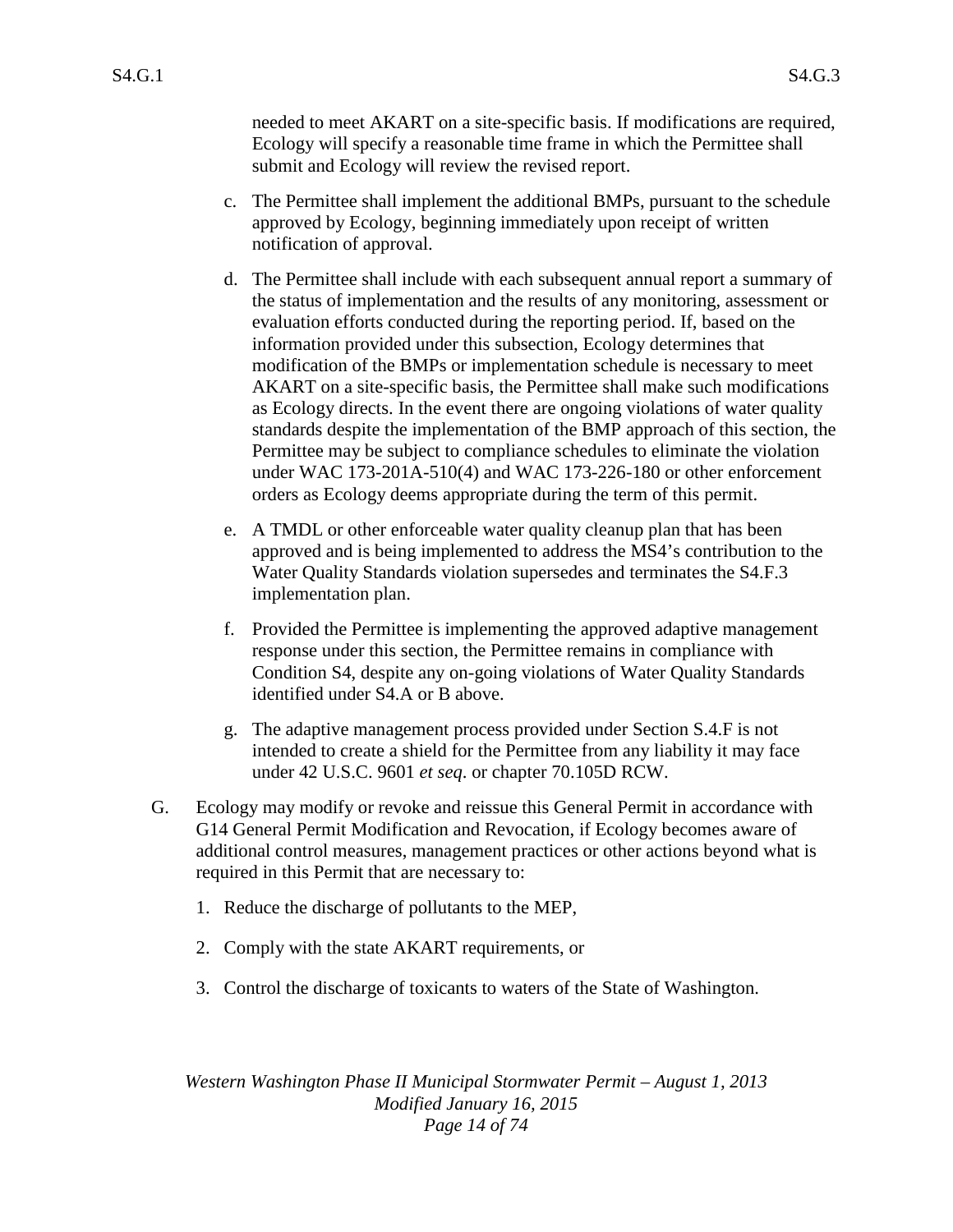## <span id="page-14-0"></span>**S5. STORMWATER MANAGEMENT PROGRAM FOR CITIES, TOWNS, AND COUNTIES**

A. Each Permittee shall develop and implement a Stormwater Management Program (SWMP). A SWMP is a set of actions and activities comprising the components listed in S5 and any additional actions necessary, to meet the requirements of applicable TMDLs pursuant to S7 *Compliance with TMDL Requirements,* and S8 *Monitoring and Assessment*. This section applies to all cities, towns, and counties covered under this Permit, including cities, towns, and counties that are Co-Permittees. Where the term "Permittee" is used in this section the requirements apply to all cities, towns, and counties covered under this Permit.

New Permittees subject to this permit as described in S1.D.1.b shall fully meet the requirements in S5 as modified in footnotes below, or as specified in an alternate schedule as a condition of coverage by Ecology. Permittees obtaining coverage after the issuance date of this permit shall fully meet the requirements in S5 as specified in an alternate schedule as a condition of coverage by Ecology.

- 1. At a minimum the Permittee's SWMP shall be implemented throughout the geographic area subject to this Permit as described in  $S1.A.<sup>1</sup>$  $S1.A.<sup>1</sup>$  $S1.A.<sup>1</sup>$
- 2. Each Permittee shall prepare written documentation of the SWMP, called the SWMP Plan. The SWMP Plan shall be organized according to the program components in S5.C or a format approved by Ecology, and shall be updated at least annually for submittal with the Permittee's annual reports to Ecology (see S9 Reporting and Record Keeping). The SWMP Plan shall be written to inform the public of the planned SWMP activities for the upcoming calendar year, and shall include a description of:
	- a. Planned activities for each of the program components included in S5.C.
	- b. Any additional planned actions to meet the requirements of applicable TMDLs pursuant to S7 Compliance with Total Maximum Daily Load Requirements.
	- c. Any additional planned actions to meet the requirements of S8 Monitoring*.*
- 3. The SWMP shall include an ongoing program for gathering, tracking, maintaining, and using information to evaluate SWMP development, implementation and permit compliance and to set priorities.

<span id="page-14-1"></span><sup>&</sup>lt;sup>1</sup> New Permittees shall fully develop and implement the SWMP in accordance with the schedules contained in this section no later than February 2, 2018.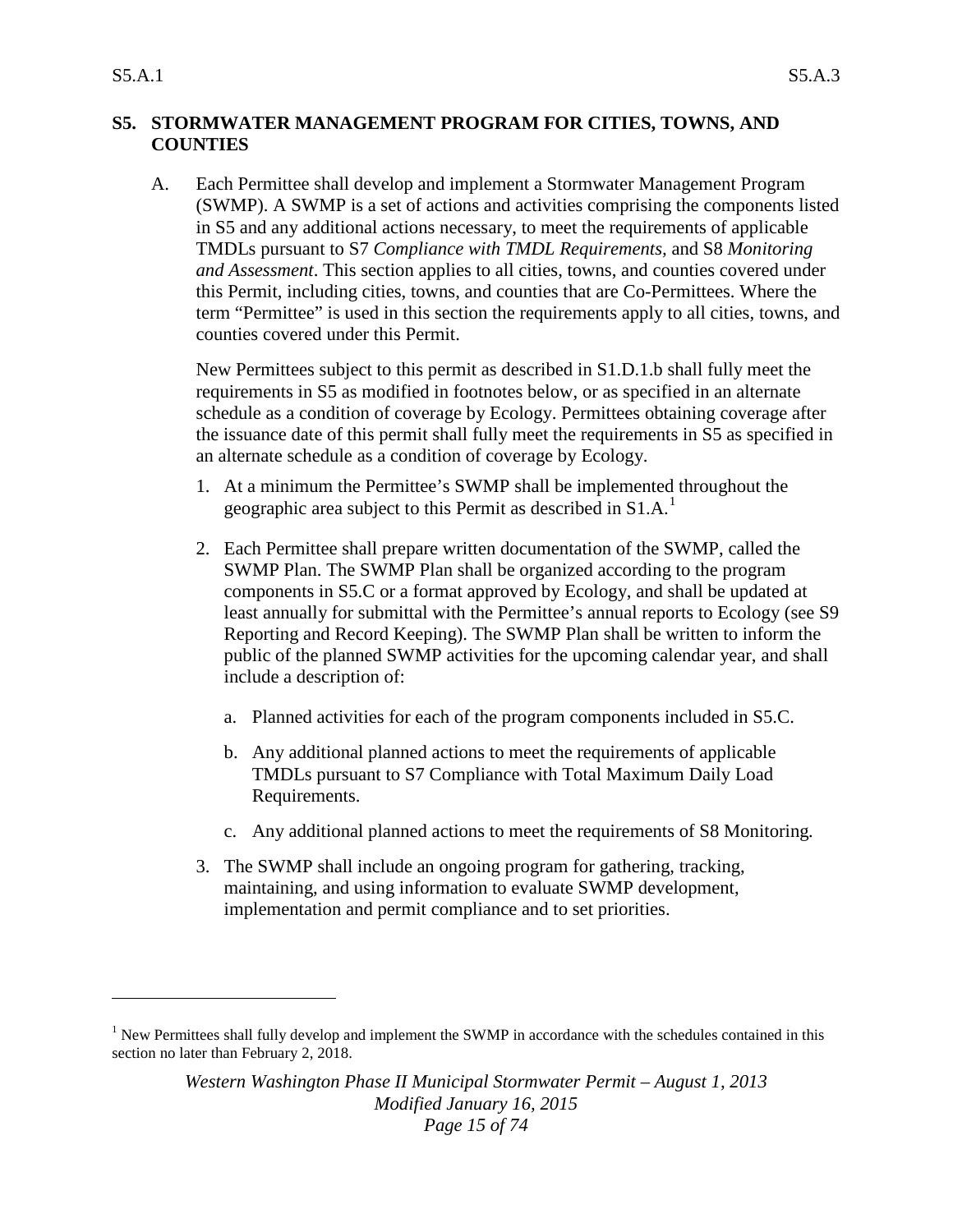- a. Each Permittee shall track the cost or estimated cost of development and implementation of each component of the SWMP.<sup>[2](#page-15-0)</sup> This information shall be provided to Ecology upon request.
- b. Each Permittee shall track the number of inspections, official enforcement actions and types of public education activities as required by the respective program component. This information shall be included in the annual report.
- 4. Permittees shall continue implementation of existing stormwater management programs until they begin implementation of the updated stormwater management program in accordance with the terms of this permit, including implementation schedules.
- 5. Coordination among Permittees
	- a. Coordination among entities covered under municipal stormwater NPDES permits may be necessary to comply with certain conditions of the SWMP. The SWMP should include, when needed, coordination mechanisms among entities covered under a municipal stormwater NPDES permit to encourage coordinated stormwater-related policies, programs and projects within adjoining or shared areas, including:
		- i. Coordination mechanisms clarifying roles and responsibilities for the control of pollutants between physically interconnected MS4s covered by a municipal stormwater permit.
		- ii. Coordinating stormwater management activities for shared water bodies among Permittees to avoid conflicting plans, policies and regulations.
	- b. The SWMP shall include coordination mechanisms among departments within each jurisdiction to eliminate barriers to compliance with the terms of this permit. Permittees shall include a written description of internal coordination mechanisms in the Annual Report due no later than March 31, 2015.
- B. The SWMP shall be designed to reduce the discharge of pollutants from regulated small MS4s to the MEP, meet state AKART requirements, and protect water quality.
- C. The SWMP shall include the components listed below. To the extent allowable under state or federal law, all components are mandatory for city, town or county Permittees covered under this permit.

<span id="page-15-0"></span><sup>&</sup>lt;sup>2</sup> New Permittees shall begin implementing the requirements of S5.A.3.a no later than August 1, 2015.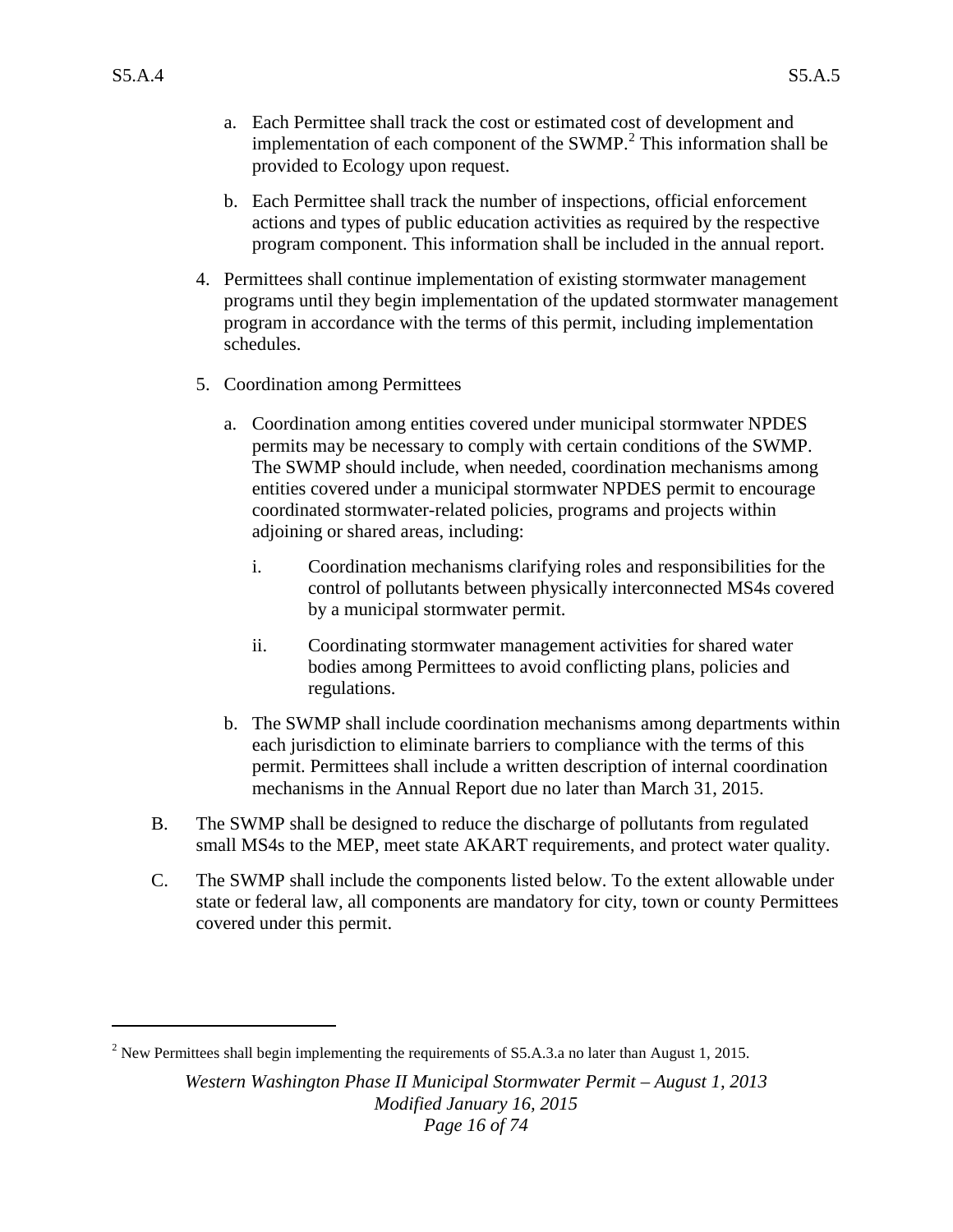## 1. **Public Education and Outreach**

<span id="page-16-0"></span>The SWMP shall include an education and outreach program designed to reduce or eliminate behaviors and practices that cause or contribute to adverse stormwater impacts and encourage the public to participate in stewardship activities. The education program may be developed and implemented locally or regionally.

The minimum performance measures are:

- a. Each Permittee shall provide an education and outreach program for the area served by the MS4. The program shall be designed to educate target audiences about the stormwater problem and provide specific actions they can follow to minimize the problem.<sup>[3](#page-16-1)</sup>
	- i. To build general awareness, Permittees shall select from the following target audiences and subject areas:
		- (a) General public (including school age children), and businesses (including home-based and mobile businesses)
			- General impacts of stormwater on surface waters.
			- Impacts from impervious surfaces.
			- Impacts of illicit discharges and how to report them.
			- Low impact development (LID) principles and LID BMPs.
			- Opportunities to become involved in stewardship activities.
		- (b) Engineers, contractors, developers and land use planners
			- Technical standards for stormwater site and erosion control plans.
			- LID principles and LID BMPs.
			- Stormwater treatment and flow control BMPs/facilities.
	- ii. To effect behavior change, Permittees shall select from the following target audiences and BMPs:

<span id="page-16-1"></span><sup>&</sup>lt;sup>3</sup> New Permittees shall begin implementing the requirements of S5.C.1 no later than August 1, 2015.

*Western Washington Phase II Municipal Stormwater Permit – August 1, 2013 Modified January 16, 2015 Page 17 of 74*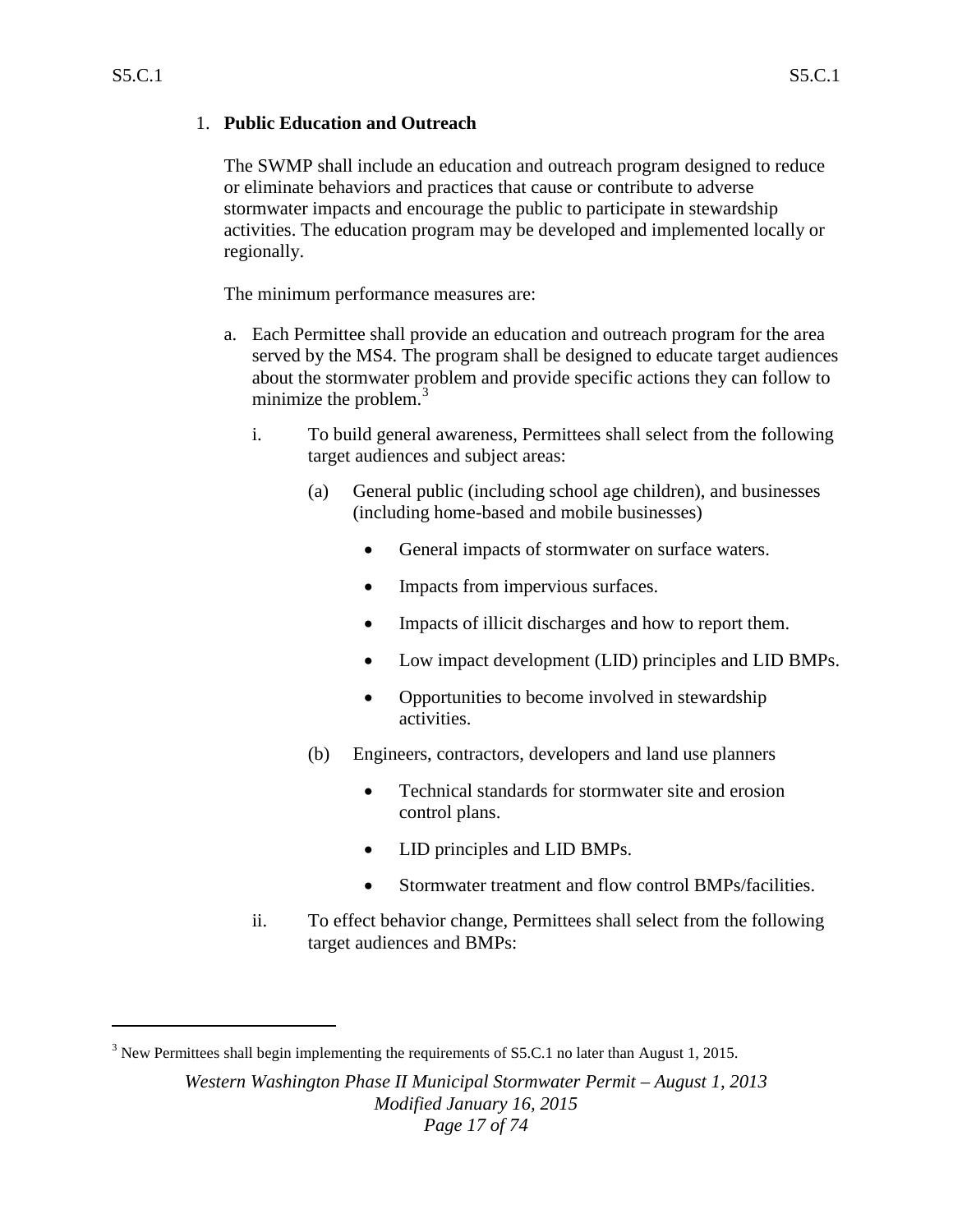- (a) General public (which may include school age children), businesses (including home-based and mobile businesses)
	- Use and storage of automotive chemicals, hazardous cleaning supplies, carwash soaps and other hazardous materials.
	- Equipment maintenance.
	- Prevention of illicit discharges.
- (b) Residents, landscapers and property managers/owners
	- Yard care techniques protective of water quality.
	- Use and storage of pesticides and fertilizers and other household chemicals.
	- Carpet cleaning and auto repair and maintenance.
	- Vehicle, equipment and home/building maintenance.
	- Pet waste management and disposal.
	- LID principles and LID BMPs.
	- Stormwater facility maintenance.
	- Dumpster and trash compactor maintenance.
- b. Each Permittee shall create stewardship opportunities and/or partner with existing organizations to encourage residents to participate in activities such as stream teams, storm drain marking, volunteer monitoring, riparian plantings and education activities.
- c. Each Permittee shall measure the understanding and adoption of the targeted behaviors for at least one target audience in at least one subject area. No later than February 2, 2016, Permittees shall use the resulting measurements to direct education and outreach resources most effectively, as well as to evaluate changes in adoption of the targeted behaviors.<sup>[4](#page-17-0)</sup> Permittees may meet this requirement individually or as a member of a regional group.

<span id="page-17-0"></span><sup>&</sup>lt;sup>4</sup> By no later than August 1, 2017, new Permittees shall begin using the results of measurements to direct education and outreach resources more effectively, as well as to evaluate changes in adopted behaviors.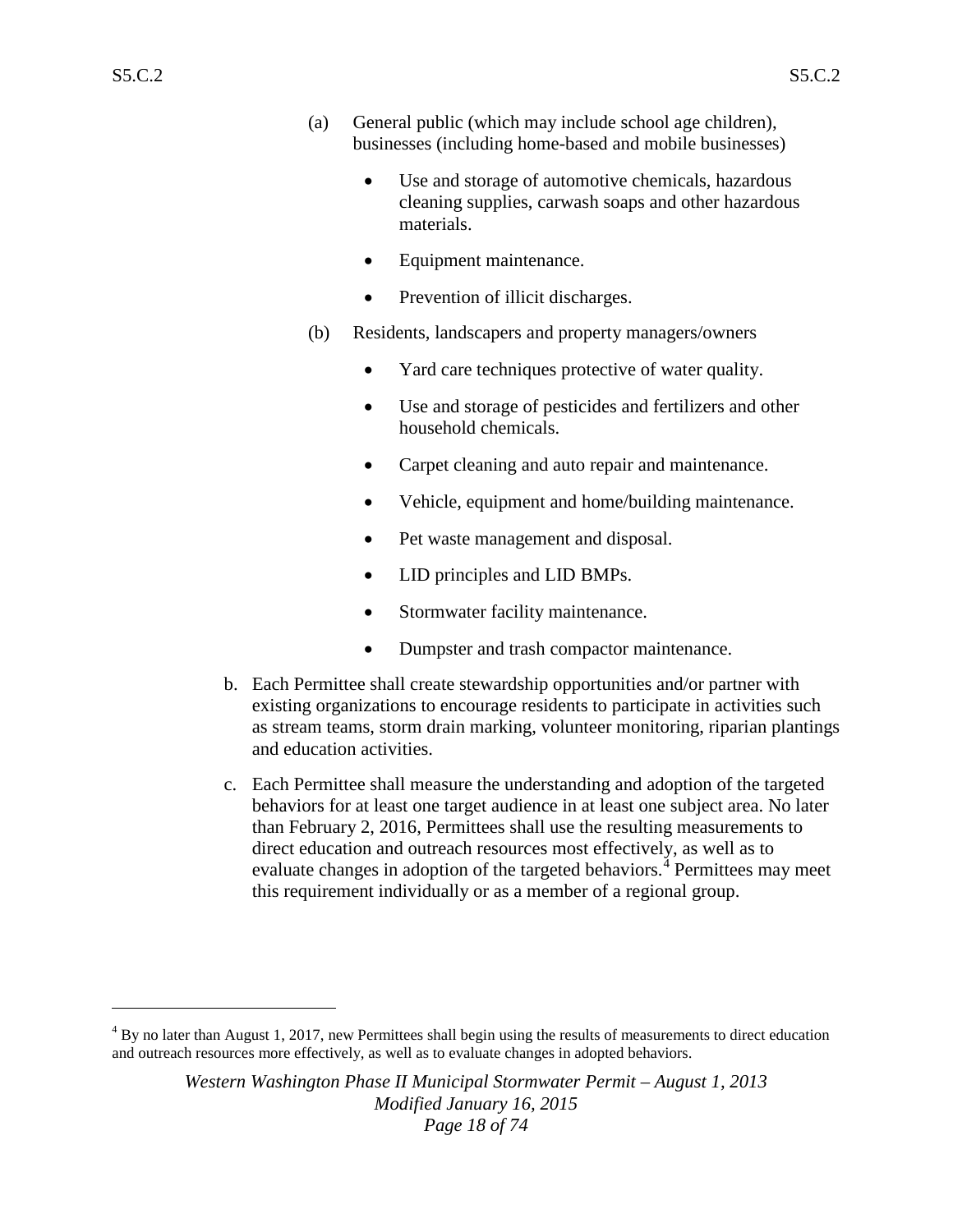## 2. **Public Involvement and Participation**

<span id="page-18-0"></span>Permittees shall provide ongoing opportunities for public involvement and participation through advisory councils, public hearings, watershed committees, participation in developing rate-structures or other similar activities. Each Permittee shall comply with applicable state and local public notice requirements when developing elements of the SWMP.

The minimum performance measures are:

- a. Permittees shall create opportunities for the public to participate in the decision-making processes involving the development, implementation and update of the Permittee's SWMP.<sup>[5](#page-18-2)</sup>
- b. Each Permittee shall post on their website their SWMP Plan and the annual report required under S9.A no later than May 31 each year. All other submittals shall be available to the public upon request. To comply with the posting requirement, a Permittee that does not maintain a website may submit the updated SWMP in electronic format to Ecology for posting on Ecology's website.

## 3. **Illicit Discharge Detection and Elimination**

<span id="page-18-1"></span>The SWMP shall include an ongoing program designed to prevent, detect, characterize, trace and eliminate illicit connections and illicit discharges into the MS4.

The minimum performance measures are:

- a. Mapping of the MS4 shall continue on an ongoing basis.<sup>[6](#page-18-3)</sup> MS4 maps shall be periodically updated. Update maps if necessary to meet the requirements of this section no later than February 2, 2018. At a minimum, maps shall include the following information:
	- i. Known MS4 outfalls and known MS4 discharge points.
	- ii. Receiving waters, other than ground water.
	- iii. Stormwater treatment and flow control BMPs/facilities owned or operated by the Permittee.

*Western Washington Phase II Municipal Stormwater Permit – August 1, 2013 Modified January 16, 2015 Page 19 of 74*

<span id="page-18-2"></span><sup>5</sup> New Permittees shall develop and begin to implement requirements of S5.C.2.a no later than August 1, 2014.

<span id="page-18-3"></span><sup>&</sup>lt;sup>6</sup> New Permittees shall meet the requirements to map the MS4 according to S5.C.3.a no later than February 2, 2018, except where otherwise noted in this section.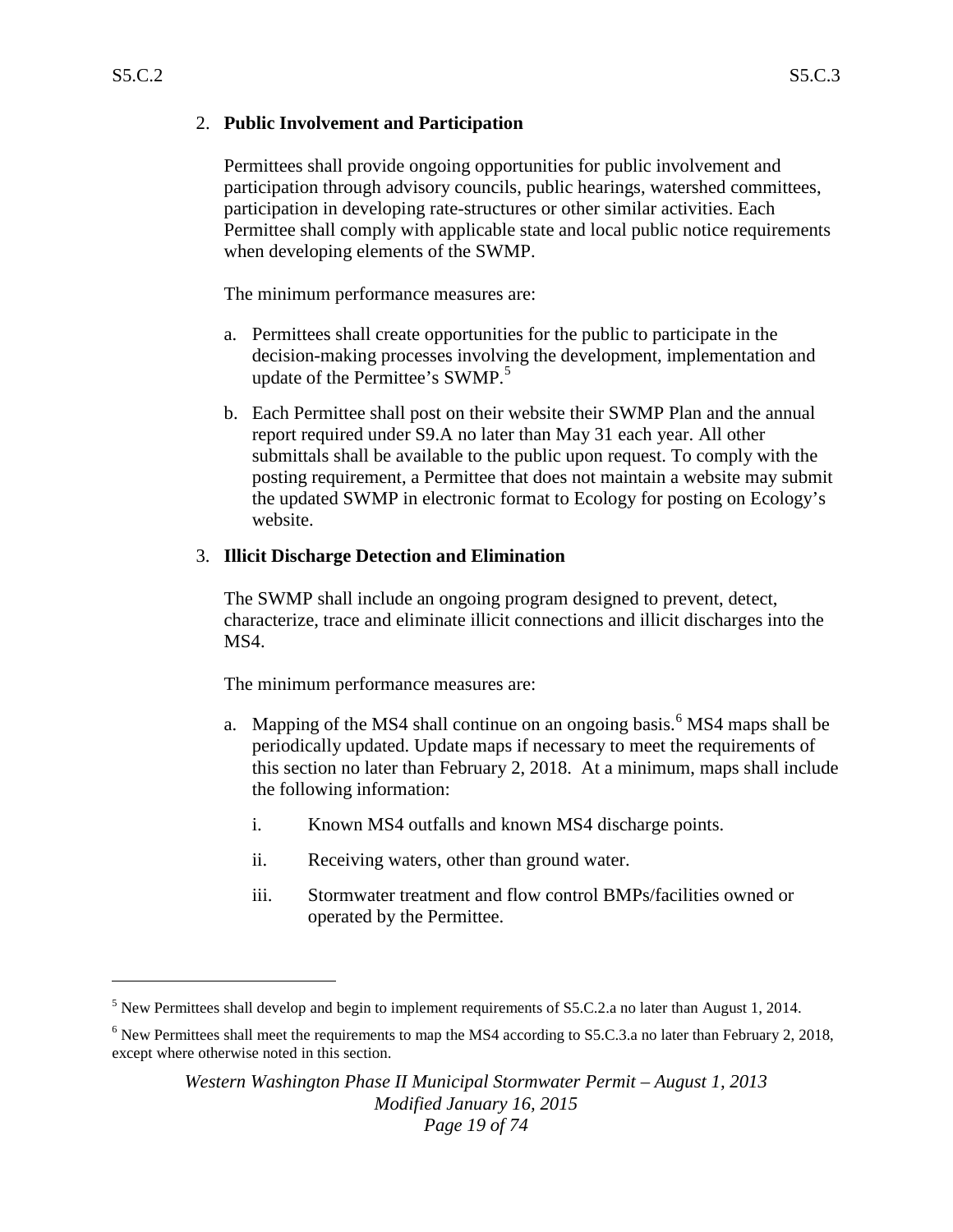- iv. Tributary conveyances to all known outfalls and discharge points with a 24 inch nominal diameter or larger, or an equivalent cross-sectional area for non-pipe systems. The following attributes shall be mapped:
	- Tributary conveyance type, material, and size where known.
	- Associated drainage areas.
	- Land use.
- v. All connections to the MS4 authorized or allowed by the Permittee after February 16, 200[7](#page-19-0). $'$
- vi. Connections between the MS4 owned or operated by the Permittee and other municipalities or public entities.
- vii. Geographic areas served by the Permittee's MS4 that do not discharge stormwater to surface waters.
- viii. To the extent consistent with national security laws and directives, each Permittee shall make available to Ecology upon request, MS4 map(s) depicting the information required in S5.C.3.a.i through vi above. The preferred format for mapping will be an electronic format with fully described mapping standards. An example description is available on Ecology website.
- ix. Upon request, and to the extent appropriate, Permittees shall provide mapping information to federally-recognized Indian Tribes, municipalities, and other Permittees. This permit does not preclude Permittees from recovering reasonable costs associated with fulfilling mapping information requests by federally-recognized Indian Tribes, municipalities, and other Permittees.
- b. Each Permittee shall implement an ordinance or other regulatory mechanism to effectively prohibit non-stormwater, illicit discharges into the Permittee's MS4 to the maximum extent allowable under state and federal law.<sup>[8](#page-19-1)</sup>
	- i. Allowable Discharges: The regulatory mechanism does **not** need to prohibit the following categories of non-stormwater discharges:
		- Diverted stream flows
		- Rising ground waters

*Western Washington Phase II Municipal Stormwater Permit – August 1, 2013 Modified January 16, 2015 Page 20 of 74*

 $\overline{a}$ 

<span id="page-19-0"></span><sup>&</sup>lt;sup>7</sup> New Permittees shall meet the requirements of S5.C.3.a.v. after August 1, 2013 for all connections to the MS4 authorized after August 1, 2013.

<span id="page-19-1"></span><sup>&</sup>lt;sup>8</sup> New Permittees shall meet the requirements of S5.C.3.b no later than February 2, 2016.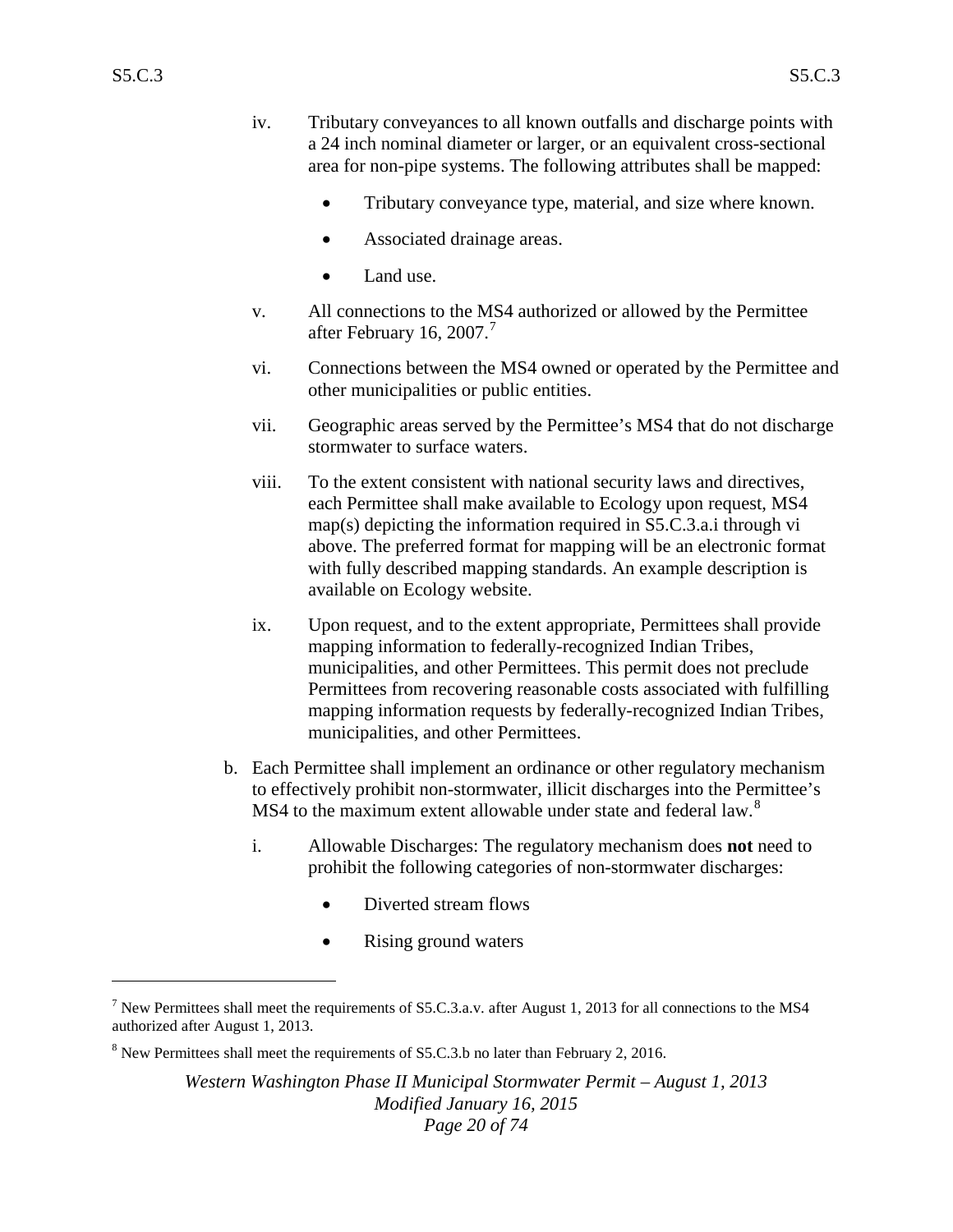- Uncontaminated ground water infiltration (as defined at 40 CFR 35.2005(b)(20))
- Uncontaminated pumped ground water
- Foundation drains
- Air conditioning condensation
- Irrigation water from agricultural sources that is commingled with urban stormwater
- Springs
- Uncontaminated water from crawl space pumps
- Footing drains
- Flows from riparian habitats and wetlands
- Non-stormwater discharges authorized by another NPDES or state waste discharge permit
- Discharges from emergency fire fighting activities in accordance with S2 Authorized Discharges
- ii. Conditionally Allowable Discharges: The regulatory mechanism may allow the following categories of non-stormwater discharges only if the stated conditions are met:
	- Discharges from potable water sources, including but not limited to water line flushing, hyperchlorinated water line flushing, fire hydrant system flushing, and pipeline hydrostatic test water. Planned discharges shall be dechlorinated to a total residual chlorine concentration of 0.1 ppm or less, pH-adjusted, if necessary, and volumetrically and velocity controlled to prevent re-suspension of sediments in the MS4.
	- Discharges from lawn watering and other irrigation runoff. These discharges shall be minimized through, at a minimum, public education activities (see section S5.C.1) and water conservation efforts.
	- Dechlorinated swimming pool, spa and hot tub discharges. The discharges shall be dechlorinated to a total residual chlorine concentration of 0.1 ppm or less, pH-adjusted and reoxygenized if necessary, volumetrically and velocity controlled to prevent re-suspension of sediments in the MS4.

*Western Washington Phase II Municipal Stormwater Permit – August 1, 2013 Modified January 16, 2015 Page 21 of 74*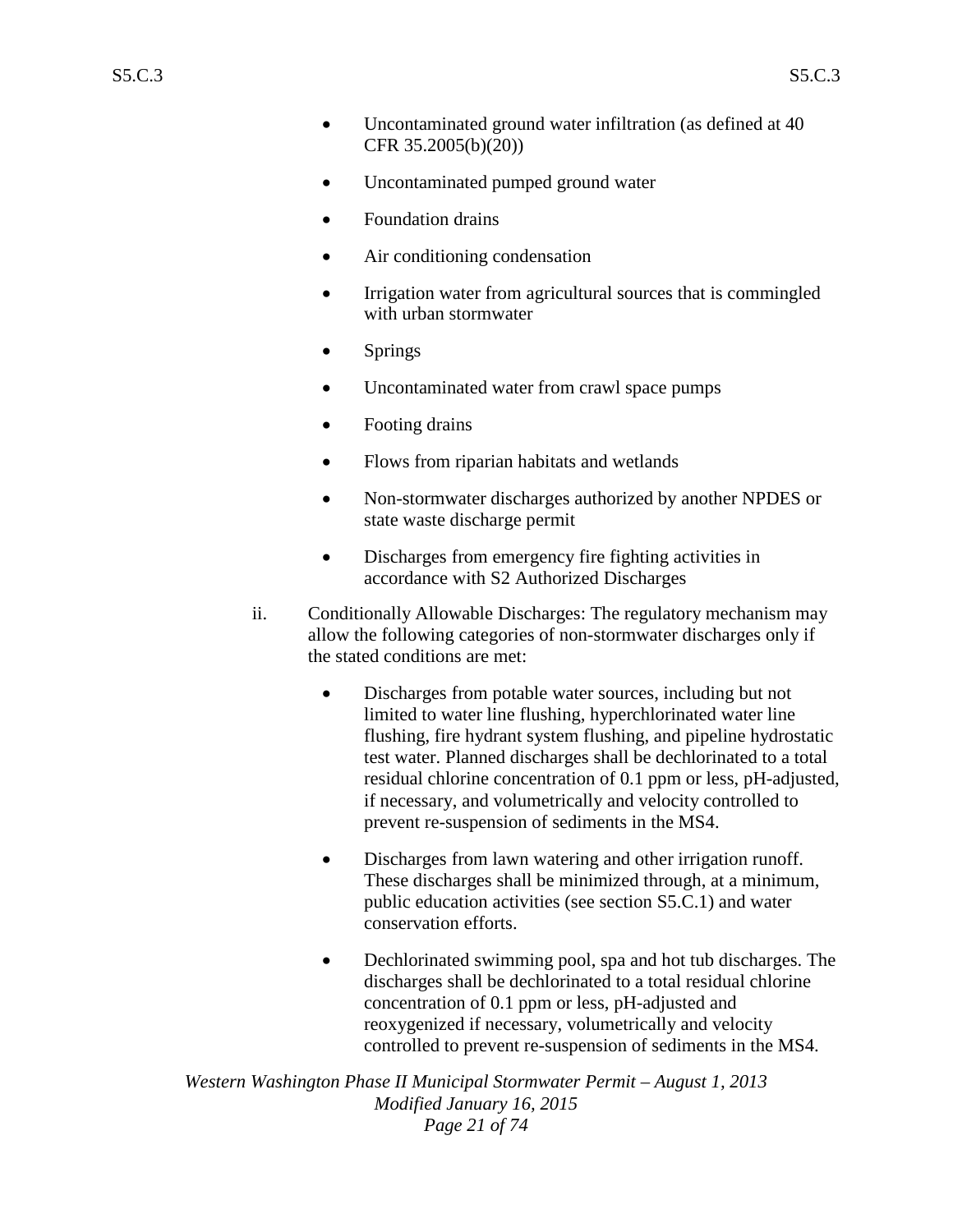Discharges shall be thermally controlled to prevent an increase in temperature of the receiving water. Swimming pool cleaning wastewater and filter backwash shall not be discharged to the MS4.

- Street and sidewalk wash water, water used to control dust, and routine external building washdown that does not use detergents. The Permittee shall reduce these discharges through, at a minimum, public education activities (see section S5.C.1) and/or water conservation efforts. To avoid washing pollutants into the MS4, Permittees shall minimize the amount of street wash and dust control water used.
- Other non-stormwater discharges. The discharges shall be in compliance with the requirements of a pollution prevention plan reviewed by the Permittee, which addresses control of such discharges.
- iii. The Permittee shall further address any category of discharges in (i) or (ii) above if the discharges are identified as significant sources of pollutants to waters of the State.
- iv. The ordinance or other regulatory mechanism shall include escalating enforcement procedures and actions.
- v. The Permittee shall implement a compliance strategy that includes informal compliance actions such as public education and technical assistance as well as the enforcement provisions of the ordinance or other regulatory mechanism. To implement an effective compliance strategy, the Permittee's ordinance or other regulatory mechanism may need to include the following tools:
	- The application of operational and/or structural source control BMPs for pollutant generating sources associated with existing land uses and activities where necessary to prevent illicit discharges. The source control BMPs referenced in this subsection are in Volume IV of the *Stormwater Management Manual for Western Washington*, or an equivalent manual approved by Ecology under the 2013 Phase I Permit.
	- The maintenance of stormwater facilities which discharge into the Permittee's MS4 in accordance with maintenance standards established under S5.C.4 and/or S5.C.5 where necessary to prevent illicit discharges.

*Western Washington Phase II Municipal Stormwater Permit – August 1, 2013 Modified January 16, 2015 Page 22 of 74*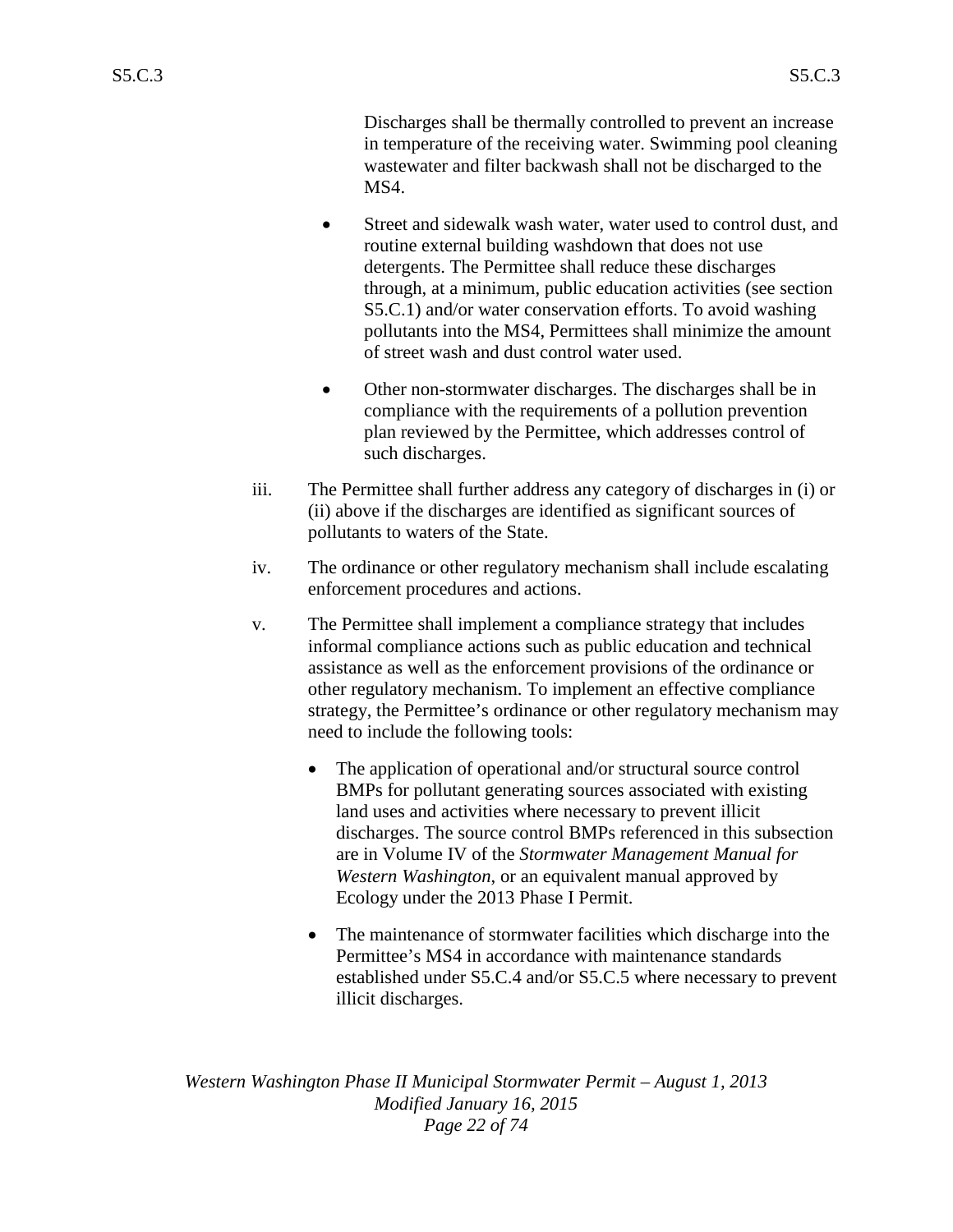- vi. The Permittee's ordinance or other regulatory mechanism in effect as of the effective date of this permit shall be revised if necessary to meet the requirements of this section no later than February 2, 2018.
- c. Each Permittee shall implement an ongoing program designed to detect and identify non-stormwater discharges and illicit connections into the Permittee's MS4.<sup>[9](#page-22-0)</sup> The program shall include the following components:
	- i. Procedures for conducting investigations of the Permittee's MS4, including field screening and methods for identifying potential sources.

The Permittee shall implement a field screening methodology appropriate to the characteristics of the MS4 and water quality concerns. Screening for illicit connections may be conducted using: *Illicit Discharge Detection and Elimination: A Guidance Manual for Program Development and Technical Assessments*, Center for Watershed Protection, October 2004, or another methodology of comparable or improved effectiveness. The Permittee shall document the field screening methodology in the relevant Annual Report.

All Permittees, except for the City of Aberdeen, shall complete field screening for at least 40% of the MS4 no later than December 31,  $2017$ ,<sup>[10](#page-22-1)</sup> and on average 12% each year thereafter. The City of Aberdeen shall complete field screening for at least 40% of the system no later than June 30, 2018 and on average 12% each year thereafter.

- ii. A publicly listed and publicized hotline or other telephone number for public reporting of spills and other illicit discharges.<sup>[11](#page-22-2)</sup>
- iii. An ongoing training program for all municipal field staff, who, as part of their normal job responsibilities, might come into contact with or otherwise observe an illicit discharge and/or illicit connection to the MS4, on the identification of an illicit discharge and/or connection, and on the proper procedures for reporting and responding to the illicit discharge and/or connection. Follow-up training shall be provided as needed to address changes in procedures, techniques, requirements, or

<span id="page-22-0"></span> $9$  New Permittees shall fully implement the requirements of S5.C.3.c no later than February 2, 2018, except where otherwise noted in this section.

<span id="page-22-1"></span><sup>&</sup>lt;sup>10</sup> New Permittees shall complete S5.C.3.c.i requirements for field screening covering at least 12% of the MS4 within the Permittee's coverage area no later than December 31, 2017, and on average 12% each year thereafter.

<span id="page-22-2"></span><sup>&</sup>lt;sup>11</sup> New Permittees shall implement the requirements of S5.C.3.c.ii no later than August 1, 2015.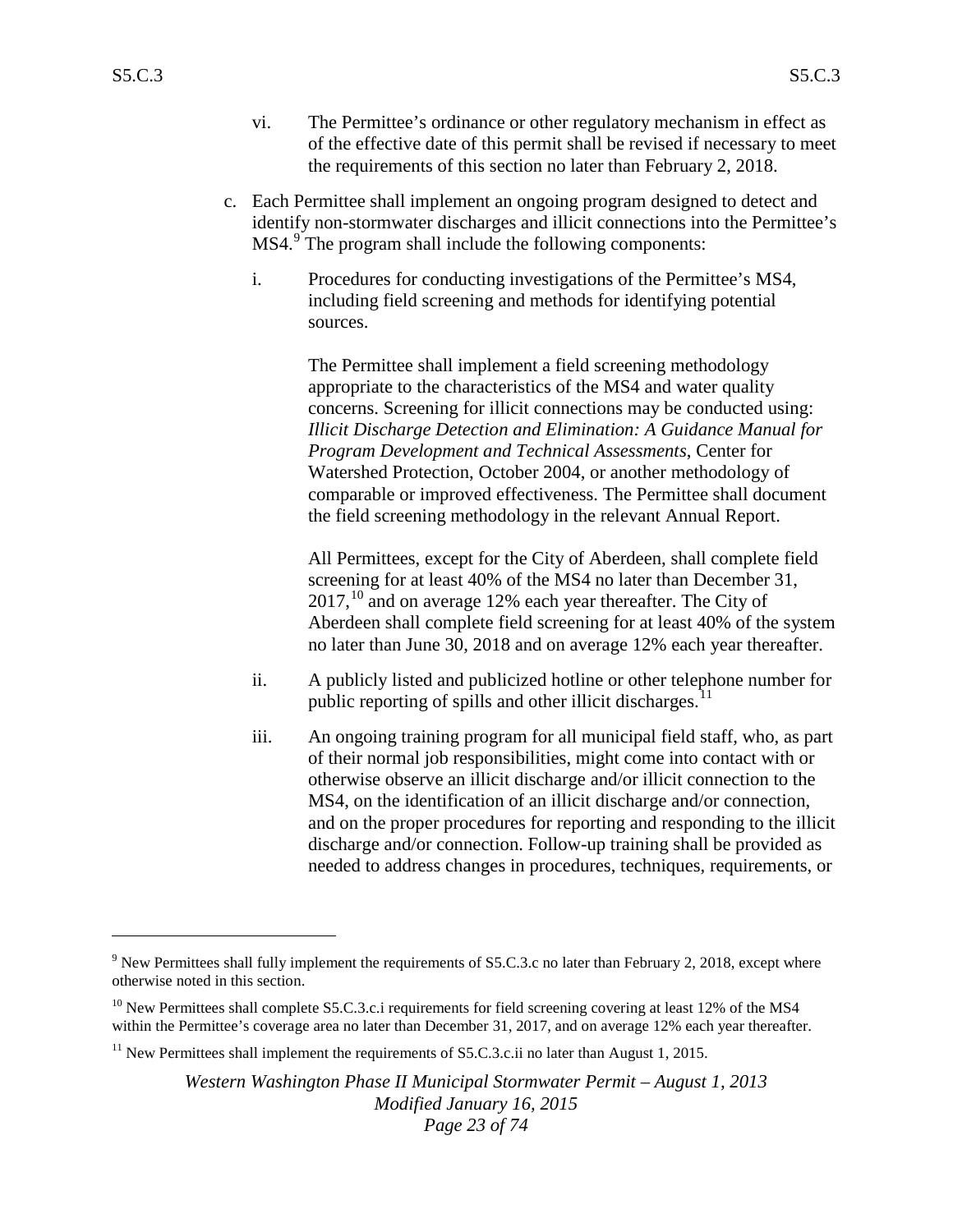staffing. Permittees shall document and maintain records of the trainings provided and the staff trained.<sup>[12](#page-23-0)</sup>

- iv. Permittees shall inform public employees, businesses, and the general public of hazards associated with illicit discharges and improper disposal of waste.<sup>[13](#page-23-1)</sup>
- d. Each Permittee shall implement an ongoing program designed to address illicit discharges, including spills and illicit connections, into the Permittee's MS4.<sup>[14](#page-23-2)</sup> The program shall include:
	- i. Procedures for characterizing the nature of, and potential public or environmental threat posed by, any illicit discharges found by or reported to the Permittee. Procedures shall address the evaluation of whether the discharge must be immediately contained and steps to be taken for containment of the discharge.
	- ii. Procedures for tracing the source of an illicit discharge; including visual inspections, and when necessary, opening manholes, using mobile cameras, collecting and analyzing water samples, and/or other detailed inspection procedures.
	- iii. Procedures for eliminating the discharge; including notification of appropriate authorities; notification of the property owner; technical assistance; follow-up inspections; and use of the compliance strategy developed pursuant to S5.C.3.b.v, including escalating enforcement and legal actions if the discharge is not eliminated.
	- iv. Compliance with the provisions in (i), (ii), and (iii), above, shall be achieved by meeting the following timelines:
		- Immediately respond to all illicit discharges, including spills, which are determined to constitute a threat to human health, welfare, or the environment, consistent with General Condition G3.
		- Investigate (or refer to the appropriate agency with the authority to act) within 7 days, on average, any complaints, reports or monitoring information that indicates a potential illicit discharge.

*Western Washington Phase II Municipal Stormwater Permit – August 1, 2013 Modified January 16, 2015 Page 24 of 74*

<span id="page-23-0"></span> $12$  New Permittees shall develop and begin implementing the ongoing training program described in S5.C.3.c.iii no later than February 2, 2016.

<span id="page-23-1"></span><sup>&</sup>lt;sup>13</sup> New Permittees shall inform public employees, businesses, and the general public of hazards associated with illicit discharges no later than February 2, 2017.

<span id="page-23-2"></span><sup>&</sup>lt;sup>14</sup> New Permittees shall fully develop and implement the requirements of S5.C.3.d no later than February 2, 2018.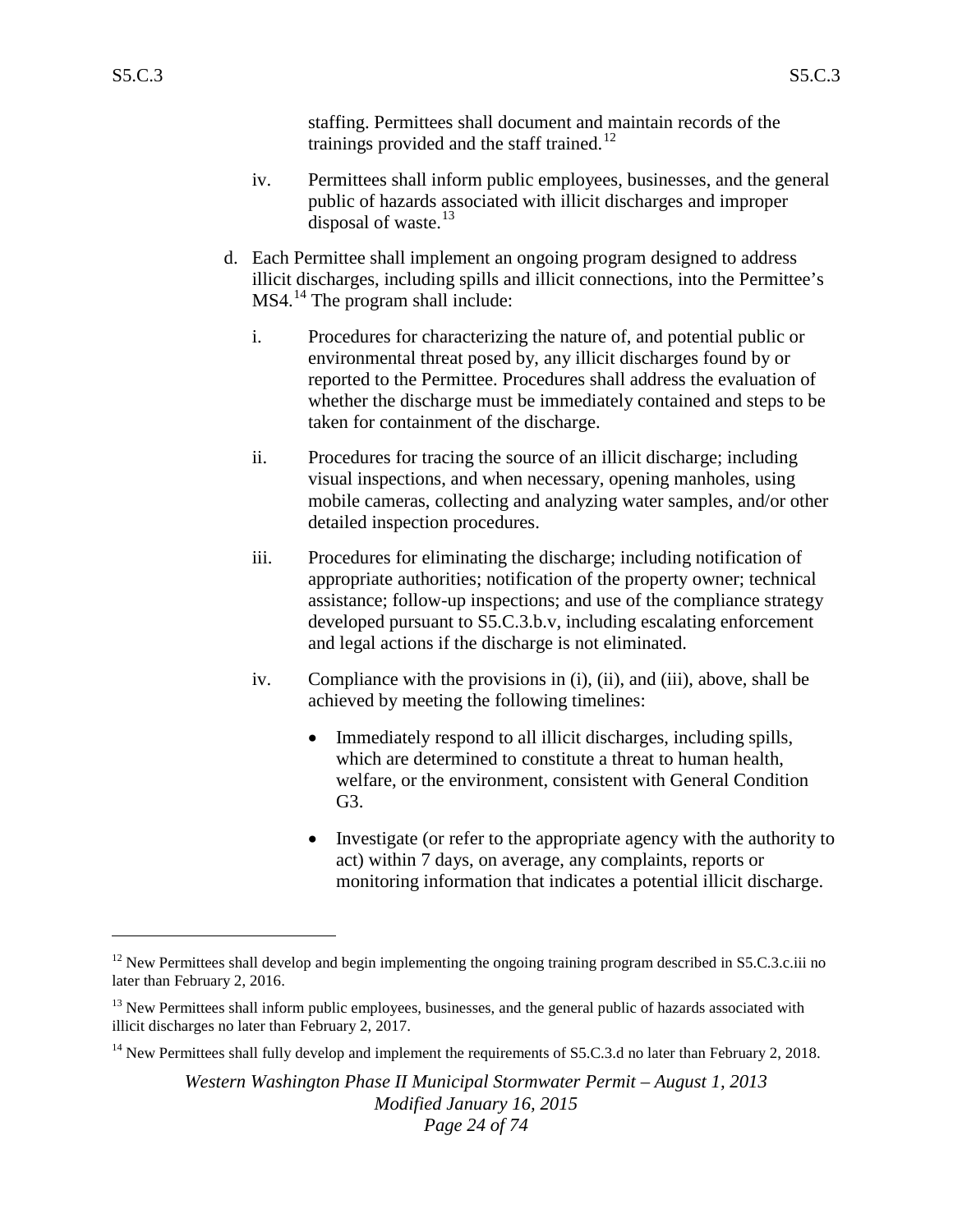- Initiate an investigation within 21 days of any report or discovery of a suspected illicit connection to determine the source of the connection, the nature and volume of discharge through the connection, and the party responsible for the connection.
- Upon confirmation of an illicit connection, use the compliance strategy in a documented effort to eliminate the illicit connection within 6 months. All known illicit connections to the MS4 shall be eliminated.
- e. Permittees shall train staff who are responsible for identification, investigation, termination, cleanup, and reporting of illicit discharges, including spills, and illicit connections, to conduct these activities. Follow-up training shall be provided as needed to address changes in procedures, techniques, requirements or staffing. Permittees shall document and maintain records of the training provided and the staff trained.<sup>[15](#page-24-1)</sup>
- f. Recordkeeping: Permittees shall track and maintain records of the activities conducted to meet the requirements of this section.

### 4. **Controlling Runoff from New Development, Redevelopment and Construction Sites**

<span id="page-24-0"></span>Each Permittee shall implement and enforce a program to reduce pollutants in stormwater runoff to a regulated small MS4 from new development, redevelopment and construction site activities. The program shall apply to private and public development, including roads.<sup>[16](#page-24-2)</sup>

The minimum performance measures are:

a. Implement an ordinance or other enforceable mechanism that addresses runoff from new development, redevelopment, and construction site projects. Except for Permittees in Lewis and Cowlitz Counties and the City of Aberdeen, the ordinance or other enforceable mechanism to implement (i) through (iii), below, shall be adopted and effective no later than December 31, 2016. The local program adopted to meet the requirements of S5.C.4.a(i) through (iii), below shall apply to all applications<sup>[17](#page-24-3)</sup> submitted on or after January 1, 2017 and shall apply to applications submitted prior to January 1, 2017, which have

<span id="page-24-1"></span><sup>&</sup>lt;sup>15</sup> New Permittees shall meet the requirements of S5.C.3.e no later than February 2, 2016.

<span id="page-24-2"></span><sup>&</sup>lt;sup>16</sup> New Permittees shall meet the requirements of S5.C.4 no later than December 31, 2017, except where otherwise specified in this section.

<span id="page-24-3"></span> $17$  In this context, "application" means, at a minimum a complete project description, site plan, and, if applicable, SEPA checklist. Permittees may establish additional elements of a completed application.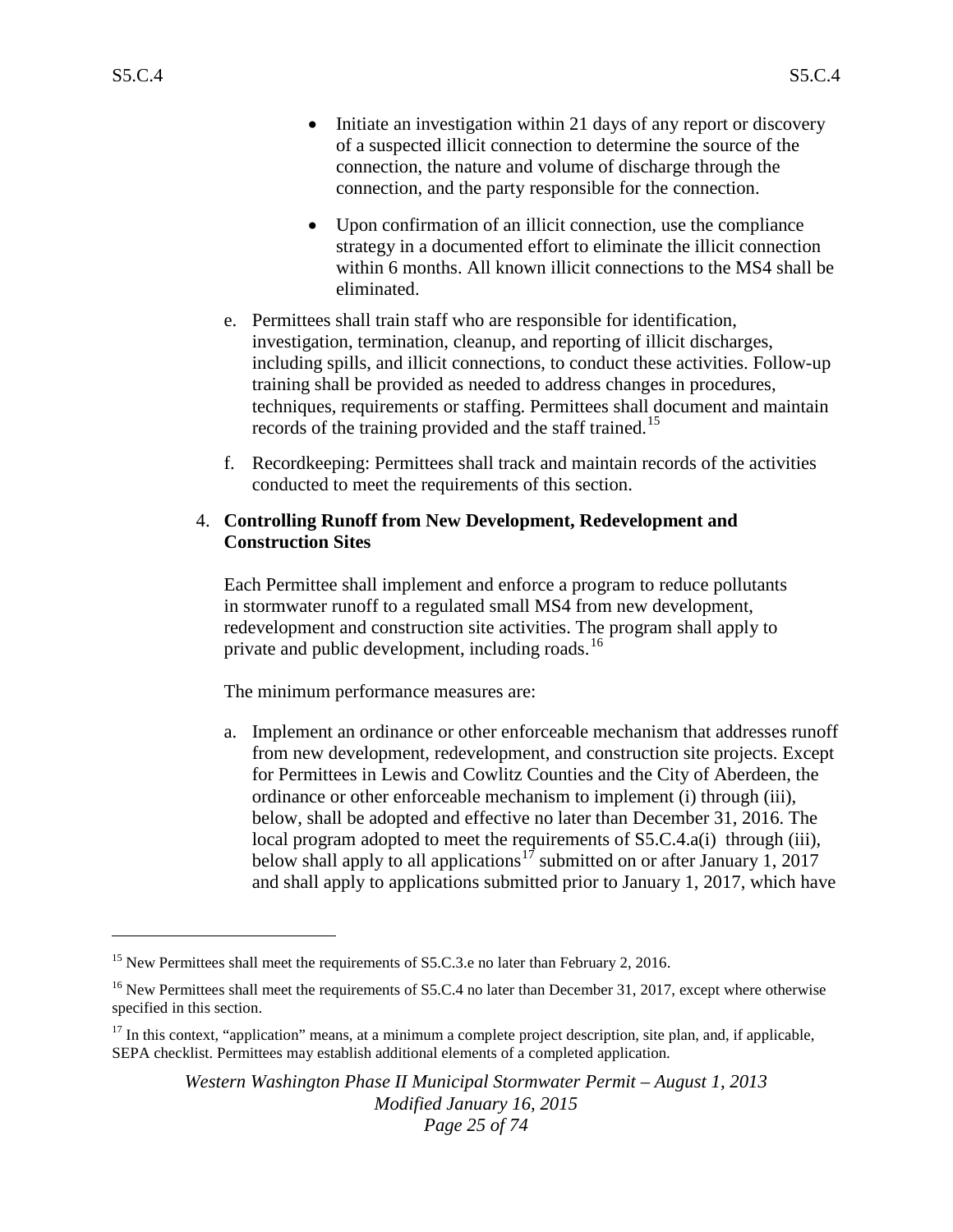not started construction<sup>[18](#page-25-0)</sup> by January 1, 2022<sup>[19](#page-25-1)</sup>.

For Permittees in Lewis and Cowlitz Counties the ordinance or other enforceable mechanism to implement (i) through (iii), below, shall be adopted and effective no later than June 30, 2017. The local program adopted to meet the requirements of S5.C.4.a(i) through (iii), below shall apply to all applications submitted on or after July 1, 2017 and shall apply to applications submitted prior to July 1, 2017, which have not started construction by June 30, 2022.

For the City of Aberdeen the ordinance or other enforceable mechanism to implement (i) through (iii), below, shall be adopted and effective no later than June 30, 2018. The local program adopted to meet the requirements of S5.C.4.a(i) through (iii), below shall apply to all applications submitted on or after July 1, 2018 and shall apply to applications submitted prior to July 1, 2018, which have not started construction by June 30, 2023.

The ordinance or other enforceable mechanism shall include, at a minimum:

- i. The Minimum Requirements, thresholds, and definitions in Appendix 1 or a program approved by Ecology under the 2013 NPDES Phase I Municipal Stormwater Permit, for new development, redevelopment, and construction sites. Adjustment and variance criteria equivalent to those in Appendix 1 shall be included. More stringent requirements may be used, and/or certain requirements may be tailored to local circumstances through the use of Ecology-approved basin plans or other similar water quality and quantity planning efforts. Such local requirements and thresholds shall provide equal protection of receiving waters and equal levels of pollutant control to those provided in Appendix 1.
- ii. The local requirements shall include the following requirements, limitations, and criteria that, when used to implement the minimum requirements in Appendix 1 (or program approved by Ecology under the 2013 Phase I Permit) will protect water quality, reduce the

*Western Washington Phase II Municipal Stormwater Permit – August 1, 2013 Modified January 16, 2015 Page 26 of 74*

<span id="page-25-0"></span><sup>&</sup>lt;sup>18</sup> In this context "started construction" means the site work associated with, and directly related to the approved project has begun. For example: grading the project site to final grade or utility installation. Simply clearing the project site does not constitute the start of construction. Permittees may establish additional requirements related to the start of construction.

<span id="page-25-1"></span><sup>&</sup>lt;sup>19</sup> New Permittees shall meet the requirements of S5.C.4.a no later than December 31, 2017. The local program shall apply to all applications submitted on or after January 1, 2018 and shall apply to applications submitted prior to January 1, 2018, which have not started construction by January 1, 2023.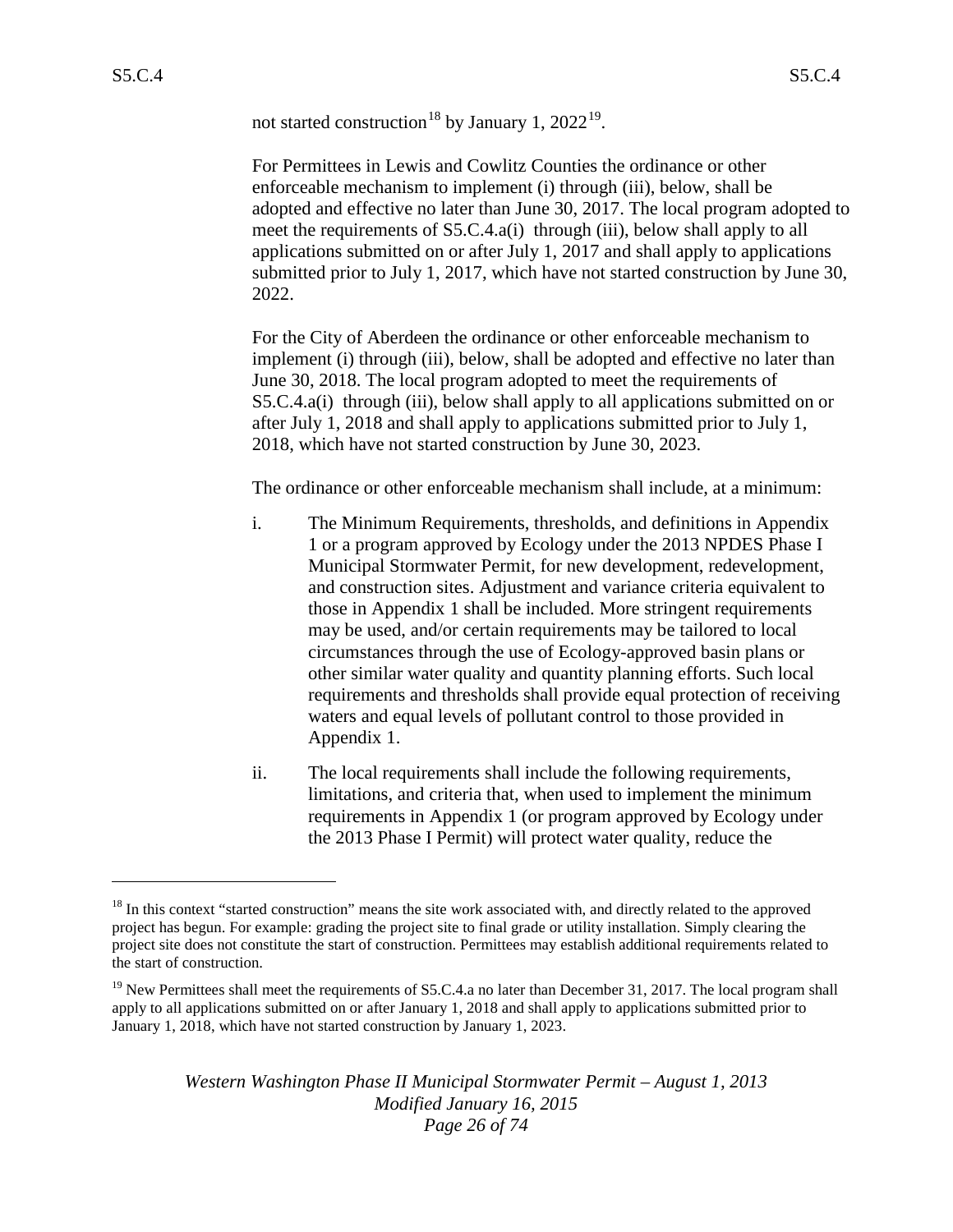discharge of pollutants to the MEP, and satisfy the State requirement under chapter 90.48 RCW to apply AKART prior to discharge:

- (a) Site planning requirements
- (b) BMP selection criteria
- (c) BMP design criteria
- (d) BMP infeasibility criteria
- (e) LID competing needs criteria
- (f) BMP limitations

Permittees shall document how the criteria and requirements will protect water quality, reduce the discharge of pollutants to the MEP, and satisfy State AKART requirements.

Permittees who choose to use the requirements, limitations, and criteria above in the *Stormwater Management Manual for Western Washington,* or a program approved by Ecology under the 2013 Phase I Permit, may cite this choice as their sole documentation to meet this requirement.

- iii. The legal authority, through the approval process for new development and redevelopment, to inspect and enforce maintenance standards for private stormwater facilities approved under the provisions of this section that discharge to the Permittee's MS4.
- b. The program shall include a permitting process with site plan review, inspection and enforcement capability to meet the standards listed in (i) through (iv) below, for both private and public projects, using qualified personnel (as defined in *Definitions and Acronyms*)*.* At a minimum, this program shall be applied to all sites that meet the minimum thresholds adopted pursuant to S5.C.4.a.i, above.
	- i. Review of all stormwater site plans for proposed development activities.
	- ii. Inspect, prior to clearing and construction, all permitted development sites that have a high potential for sediment transport as determined through plan review based on definitions and requirements in Appendix 7 Determining Construction Site Sediment Damage Potential. As an alternative to evaluating each site according to Appendix 7, Permittees may choose to inspect all construction sites that meet the minimum thresholds adopted pursuant to S5.C.4.a.i, above.

*Western Washington Phase II Municipal Stormwater Permit – August 1, 2013 Modified January 16, 2015 Page 27 of 74*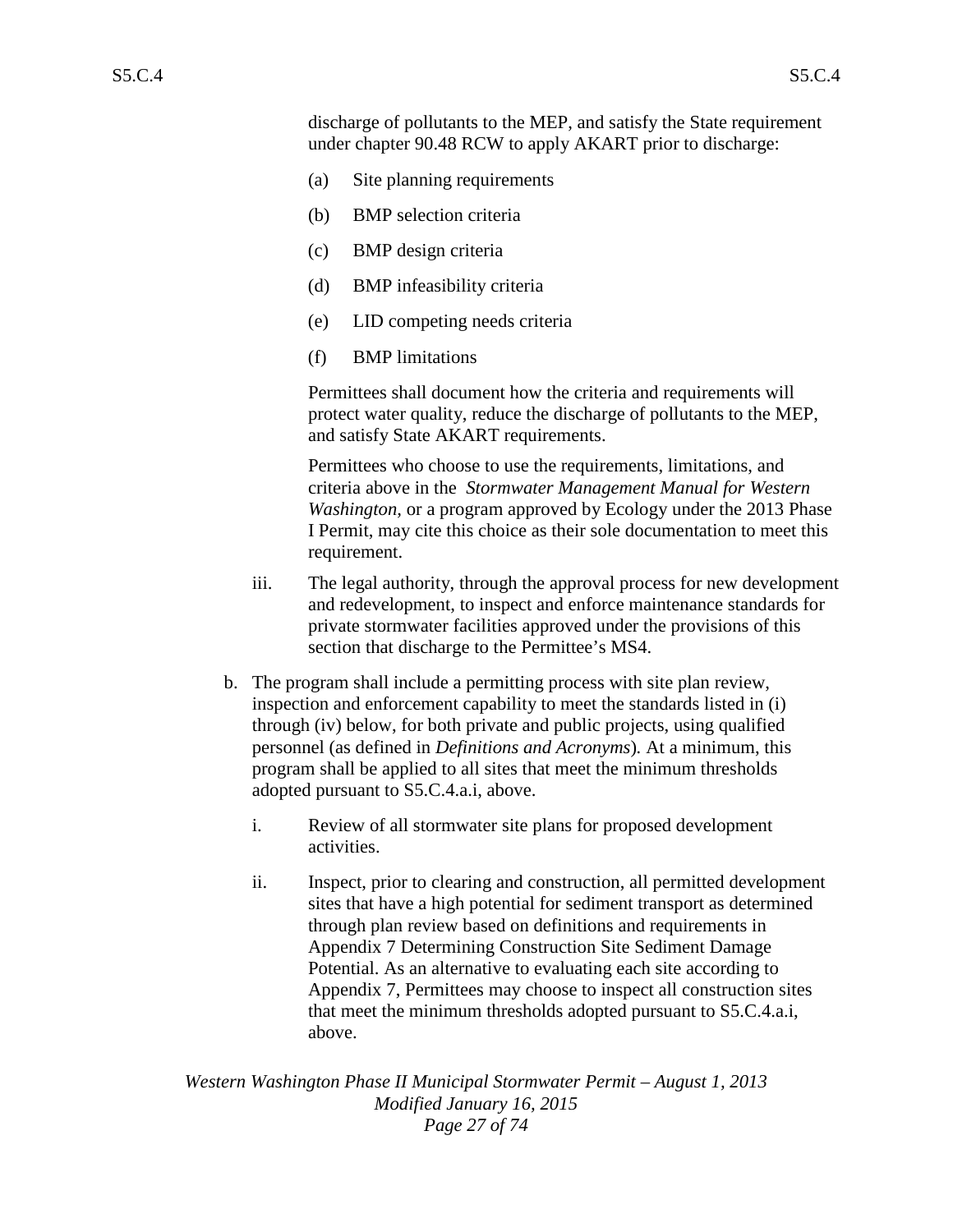- iii. Inspect all permitted development sites during construction to verify proper installation and maintenance of required erosion and sediment controls. Enforce as necessary based on the inspection.
- iv. Inspect all permitted development sites upon completion of construction and prior to final approval or occupancy to ensure proper installation of permanent stormwater facilities. Verify that a maintenance plan is completed and responsibility for maintenance is assigned for stormwater treatment and flow control BMPs/facilities. Enforce as necessary based on the inspection.
- v. Compliance with the inspection requirements in (ii), (iii) and (iv) above, shall be determined by the presence and records of an established inspection program designed to inspect all sites. Compliance during this permit term shall be determined by achieving at least 80% of scheduled inspections.
- vi. An enforcement strategy shall be implemented to respond to issues of non-compliance.
- c. The program shall include provisions to verify adequate long-term operation and maintenance (O&M) of stormwater treatment and flow control BMPs/facilities that are permitted and constructed pursuant to (b) above. Except for Permittees located in Lewis or Cowlitz Counties and the City of Aberdeen, these provisions shall be in place no later than December 31, [20](#page-27-0)16. <sup>20</sup> For Permittees in Lewis and Cowlitz Counties, the provisions shall be in place no later than June 30, 2017. For the City of Aberdeen, the provisions shall be in place no later than June 30, 2018. The provisions shall include:
	- i. Implementation of an ordinance or other enforceable mechanism that clearly identifies the party responsible for maintenance, requires inspection of facilities in accordance with the requirements in (ii) through (iv) below, and establishes enforcement procedures.
	- ii. Each Permittee shall establish maintenance standards that are as protective or more protective of facility function than those specified in Chapter 4 of Volume V of the *Stormwater Management Manual for Western Washington*. For facilities which do not have maintenance standards, the Permittee shall develop a maintenance standard.

The purpose of the maintenance standard is to determine if maintenance is required. The maintenance standard is not a measure of the facility's required condition at all times between inspections.

<span id="page-27-0"></span> $^{20}$  New Permittees shall meet the requirements of S5.C.4.c no later than December 31, 2017.

*Western Washington Phase II Municipal Stormwater Permit – August 1, 2013 Modified January 16, 2015 Page 28 of 74*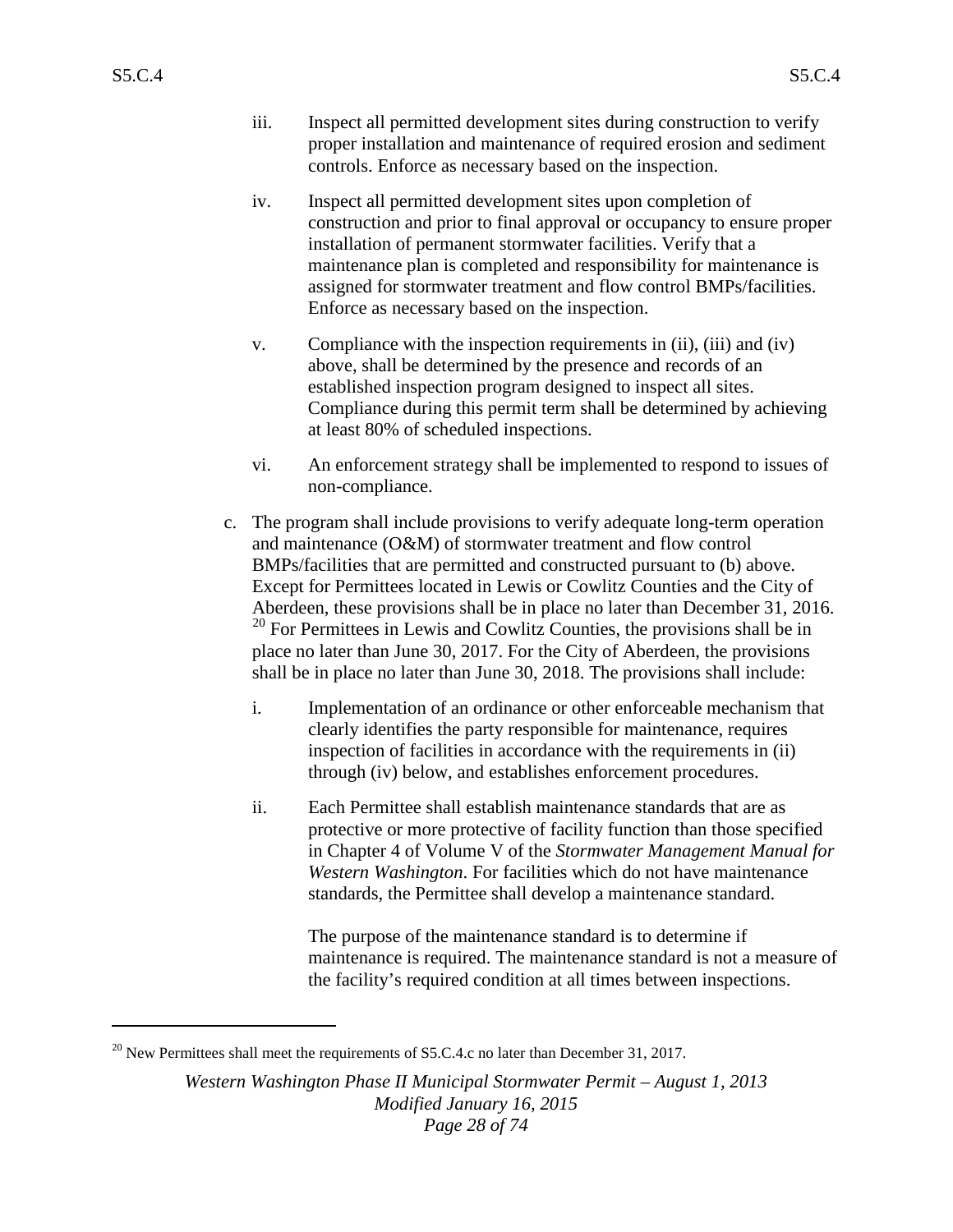Exceeding the maintenance standard between the period of inspections is not a permit violation.

iii. Annual inspections of all stormwater treatment and flow control BMPs/facilities that discharge to the MS4 and were permitted by the Permittee according to S5.C.4.b, including those permitted in accordance with requirements adopted pursuant to the 2007-2012 Ecology municipal stormwater permits, unless there are maintenance records to justify a different frequency.

Permittees may reduce the inspection frequency based on maintenance records of double the length of time of the proposed inspection frequency. In the absence of maintenance records, the Permittee may substitute written statements to document a specific less frequent inspection schedule. Written statements shall be based on actual inspection and maintenance experience and shall be certified in accordance with G19 Certification and Signature.

- iv. Inspections of all permanent stormwater treatment and flow control BMPs/facilities and catch basins in new residential developments every six months until 90% of the lots are constructed (or when construction is stopped and the site is fully stabilized) to identify maintenance needs and enforce compliance with maintenance standards as needed.
- v. Compliance with the inspection requirements in (iii) and (iv) above shall be determined by the presence and records of an established inspection program designed to inspect all sites. Compliance during this permit term shall be determined by achieving at least 80% of scheduled inspections.
- vi. Unless there are circumstances beyond the Permittee's control, when an inspection identifies an exceedance of the maintenance standard, maintenance shall be performed:
	- Within 1 year for typical maintenance of facilities, except catch basins.
	- Within 6 months for catch basins.
	- Within 2 years for maintenance that requires capital construction of less than \$25,000.

Circumstances beyond the Permittee's control include denial or delay of access by property owners, denial or delay of necessary permit approvals, and unexpected reallocations of maintenance staff to perform emergency work. For each exceedance of the required

*Western Washington Phase II Municipal Stormwater Permit – August 1, 2013 Modified January 16, 2015 Page 29 of 74*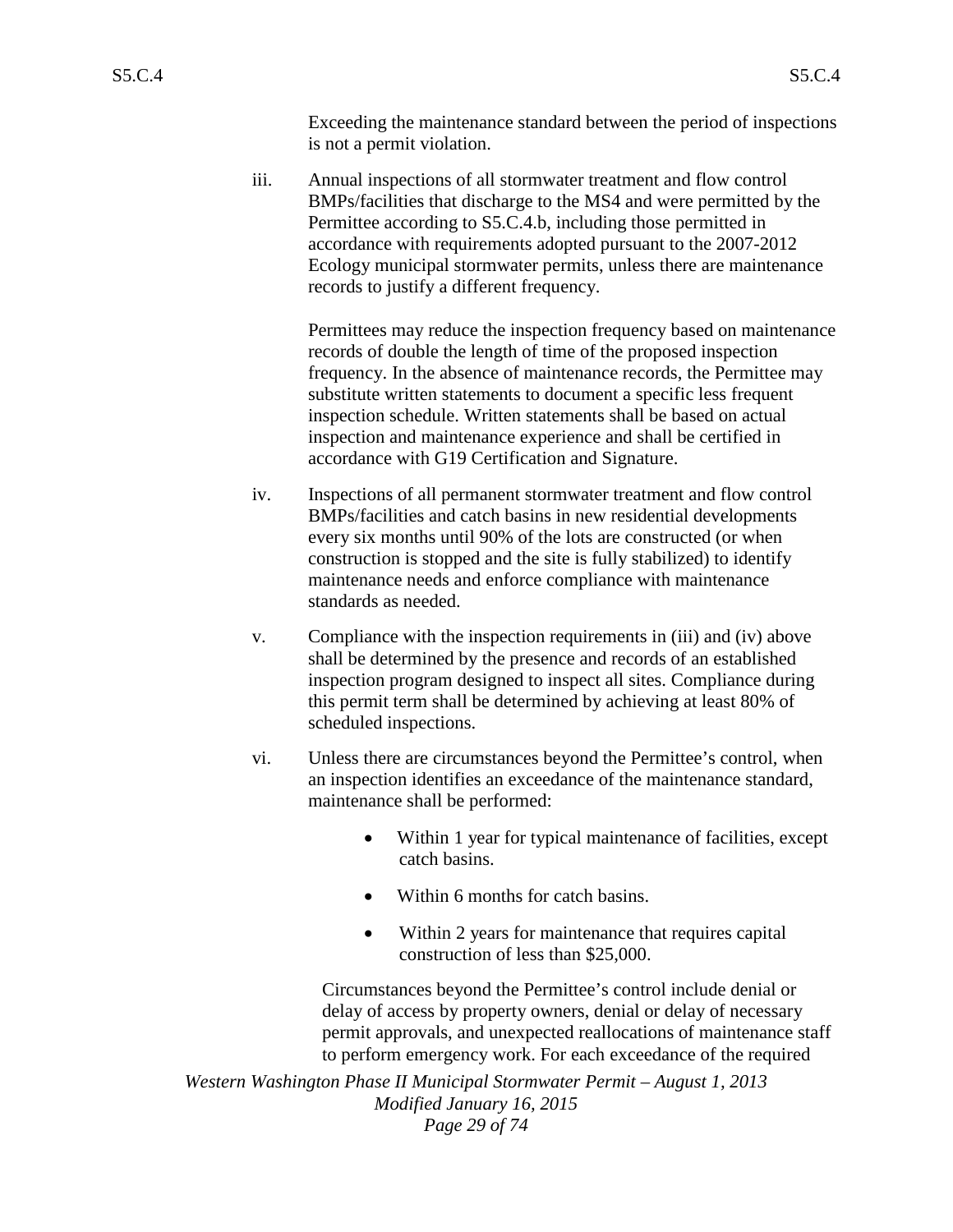timeframe, the Permittee shall document the circumstances and how they were beyond their control.

- vii. The program shall include a procedure for keeping records of inspections and enforcement actions by staff, including inspection reports, warning letters, notices of violations, and other enforcement records. Records of maintenance inspections and maintenance activities shall be maintained.
- d. The program shall make available as applicable copies of the "Notice of Intent for Construction Activity" and copies of the "Notice of Intent for Industrial Activity" to representatives of proposed new development and redevelopment. Permittees shall continue to enforce local ordinances controlling runoff from sites that are also covered by stormwater permits issued by Ecology. $^{21}$  $^{21}$  $^{21}$
- e. Each Permittee shall ensure that all staff whose primary job duties are implementing the program to control stormwater runoff from new development, redevelopment, and construction sites, including permitting, plan review, construction site inspections, and enforcement, are trained to conduct these activities. Follow-up training shall be provided as needed to address changes in procedures, techniques or staffing. Permittees shall document and maintain records of the training provided and the staff trained.<sup>[22](#page-29-1)</sup>
- f. Low impact development code-related requirements.
	- i. No later than December 31,  $2016<sup>23</sup>$  $2016<sup>23</sup>$  $2016<sup>23</sup>$  Permittees shall review, revise and make effective their local development-related codes, rules, standards, or other enforceable documents to incorporate and require LID principles and LID BMPs. For Permittees in Lewis and Cowlitz Counties, the deadline for this requirement is no later than June 30, 2017; for the City of Aberdeen, the deadline for this requirement is no later than June 30, 2018.

The intent of the revisions shall be to make LID the preferred and commonly-used approach to site development. The revisions shall be designed to minimize impervious surfaces, native vegetation loss, and stormwater runoff in all types of development situations. Permittees shall conduct a similar review and revision process, and consider the range of issues, outlined in the following document: *Integrating LID* 

<span id="page-29-2"></span><sup>23</sup> New Permittees shall meet the requirements of S5.C.4.f.i no later than December 31, 2017.

*Western Washington Phase II Municipal Stormwater Permit – August 1, 2013 Modified January 16, 2015 Page 30 of 74*

<span id="page-29-0"></span><sup>&</sup>lt;sup>21</sup> New Permittees shall meet the requirements of S5.C.4.d beginning no later than August 1, 2013.

<span id="page-29-1"></span> $22$  New Permittees shall meet the requirements of S5.C.4.e no later than December 31, 2017.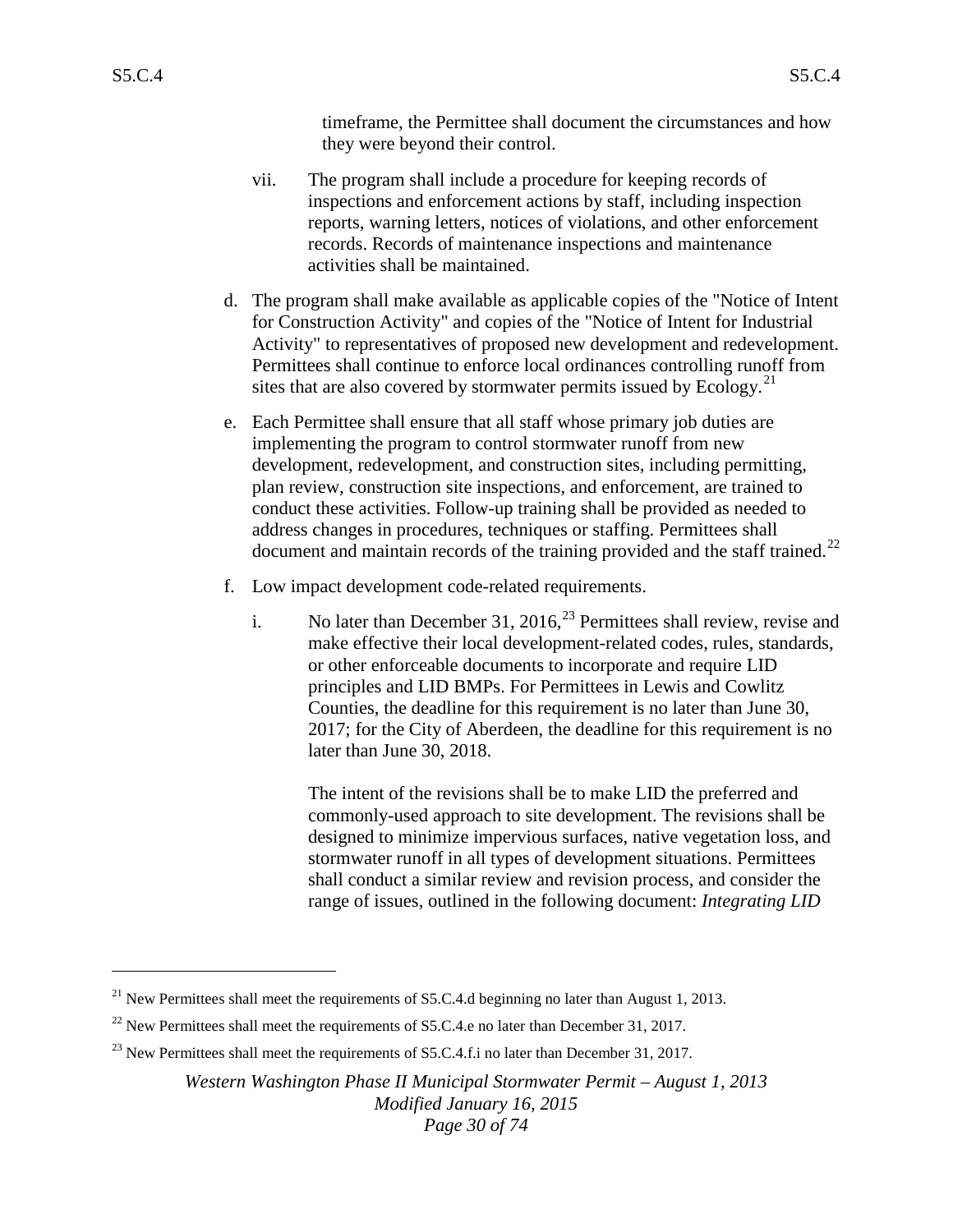*into Local Codes: A Guidebook for Local Governments* (Puget Sound Partnership, 2012).

- ii. Except for Permittees in Lewis and Cowlitz Counties and the City of Aberdeen, each Permittee shall submit a summary of the results of the review and revision process in (i) above with the annual report due no later than March 31,  $2017<sup>24</sup>$ . Permittees in Lewis and Cowlitz Counties shall submit the summary with the annual report due no later than March 31, 2018. The City of Aberdeen shall submit the summary with the Fifth Year annual report. This summary shall include, at a minimum, a list of the participants (job title, brief job description, and department represented), the codes, rules, standards, and other enforceable documents reviewed, and the revisions made to those documents which incorporate and require LID principles and LID BMPs. The summary shall include existing requirements for LID principles and LID BMPs in development-related codes. The summary shall be organized as follows:
	- (a) Measures to minimize impervious surfaces;
	- (b) Measures to minimize loss of native vegetation; and
	- (c) Other measures to minimize stormwater runoff.
- g. Watershed-scale stormwater planning

The objective of watershed-scale stormwater planning is to identify a stormwater management strategy or strategies that would result in hydrologic and water quality conditions that fully support "existing uses," and "designated uses," as those terms are defined in WAC 173-201A-020, throughout the stream system.

Each City or County Permittee<sup>[25](#page-30-1)</sup> that has all or part of its coverage area in a watershed selected by a Phase I county for watershed-scale stormwater planning under condition S5.C.5.c of the *Phase I Municipal Stormwater Permit* must fully participate in the watershed-scale stormwater planning process as described in S5.C.4.g, below. Permittees may choose to participate in a coordinated scope of work and schedule with one or more of the Permittees within the selected watershed, or conduct their scope of work independently.

*Western Washington Phase II Municipal Stormwater Permit – August 1, 2013 Modified January 16, 2015 Page 31 of 74*

<span id="page-30-0"></span><sup>&</sup>lt;sup>24</sup> New Permittees shall meet the S5.C.4.f.ii reporting requirement in the annual report covering calendar year 2017 and due no later than March 31, 2018.

<span id="page-30-1"></span> $25$  This section applies to the Phase II Permittees within King County's selected watershed: the cities of Redmond and Woodinville. Bothell has minimal acreage in the Snohomish County watershed and is not required to participate.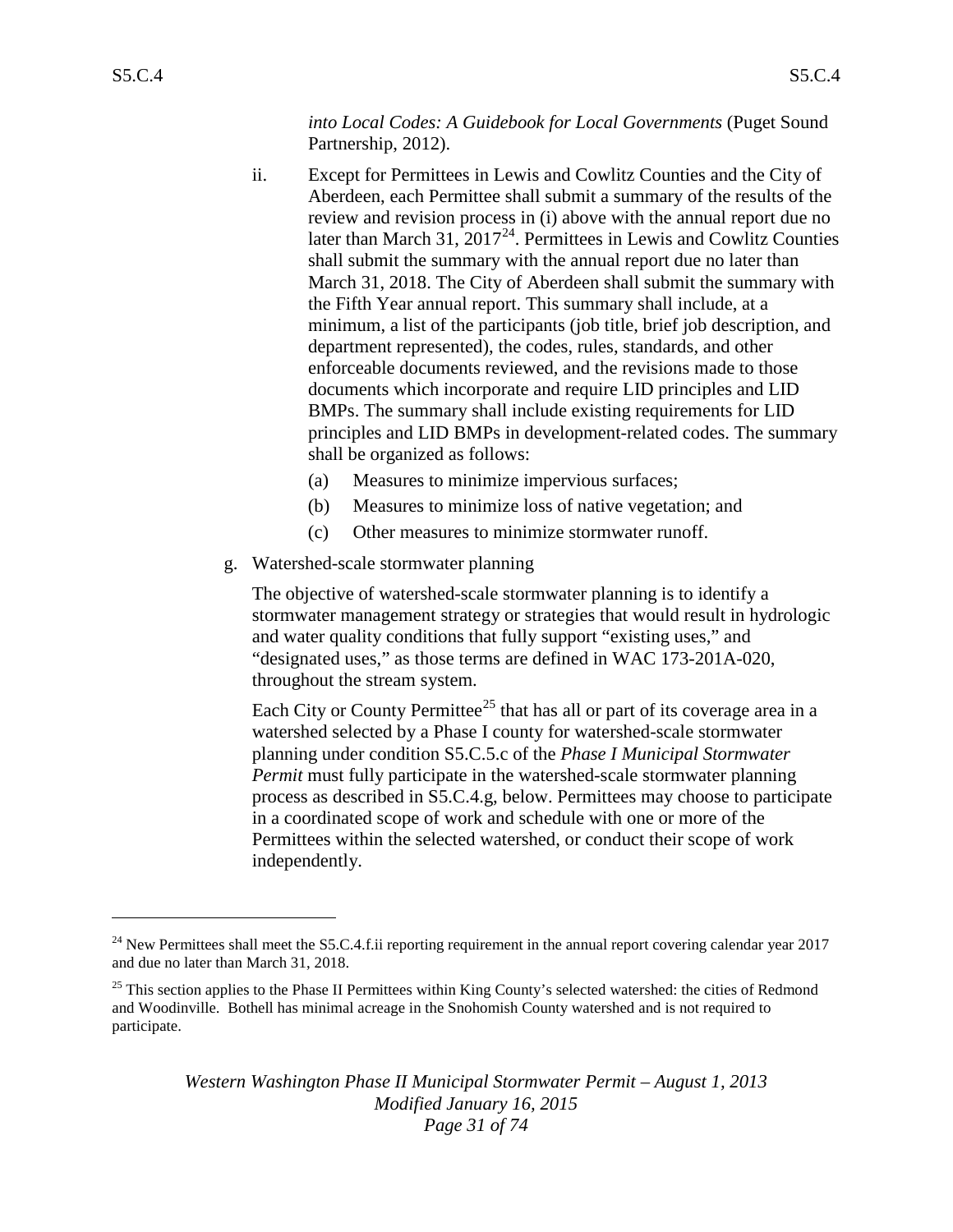| 1. | No later than August 13, 2015, each Permittee within a selected   |
|----|-------------------------------------------------------------------|
|    | watershed must submit to Ecology documentation of its approach to |
|    | coordinate with other Permittees within the watershed, including: |

- (a) A list of the municipal stormwater Permittees with whom the Permittee will undertake watershed-scale planning under a common scope of work; and a description of the coordination and dispute resolution procedures agreed to by all of the Permittees operating under the common scope of work; and
- (b) A description of planned coordination and dispute resolution procedures for providing and receiving feedback from Permittees operating under different scopes of work within the same watershed, including procedures to:
	- 1) Review, provide comment, and revise methods and assumptions to meet S5.C.4.g.ii (a) through (d);
	- 2) Review, provide comment, and revise present- and futurecondition B-IBI scores, pollutant concentrations, temperature and hydrologic metrics used for calibrating the model;
	- 3) Share the results of the modeling performed by the Permittee with all other Permittees in the watershed;
	- 4) Adjust the Permittee's proposed changes to developmentrelated codes, rules, standards, plans, and potential future structural stormwater control projects in response to feedback so that the planning objectives, as described in S5.C.4.g above, are projected to be met throughout the watershed.
- (c) It is not a permit violation if other entities, over whose actions the Permittee has limited or no control, refuse to participate in the coordination plan described in S5.C.4.g.i.
- ii. No later than November 4, 2015 the Permittee must submit a scope of work and a schedule to Ecology for the complete watershed-scale stormwater planning process. The scope of work and schedule are subject to Ecology's review and approval. If Ecology takes longer than 90 days to provide a written response, the required deadline for submitting a final watershed-scale stormwater plan to Ecology will be automatically extended by the number of days Ecology exceeds 90 days, but no later than July 30, 2018.

The scope of work and schedule must apply to the geographic extent of the jurisdictions of the Permittees listed under S5.C.4.g.i (a) above and, at a minimum, describe:

*Western Washington Phase II Municipal Stormwater Permit – August 1, 2013 Modified January 16, 2015 Page 32 of 74*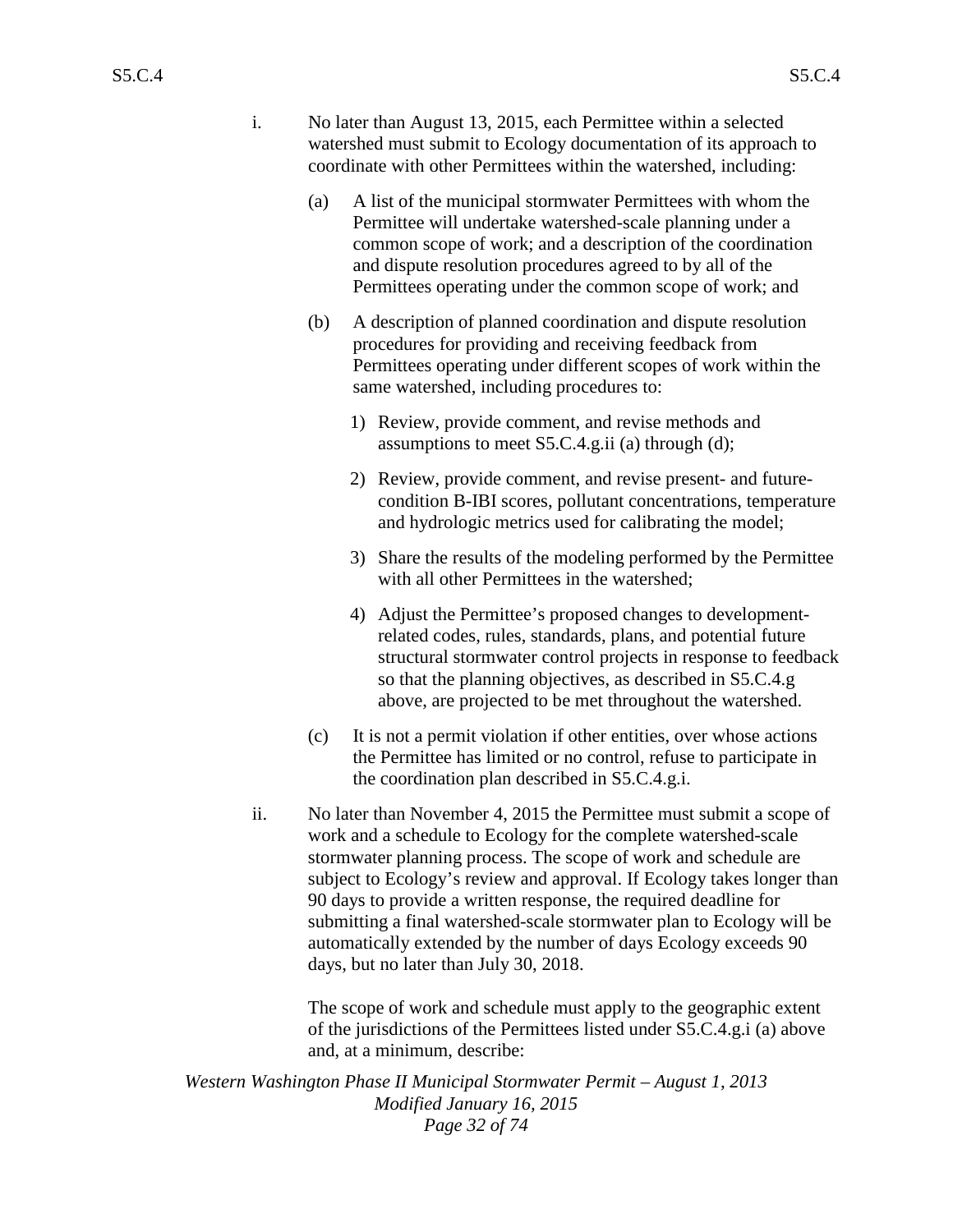(a) An assessment of existing hydrologic, biologic, and water quality conditions within the selected watershed, and an assessment of the current status of the aquatic community. This assessment can be based on existing data where such data are available. Where such data are not available, or are not sufficient, the scope of work and schedule must include the collection of such data.

The existing conditions assessment must, at a minimum, include the following:

- 1) Water quality conditions as established through sampling during base flows and storm flows for, at a minimum, the following chemical parameters: dissolved copper, dissolved zinc, temperature, and fecal coliform. Permittees must identify or collect data from locations upgradient and downgradient of stream sections influenced by MS4 discharges.
- 2) Continuous flow monitoring of the stream to provide the data necessary to calibrate a continuous runoff model to the selected watershed. Permittees must identify or collect flow monitoring data from locations upgradient and downgradient of stream sections influenced by MS4 discharges.
- 3) Macroinvertebrate data for the purpose of estimating current Benthic Index of Biotic Integrity (B-IBI) scores and comparing them with the scores predicted by the existing values of the hydrologic metrics in S5.C.4.g.ii (d).
- 4) The status of the aquatic community, including the presence and distribution of salmonid uses, using data from existing sources.
- (b) Efforts to compile and/or generate maps of the selected watershed to identify the existing distribution and totals of general soil types, vegetative land cover, impervious land covers, and regulated and other MS4s. Maps must be sufficient to allow construction of a rainfall/runoff model representation of the watershed. Maps must also identify areas within the watershed appropriate for special attention in regard to hydrologic and water quality impacts. For example: headwater wetlands and critical aquifer recharge areas.
- (c) How the Permittee will use the existing conditions assessment from S5.C.4.g.ii (a) and the maps described in S5.C.4.g.ii (b) to

*Western Washington Phase II Municipal Stormwater Permit – August 1, 2013 Modified January 16, 2015 Page 33 of 74*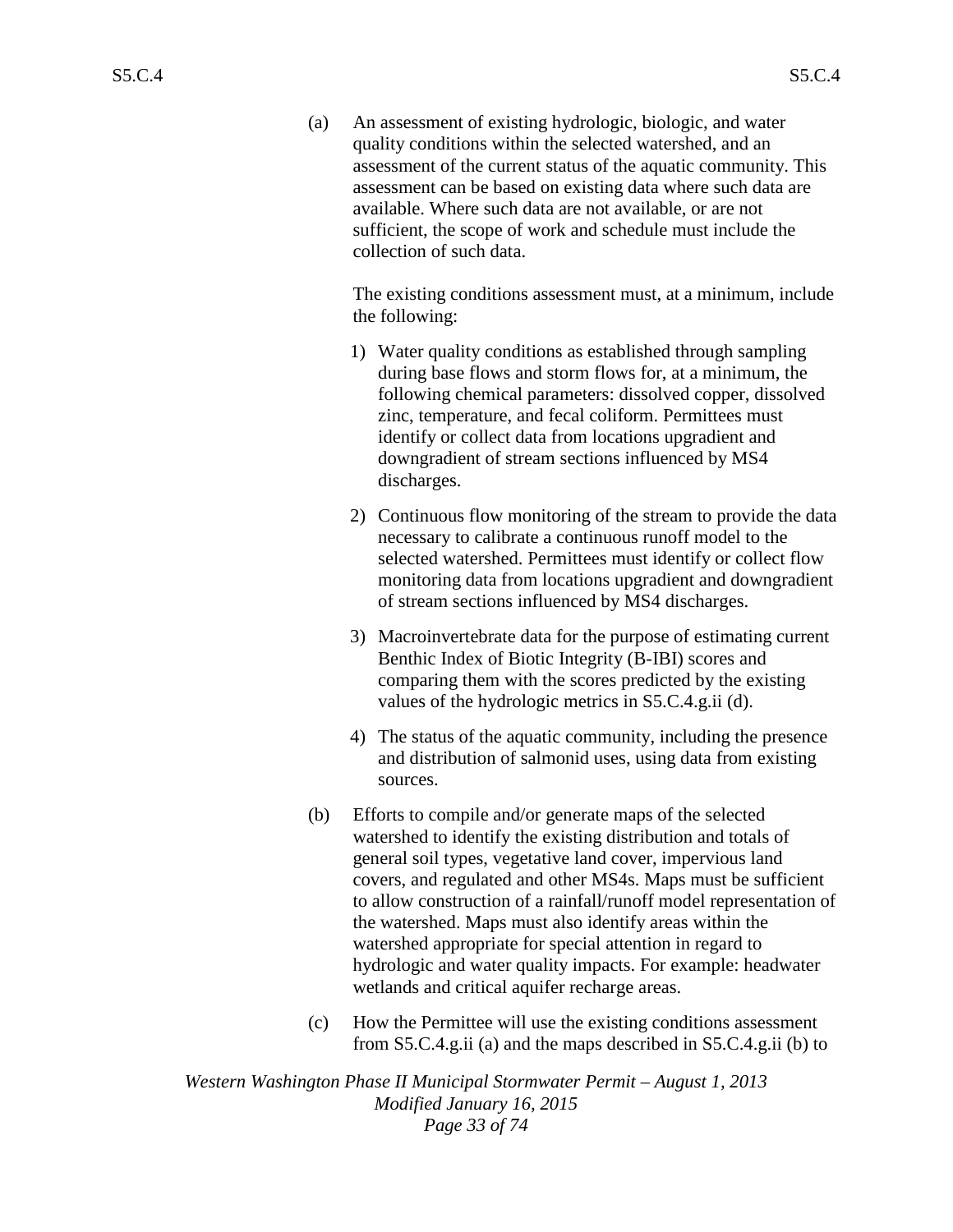calibrate a continuous runoff model to reflect the existing hydrologic, water quality, and biologic (as represented by B-IBI score) conditions.

- (d) How the Permittee will use the model calibrated in S5.C.4.g.ii (c) to estimate hydrologic changes from the historic condition; and to predict the future hydrologic, biologic, and water quality conditions at full build-out under existing or proposed comprehensive land use management plan(s) for the watershed. Future biologic conditions must be estimated by using a correlation of hydrologic metrics with B-IBI scores for *Puget Sound Lowland Streams[26](#page-33-0)*, or other similar correlation if approved by Ecology. Future water quality conditions must be described through estimation of concentrations of, at a minimum, dissolved copper, dissolved zinc, temperature, and fecal coliform.
- (e) How, if the estimation in S5.C.4.g.ii (d) predicts water quality standards will not be met, the Permittee will use the calibrated watershed model to evaluate stormwater management strategies to meet the standards. The same hydrologic metrics and correlated B-IBI scores, and water quality parameters used in S5.C.4.g.ii (d) must be used to evaluate the effectiveness of strategies.
	- 1) Stormwater management strategies to be evaluated for all jurisdictions in the watershed must include:
		- Changes to development-related codes, rules, standards, and plans.
		- Potential future structural stormwater control projects.
	- 2) Stormwater management strategies evaluated may also include:
		- Basin-specific stormwater control requirements for new development and redevelopment as allowed by Section 7 of Appendix 1.
		- Strategies to encourage redevelopment and infill, and an assessment of options for efficient, effective runoff

*Western Washington Phase II Municipal Stormwater Permit – August 1, 2013 Modified January 16, 2015 Page 34 of 74*

<span id="page-33-0"></span><sup>&</sup>lt;sup>26</sup> DeGasperi, C.L., Berge, H. B., Whiting, K. R., Burkey, J. J., Cassin, J. L. and Fuerstenberg, R. R. (2009), Linking Hydrologic Alteration to Biological Impairment in Urbanizing Streams of the Puget Lowland, Washington, USA. JAWRA Journal of the American Water Resources Association, 45: 512-533. Doi: 10.1111/j.1752- 1688.2009.00306.x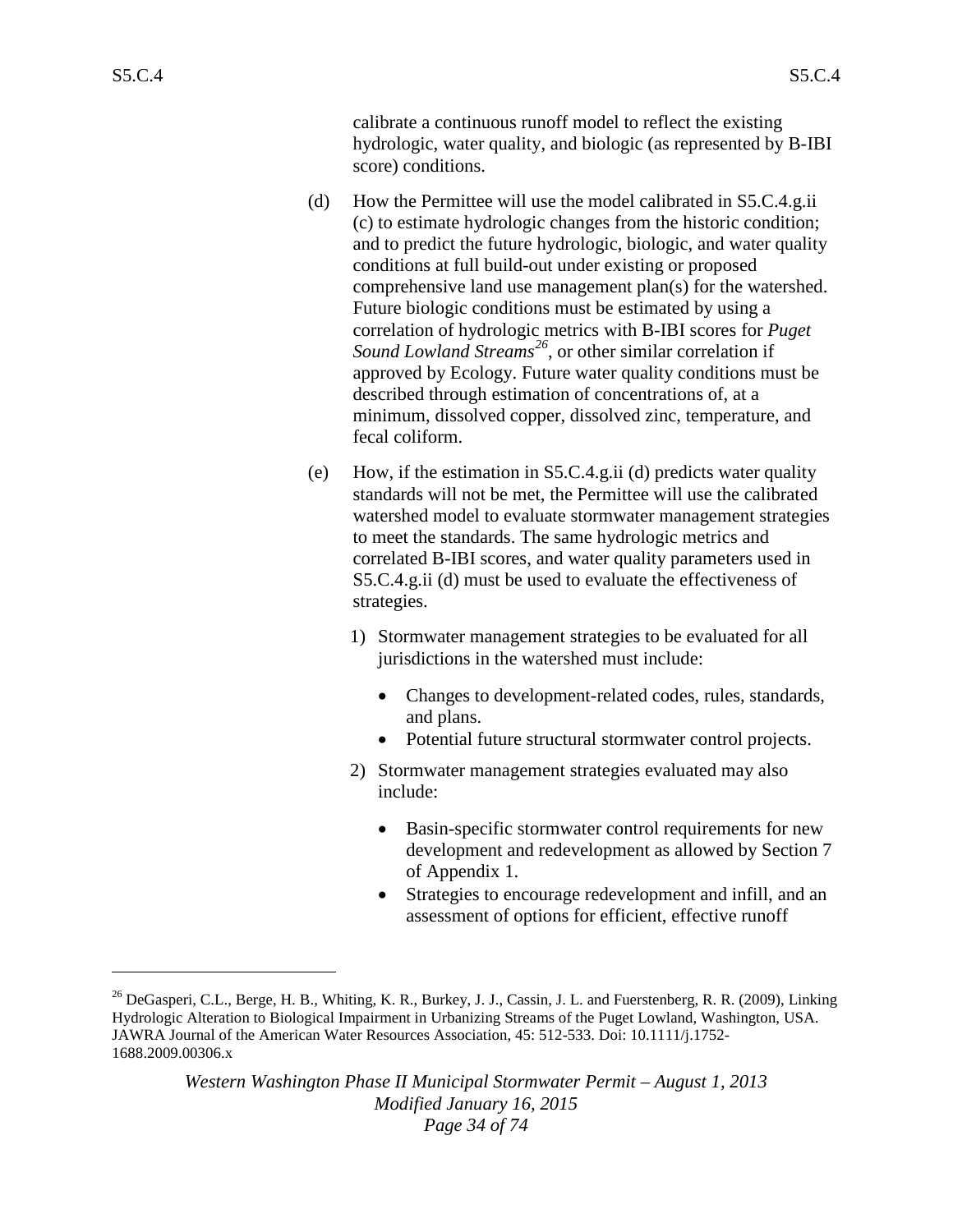controls for redevelopment projects, such as regional facilities, in lieu of individual site requirements.

- (f) How the permittee will create an implementation plan and schedule that includes: potential future actions to implement the identified stormwater management strategies, responsible parties, estimated costs, and potential funding mechanisms.
- (g) A public review and comment process that, at a minimum, focuses on the draft watershed-scale stormwater plan. The public review must allow for public comment from all governmental entities with jurisdiction within the watershed.
- iii. The watershed-scale stormwater planning process, as documented in the scope of work and schedule, may include an evaluation of strategies to preserve or improve other factors that influence maintenance of the existing and designated uses of the stream. Examples include: channel restoration, in-stream culvert replacement, quality of the riparian zone, gravel disturbance regime, and presence and distribution of large woody debris.
- iv. Each Permittee (or group of Permittees operating under a single scope of work, as described above) must submit a final watershed-scale stormwater plan to Ecology no later April 4, 2018. The plan must summarize results of the modeling and planning process, describe results of the evaluation of strategies under S5.C.4.g.ii (e), and include the implementation plan and schedule developed pursuant to S5.C.4.g.ii (f).

#### 5. **Municipal Operations and Maintenance**

<span id="page-34-0"></span>Each Permittee shall implement an operations and maintenance (O&M) program that includes a training component and has the ultimate goal of preventing or reducing pollutant runoff from municipal operations.<sup>[27](#page-34-1)</sup>

The minimum performance measures are:

a. Each Permittee shall implement maintenance standards that are as protective, or more protective, of facility function than those specified in Chapter 4 of Volume V of the *Stormwater Management Manual for Western Washington*. For facilities which do not have maintenance standards, the Permittee shall develop a maintenance standard. Except for Permittees located in Lewis and

<span id="page-34-1"></span> $27$  New Permittees shall develop and implement the requirements of S5.C.5 no later than December 31, 2017 except where otherwise noted in this section.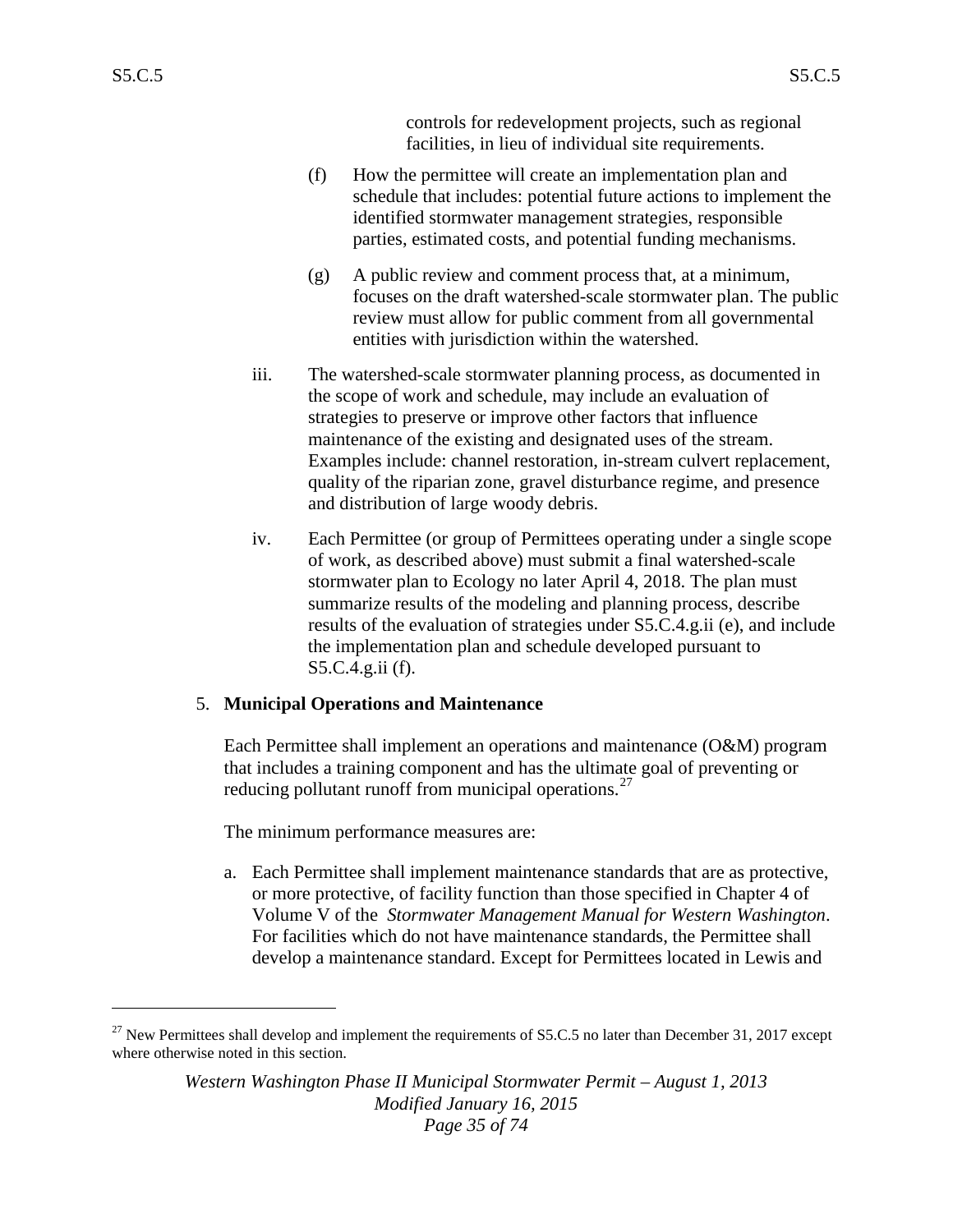Cowlitz Counties and the City of Aberdeen, no later than December 31, 2016, Permittees shall update their maintenance standards as necessary to meet the requirements of this section.[28](#page-35-0) For Permittees in Lewis and Cowlitz Counties, this requirement shall apply no later than June 30, 2017; for the City of Aberdeen this requirement shall apply no later than June 30, 2018.

- i. The purpose of the maintenance standard is to determine if maintenance is required. The maintenance standard is not a measure of the facility's required condition at all times between inspections. Exceeding the maintenance standard between inspections and/or maintenance is not a permit violation.
- ii. Unless there are circumstances beyond the Permittee's control, when an inspection identifies an exceedance of the maintenance standard, maintenance shall be performed:
	- Within 1 year for typical maintenance of facilities, except catch basins.
	- Within 6 months for catch basins.
	- Within 2 years for maintenance that requires capital construction of less than \$25,000.

Circumstances beyond the Permittee's control include denial or delay of access by property owners, denial or delay of necessary permit approvals, and unexpected reallocations of maintenance staff to perform emergency work. For each exceedance of the required timeframe, the Permittee shall document the circumstances and how they were beyond their control.

b. Annual inspection of all municipally owned or operated permanent stormwater treatment and flow control BMPs/facilities, and taking appropriate maintenance actions in accordance with the adopted maintenance standards.<sup>[29](#page-35-1)</sup>

Permittees may reduce the inspection frequency based on maintenance records of double the length of time of the proposed inspection frequency. In the absence of maintenance records, the Permittee may substitute written statements to document a specific less frequent inspection schedule. Written

<span id="page-35-0"></span><sup>28</sup> New Permittees shall adopt the updated maintenance standards in Chapter 4 of Volume V of the *Stormwater Management Manual for Western Washington* or an Ecology-approved program under the 2013 Phase I Permit no later than December 31, 2017.

<span id="page-35-1"></span><sup>&</sup>lt;sup>29</sup> New Permittees shall begin annual inspections of municipally owned or operated stormwater treatment and flow control facilities/BMPs no later than December 31, 2017.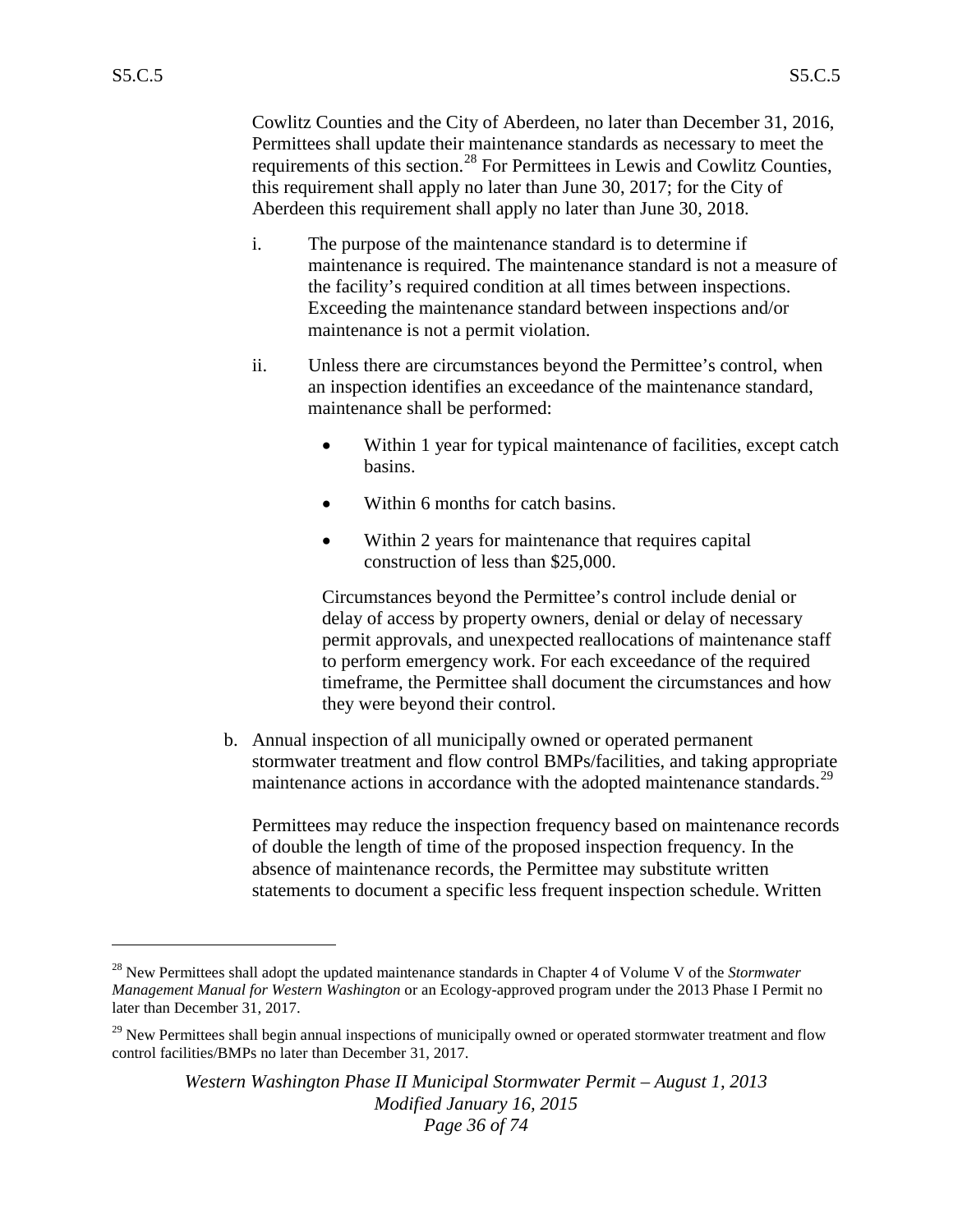$\overline{a}$ 

statements shall be based on actual inspection and maintenance experience and shall be certified in accordance with G19 Certification and Signature*.*

- c. Spot checks of potentially damaged permanent stormwater treatment and flow control BMPs/facilities after major storm events (24 hour storm event with a 10 year or greater recurrence interval). If spot checks indicate widespread damage/maintenance needs, inspect all stormwater treatment and flow control BMPs/facilities that may be affected. Conduct repairs or take appropriate maintenance action in accordance with maintenance standards established above, based on the results of the inspections.
- d. Except for the City of Aberdeen, inspection of all catch basins and inlets owned or operated by the Permittee at least once no later than August 1, 2017 and every two years thereafter. [30](#page-36-0) For the City of Aberdeen, the deadline for this requirement shall be no later than June 30, 2018. Clean catch basins if the inspection indicates cleaning is needed to comply with maintenance standards established in the *Stormwater Management Manual for Western Washington*. Decant water shall be disposed of in accordance with Appendix 6 *Street Waste Disposal*.

The following alternatives to the standard approach of inspecting all catch basins once no later than August 1, 2017 and every two years thereafter (except no later than June 30, 2018 and every two years thereafter for the City of Aberdeen) may be applied to all or portions of the system:

- i. The catch basin inspection schedule of every two years may be changed as appropriate to meet the maintenance standards based on maintenance records of double the length of time of the proposed inspection frequency. In the absence of maintenance records for catch basins, the Permittee may substitute written statements to document a specific, less frequent inspection schedule. Written statements shall be based on actual inspection and maintenance experiences and shall be certified in accordance with G19 Certification and Signature.
- ii. Inspections at least once by August 1, 2017 and every two years thereafter may be conducted on a "circuit basis" whereby 25% of catch basins and inlets within each circuit are inspected to identify maintenance needs. Include an inspection of the catch basin immediately upstream of any system outfall or discharge point, if applicable. Clean all catch basins within a given circuit for which the

<span id="page-36-0"></span> $30$  New Permittees shall inspect and, if needed, clean all catch basins and inlets owned or operated by the Permittee in accordance with the requirements of S5.C.5.d once during the permit term, to be completed no later than February 2, 2018.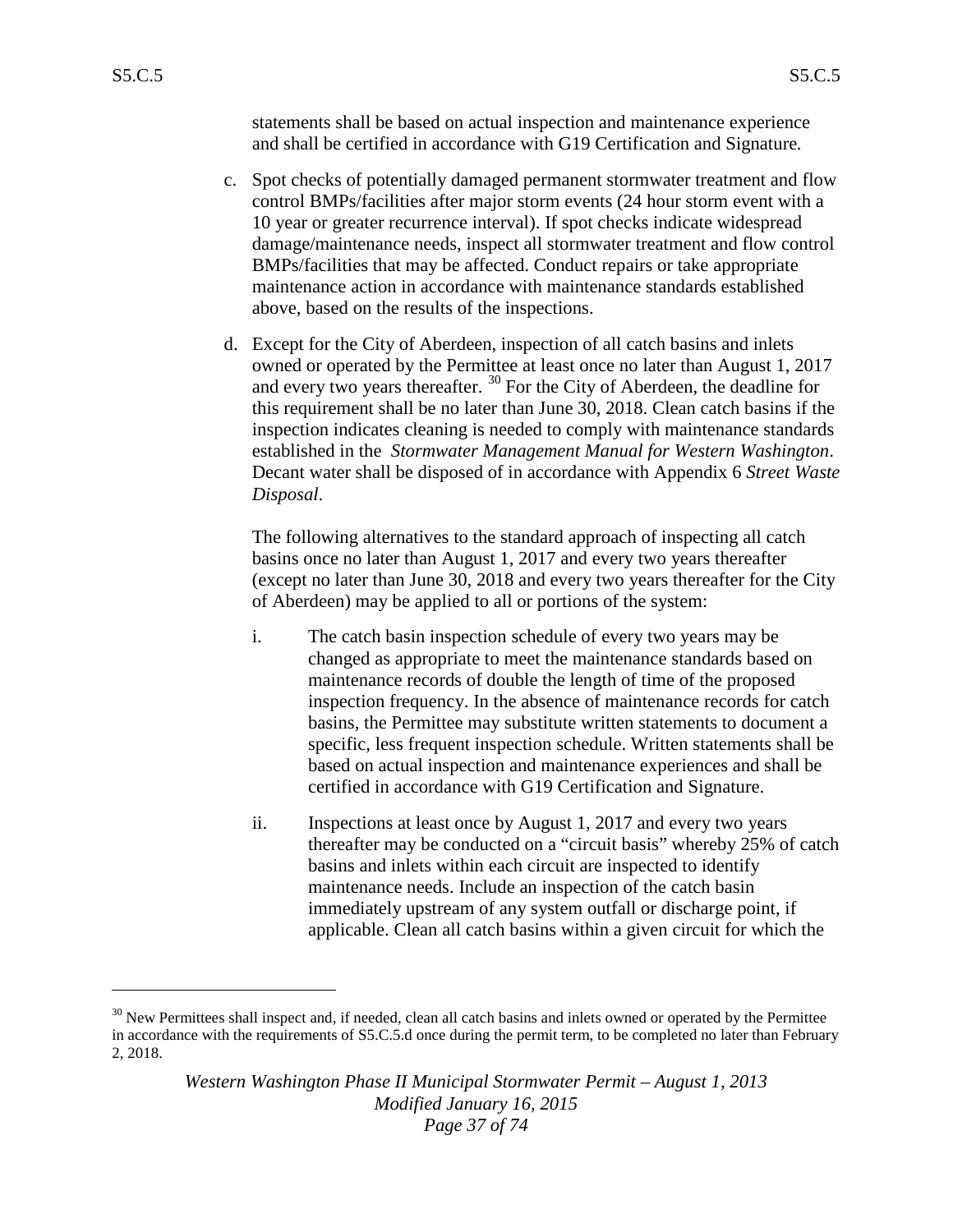inspection indicates cleaning is needed to comply with maintenance standards established under S5.C.5.a, above.

- iii. The Permittee may clean all pipes, ditches, catch basins, and inlets within a circuit once during the permit term. Circuits selected for this alternative must drain to a single point.
- e. Compliance with the inspection requirements in b, c, and d above shall be determined by the presence of an established inspection program designed to inspect all sites and achieving at least 95% of inspections.
- f. Implement practices, policies and procedures to reduce stormwater impacts associated with runoff from all lands owned or maintained by the Permittee, and road maintenance activities under the functional control of the Permittee. Lands owned or maintained by the Permittee include, but are not limited to, streets, parking lots, roads, highways, buildings, parks, open space, road rightof-ways, maintenance yards, and stormwater treatment and flow control BMPs/facilities. The following activities shall be addressed:
	- Pipe cleaning
	- Cleaning of culverts that convey stormwater in ditch systems
	- Ditch maintenance
	- Street cleaning
	- Road repair and resurfacing, including pavement grinding
	- Snow and ice control
	- Utility installation
	- Pavement striping maintenance
	- Maintaining roadside areas, including vegetation management
	- Dust control
	- Application of fertilizers, pesticides, and herbicides according to the instructions for their use, including reducing nutrients and pesticides using alternatives that minimize environmental impacts
	- Sediment and erosion control
	- Landscape maintenance and vegetation disposal
	- Trash and pet waste management
	- Building exterior cleaning and maintenance

*Western Washington Phase II Municipal Stormwater Permit – August 1, 2013 Modified January 16, 2015 Page 38 of 74*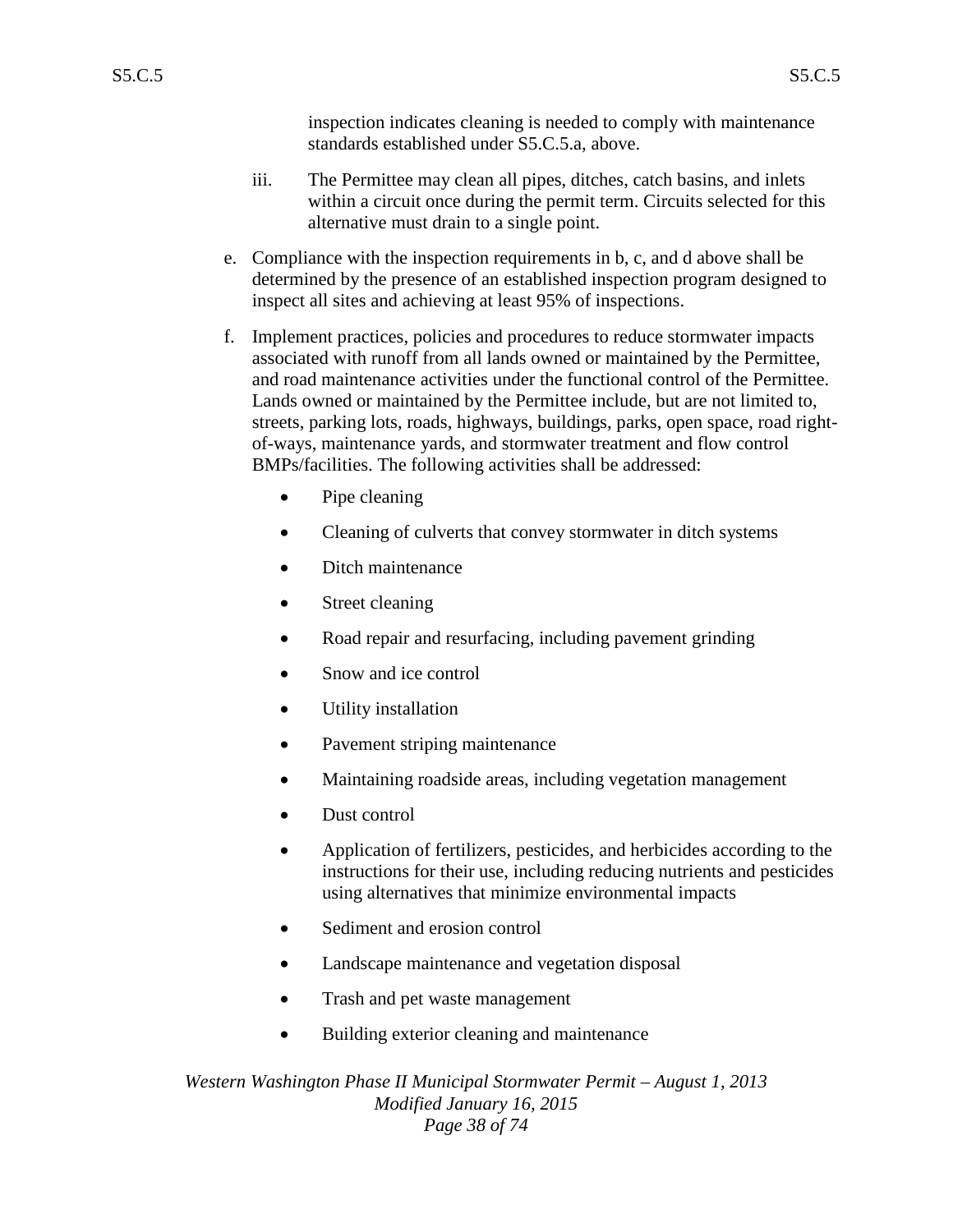- g. Implement an ongoing training program for employees of the Permittee whose primary construction, operations or maintenance job functions may impact stormwater quality. The training program shall address the importance of protecting water quality, operation and maintenance standards, inspection procedures, selecting appropriate BMPs, ways to perform their job activities to prevent or minimize impacts to water quality, and procedures for reporting water quality concerns. Follow-up training shall be provided as needed to address changes in procedures, techniques, requirements, or staffing. Permittees shall document and maintain records of training provided and the staff trained.
- h. Implement a Stormwater Pollution Prevention Plan (SWPPP) for all heavy equipment maintenance or storage yards, and material storage facilities owned or operated by the Permittee in areas subject to this Permit that are not required to have coverage under the *General NPDES Permit for Stormwater Discharges Associated with Industrial Activities* or another NPDES permit that authorizes stormwater discharges associated with the activity. A schedule for implementation of structural BMPs shall be included in the SWPPP. Generic SWPPPs that can be applied at multiple sites may be used to comply with this requirement. The SWPPP shall include periodic visual observation of discharges from the facility to evaluate the effectiveness of the BMP.
- i. Maintain records of inspections and maintenance or repair activities conducted by the Permittee.

# **S6. STORMWATER MANAGEMENT PROGRAM FOR SECONDARY PERMITTEES**

A. This section applies to all Secondary Permittees and all New Secondary Permittees, whether coverage under this Permit is obtained individually or as a Co-Permittee with a city, town, county or another Secondary Permittee.

New Secondary Permittees subject to this Permit shall fully meet the requirements of this section as modified in footnotes in S6.D below, or as established as a condition of coverage by Ecology.

- 1. To the extent allowable under state, federal or local law, all components are mandatory for each Secondary Permittee covered under this Permit, whether covered as an individual Permittee or as a Co-Permittee.
- 2. Each Secondary Permittee shall develop and implement a stormwater management program (SWMP). A SWMP is a set of actions and activities comprising the components listed in S6 and any additional actions necessary to meet the requirements of applicable TMDLs pursuant to S7 Compliance with TMDL Requirements, and S8 Monitoring and Assessment. The SWMP shall be designed to reduce the discharge of pollutants from regulated small MS4s to the MEP and protect water quality.

*Western Washington Phase II Municipal Stormwater Permit – August 1, 2013 Modified January 16, 2015 Page 39 of 74*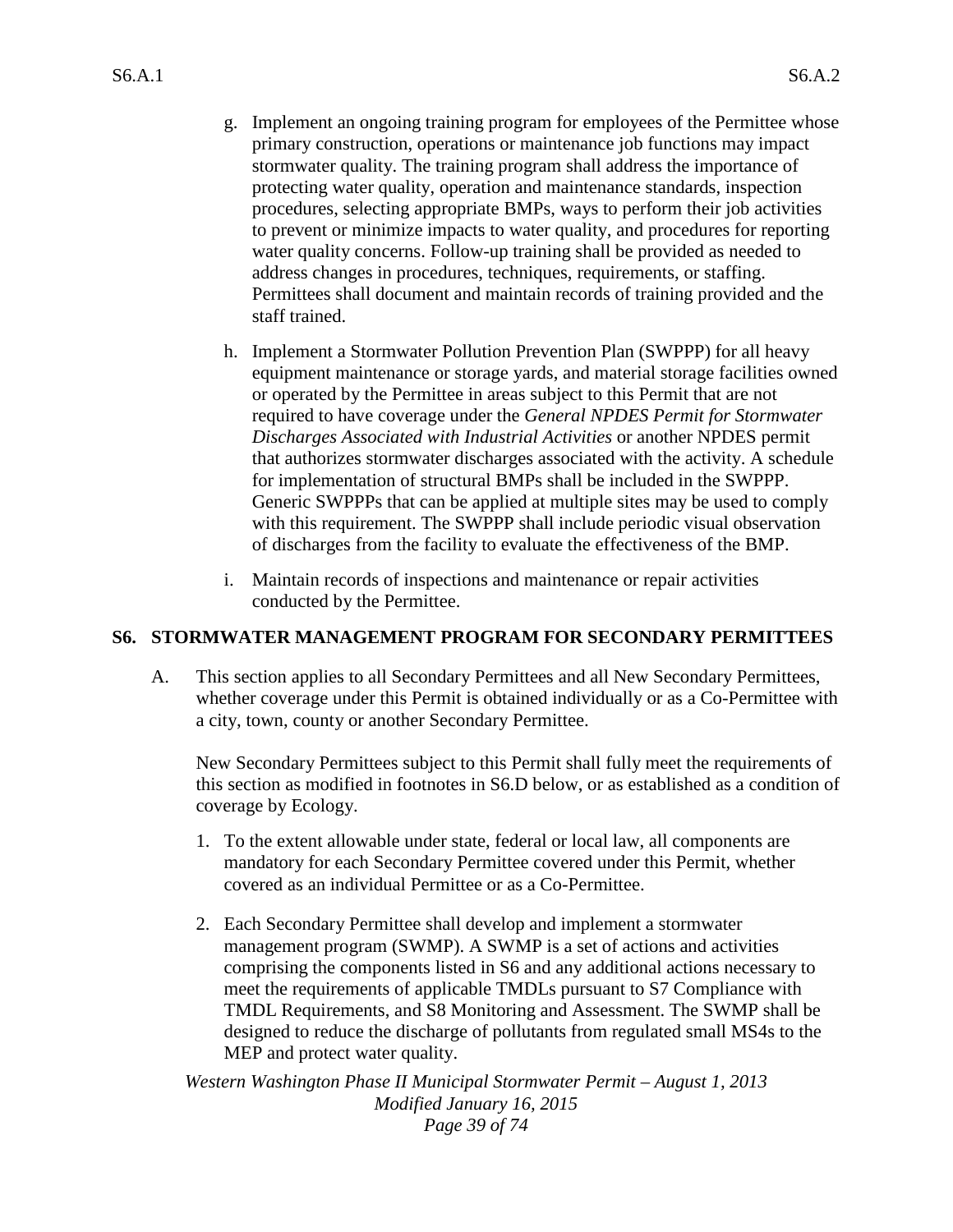- 3. Unless an alternate implementation schedule is established by Ecology as a condition of permit coverage, the SWMP shall be developed and implemented in accordance with the schedules contained in this section and shall be fully developed and implemented no later than four and one-half years from the initial permit coverage date. Secondary Permittees that are already implementing some or all of the required SWMP components shall continue implementation of those components.
- 4. Secondary Permittees may implement parts of their SWMP in accordance with the schedule for cities, towns, and counties in S5, provided they have signed a memorandum of understanding or other agreement to jointly implement the activity or activities with one or more jurisdictions listed in S1.D.2.a or S1.D.2.b, and submitted a copy of the agreement to Ecology.
- 5. Each Secondary Permittee shall prepare written documentation of the SWMP, called the SWMP Plan. The SWMP Plan shall include a description of program activities for the upcoming calendar year.
- B. Coordination

Secondary Permittees shall coordinate stormwater-related policies, programs and projects within a watershed and interconnected MS4s. Where relevant and appropriate, the SWMP shall coordinate among departments of the Secondary Permittee to ensure compliance with the terms of this Permit.

C. Legal Authority

To the extent allowable under state law and federal law, each Secondary Permittee shall be able to demonstrate that they can operate pursuant to legal authority which authorizes or enables the Secondary Permittee to control discharges to and from MS4s owned or operated by the Secondary Permittee.

This legal authority may be a combination of statutes, ordinances, permits, contracts, orders, interagency agreements, or similar instruments.

D. Stormwater Management Program for Secondary Permittees

The SWMP for Secondary Permittees shall include the following components:

#### 1. **Public Education and Outreach**

Each Secondary Permittee shall implement the following stormwater education strategies:

a. Storm drain inlets owned or operated by the Secondary Permittee that are located in maintenance yards, in parking lots, along sidewalks, and at

*Western Washington Phase II Municipal Stormwater Permit – August 1, 2013 Modified January 16, 2015 Page 40 of 74*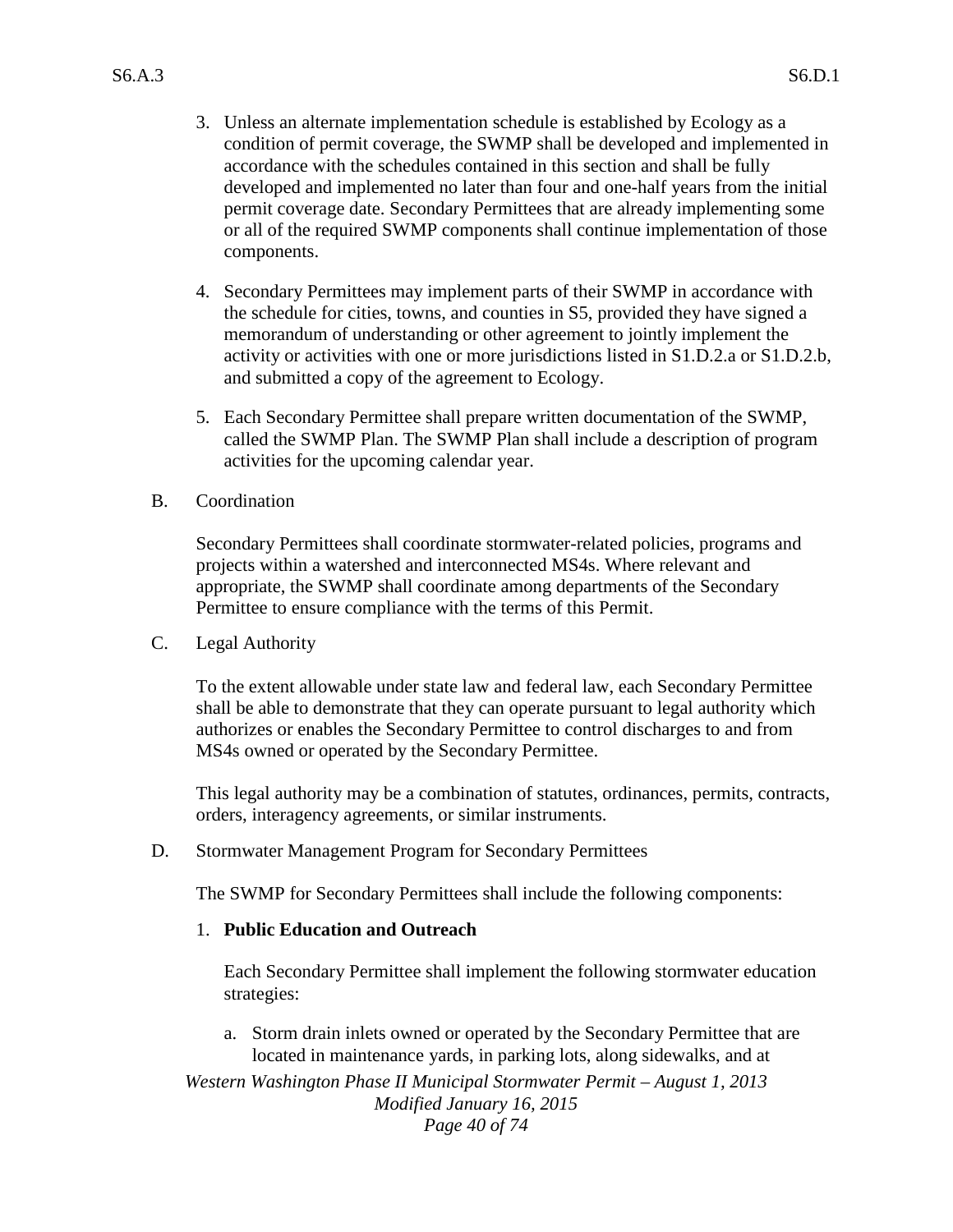$\overline{a}$ 

pedestrian access points shall be clearly labeled with a message similar to "Dump no waste – Drains to water body". $31$ 

As identified during visual inspection and regular maintenance of storm drain inlets per the requirements of S6.D.3.d and S6.D.6.a.i below, or as otherwise reported to the Secondary Permittee, any inlet having a label that is no longer clearly visible and/or easily readable shall be re-labeled within 90 days.

- b. Each year beginning no later than three years from the initial date of permit coverage, public ports, colleges, and universities shall distribute educational information to tenants and residents on the impact of stormwater discharges on receiving waters, and steps that can be taken to reduce pollutants in stormwater runoff. Distribution may be by hard copy or electronic means. Appropriate topics may include:
	- i. How stormwater runoff affects local water bodies.
	- ii. Proper use and application of pesticides and fertilizers.
	- iii. Benefits of using well-adapted vegetation.
	- iv. Alternative equipment washing practices, including cars and trucks, that minimize pollutants in stormwater.
	- v. Benefits of proper vehicle maintenance and alternative transportation choices; proper handling and disposal of vehicle wastes, including the location of hazardous waste collection facilities in the area.
	- vi. Hazards associated with illicit connections and illicit discharges.
	- vii. Benefits of litter control of pet waste.

#### 2. **Public Involvement and Participation**

Each year, no later than May 31, each Secondary Permittee shall:

- a. Make the annual report available on the Permittee's website.
- b. Make available on the Permittee's website the latest updated version of the SWMP Plan.
- c. A Secondary Permittee that does not maintain a website may submit the updated SWMP Plan and annual report in electronic format to Ecology for posting on Ecology's website.

<span id="page-40-0"></span><sup>&</sup>lt;sup>31</sup> New Secondary Permittees shall label all inlets as described in S6.D.1.a no later than four years from the initial date of permit coverage.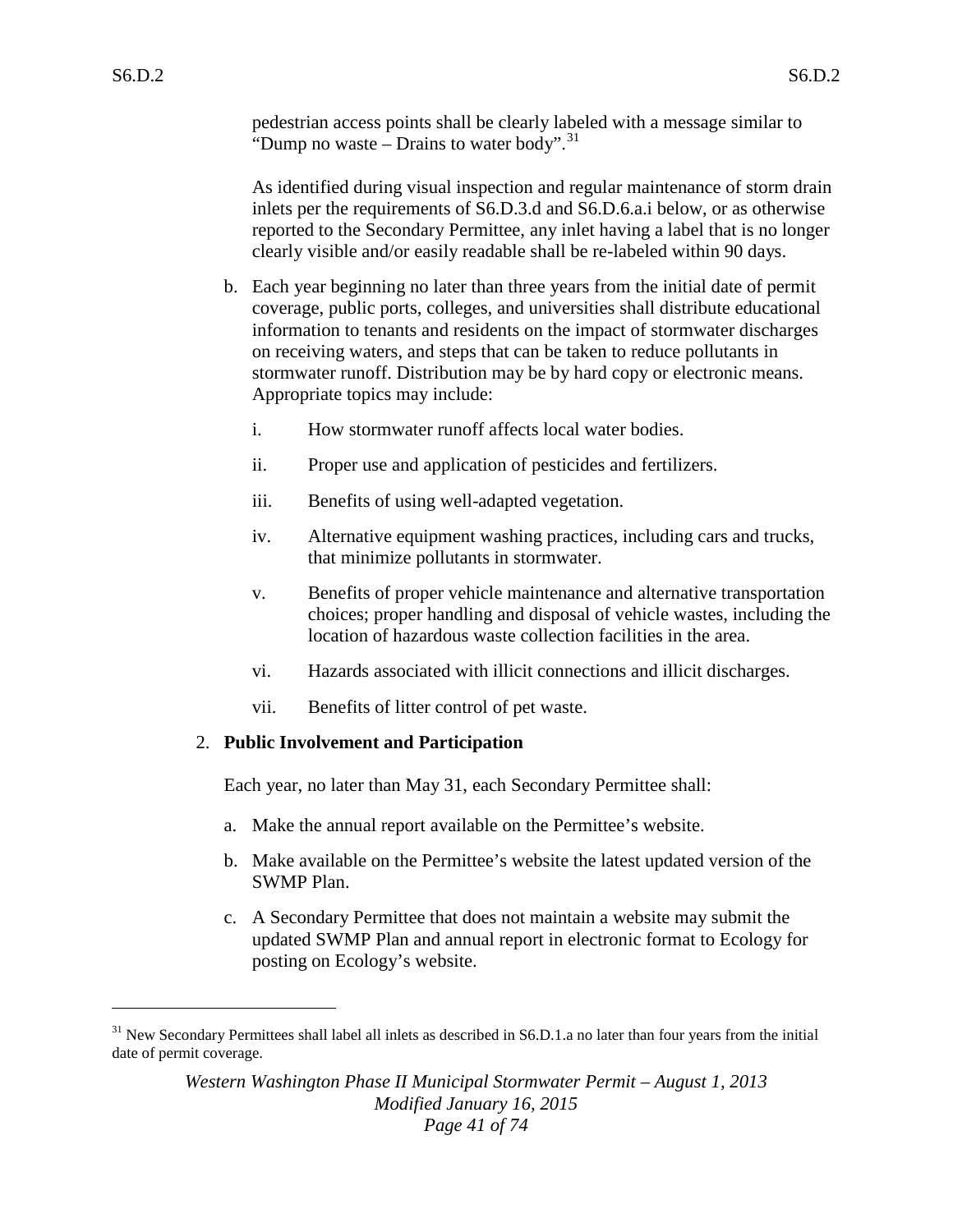$\overline{a}$ 

### 3. **Illicit Discharge Detection and Elimination**

Each Secondary Permittee shall:

- a. From the initial date of permit coverage, comply with all relevant ordinances, rules, and regulations of the local jurisdiction(s) in which the Secondary Permittee is located that govern non-stormwater discharges.
- b. Implement appropriate policies prohibiting illicit discharges,  $32$  and an enforcement plan to ensure compliance with illicit discharge policies.<sup>[33](#page-41-1)</sup> These policies shall address, at a minimum: illicit connections, non-stormwater discharges, including spills of hazardous materials, and improper disposal of pet waste and litter.
	- i. Allowable discharges: The policies do not need to prohibit the following categories of non-stormwater discharges:
		- Diverted stream flows
		- Rising ground waters
		- Uncontaminated ground water infiltration (as defined at 40 CFR 35.2005(b)(20))
		- Uncontaminated pumped ground water
		- Foundation drains.
		- Air conditioning condensation
		- Irrigation water from agricultural sources that is commingled with urban stormwater
		- Springs
		- Uncontaminated water from crawl space pumps
		- Footing drains
		- Flows from riparian habitats and wetlands

*Western Washington Phase II Municipal Stormwater Permit – August 1, 2013 Modified January 16, 2015 Page 42 of 74*

<span id="page-41-0"></span> $32$  New Secondary Permittees shall develop and implement appropriate policies prohibiting illicit discharges, and identify possible enforcement mechanisms as described in S6.D.3.b no later than one year from the initial date of permit coverage.

<span id="page-41-1"></span><sup>&</sup>lt;sup>33</sup> New Secondary Permittees shall develop and implement an enforcement plan as described in S6.D.3.b no later than 18 months from the initial date of permit coverage.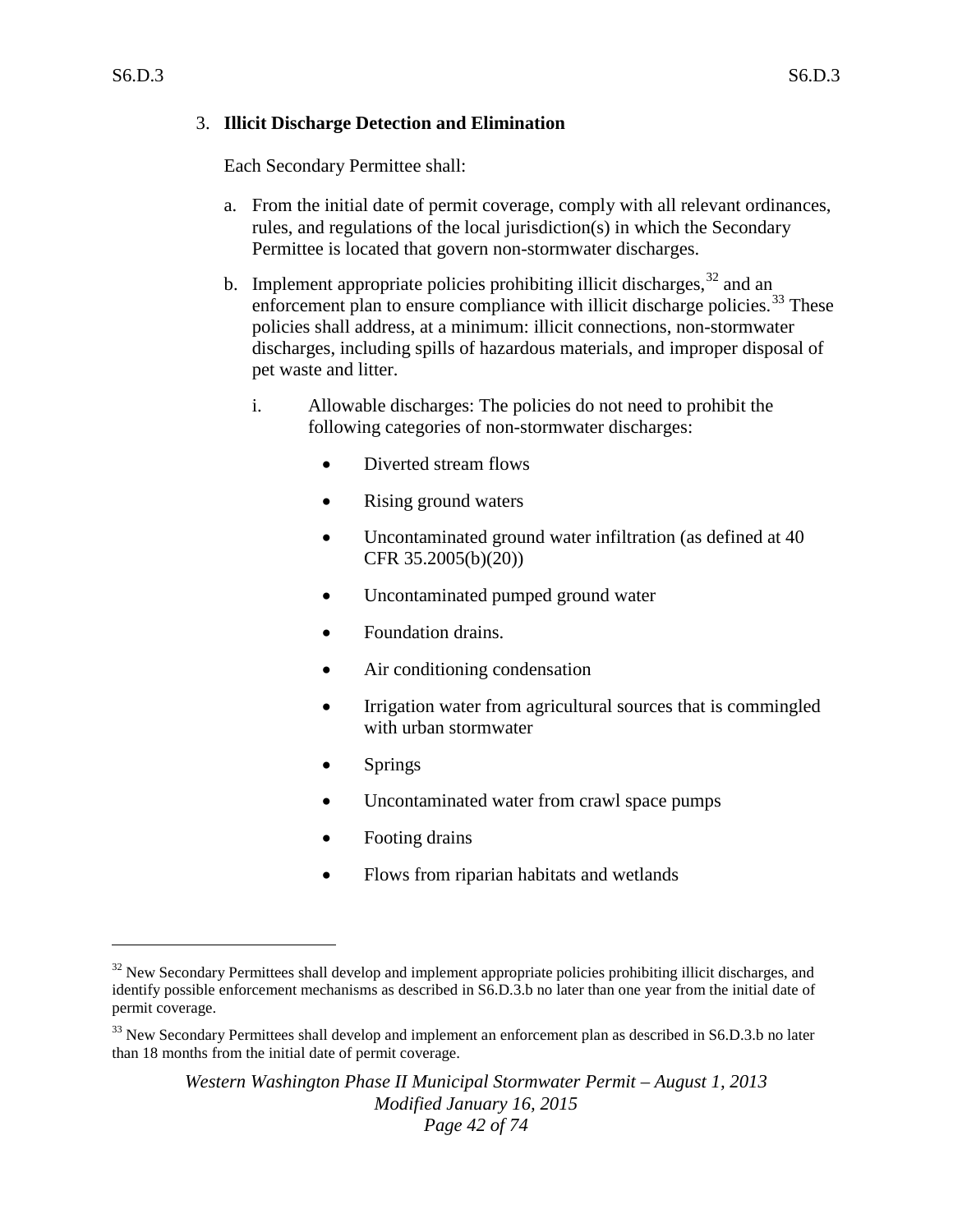- Discharges from emergency fire fighting activities in accordance with S2 Authorized Discharges
- Non-stormwater discharges authorized by another NPDES or state waste discharge permit
- ii. Conditionally allowable discharges: The policies may allow the following categories of non-stormwater discharges only if the stated conditions are met and such discharges are allowed by local codes:
	- Discharges from potable water sources, including but not limited to water line flushing, hyperchlorinated water line flushing, fire hydrant system flushing, and pipeline hydrostatic test water. Planned discharges shall be dechlorinated to a total residual chlorine concentration of 0.1 ppm or less, pH-adjusted if necessary, and volumetrically and velocity controlled to prevent resuspension of sediments in the MS4.
	- Discharges from lawn watering and other irrigation runoff. These discharges shall be minimized through, at a minimum, public education activities and water conservation efforts conducted by the Secondary Permittee and/or the local jurisdiction.
	- Dechlorinated swimming pool, spa and hot tub discharges. The discharges shall be dechlorinated to a total residual chlorine concentration of 0.1 ppm or less, pH-adjusted and reoxygenated if necessary, and volumetrically and velocity controlled to prevent resuspension of sediments in the MS4. Discharges shall be thermally controlled to prevent an increase in temperature of the receiving water. Swimming pool cleaning wastewater and filter backwash shall not be discharged to the MS4.
	- Street and sidewalk wash water, water used to control dust, and routine external building washdown that does not use detergents. The Secondary Permittee shall reduce these discharges through, at a minimum, public education activities and/or water conservation efforts conducted by the Secondary Permittee and/or the local jurisdiction. To avoid washing pollutants into the MS4, the Secondary Permittee shall minimize the amount of street wash and dust control water used.

*Western Washington Phase II Municipal Stormwater Permit – August 1, 2013 Modified January 16, 2015 Page 43 of 74*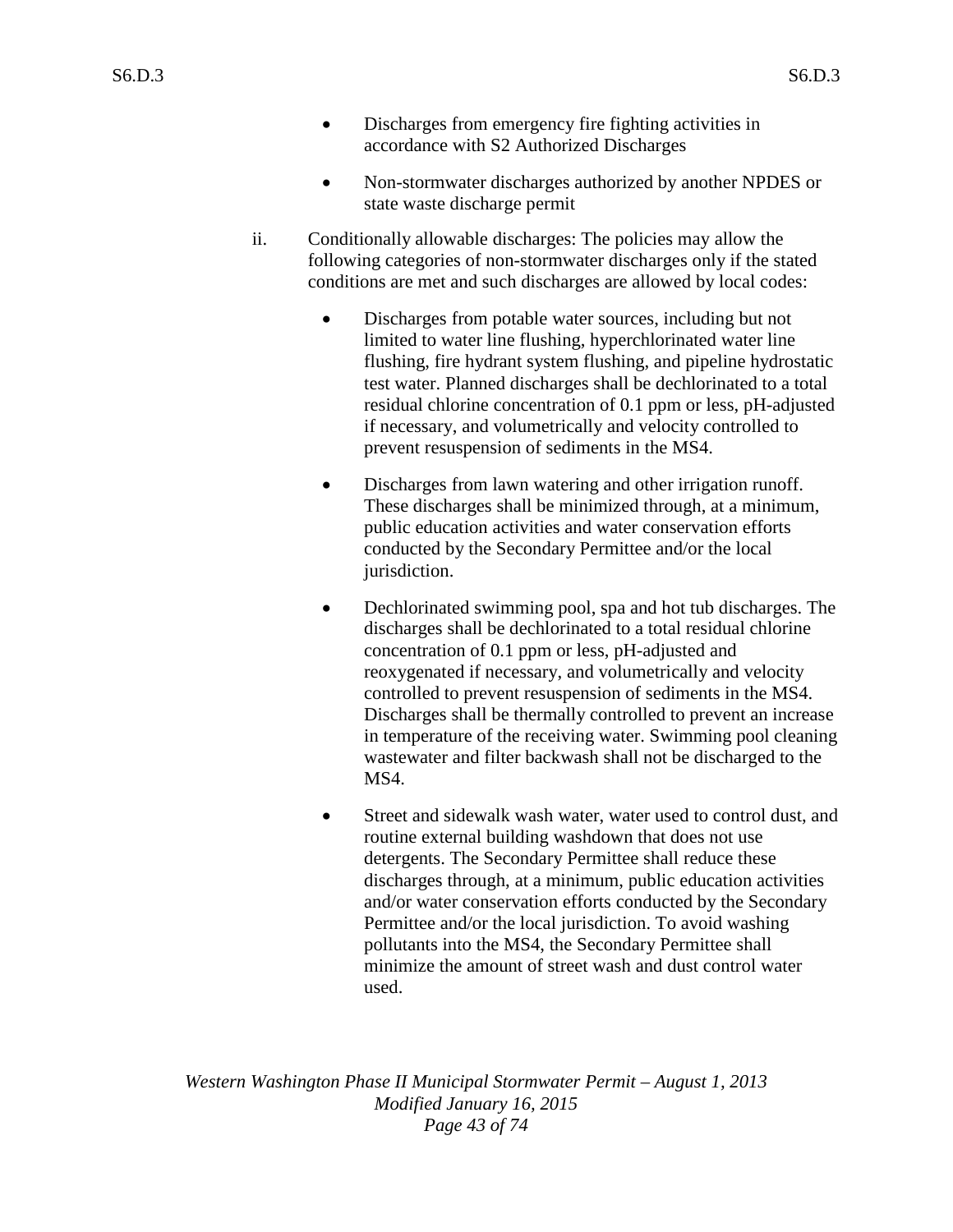$\overline{a}$ 

- Other non-stormwater discharges shall be in compliance with the requirements of a pollution prevention plan reviewed by the Permittee which addresses control of such discharges.
- iii. The Secondary Permittee shall address any category of discharges in (i) or (ii) above if the discharge is identified as a significant source of pollutants to waters of the State.
- c. Maintain a storm sewer system map showing the locations of all known MS4 outfalls and discharge points, labeling the receiving waters (other than ground water) and delineating the areas contributing runoff to each outfall and discharge point. Make the map (or completed portions of the map) available on request to Ecology and to the extent appropriate, to other Permittees. The preferred format for mapping is an electronic format with fully described mapping standards. An example description is provided [on](http://www.ecy.wa.gov/services/gis/data/standards.htm) Ecology's website. [34](#page-43-0)
- d. Conduct field inspections and visually inspect for illicit discharges at all known MS4 outfalls and discharge points. Visually inspect at least one third (on average) of all known outfalls and discharge points each year beginning no later than two years from the initial date of permit coverage. Implement procedures to identify and remove any illicit discharges. Keep records of inspections and follow-up activities.
- e. Implement a spill response plan that includes coordination with a qualified spill responder.<sup>[35](#page-43-1)</sup>
- f. No later than two years from initial date of permit coverage, provide staff training or coordinate with existing training efforts to educate staff on proper BMPs for preventing illicit discharges, including spills. Train all Secondary Permittee staff who, as part of their normal job responsibilities, have a role in preventing such illicit discharges.

#### 4. **Construction Site Stormwater Runoff Control**

From the initial date of permit coverage, each Secondary Permittee shall:

a. Comply with all relevant ordinances, rules, and regulations of the local jurisdiction(s) in which the Secondary Permittee is located that govern construction phase stormwater pollution prevention measures.

<span id="page-43-0"></span><sup>&</sup>lt;sup>34</sup> New Secondary Permittees shall meet the requirements of S6.D.3.c no later than four and one-half years from the initial date of permit coverage.

<span id="page-43-1"></span><sup>&</sup>lt;sup>35</sup> New Secondary Permittees shall develop and implement a spill response plan as described in S6.D.3.e no later than four and one-half years from the initial date of permit coverage.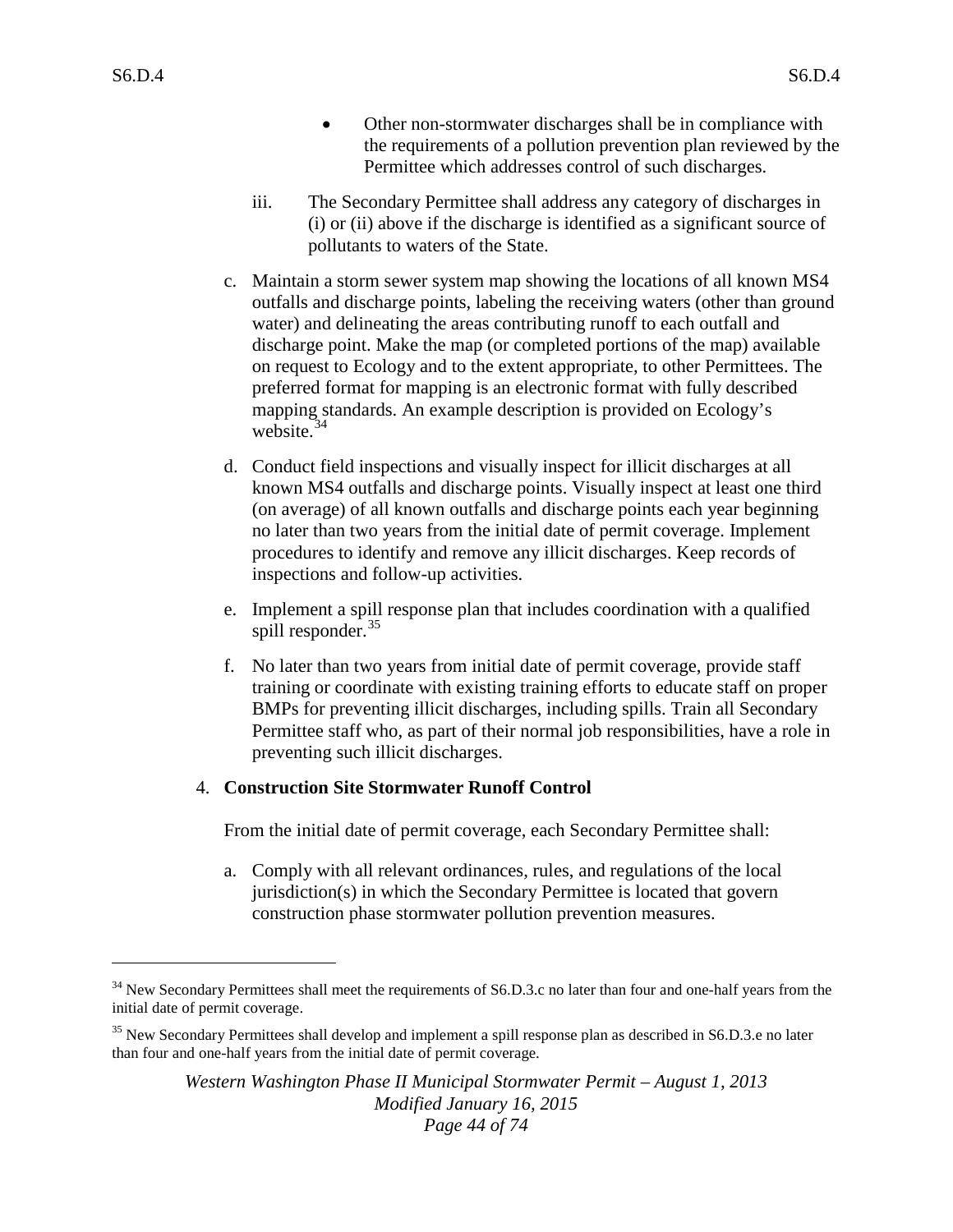- b. Ensure that all construction projects under the functional control of the Secondary Permittee which require a construction stormwater permit obtain coverage under the *NPDES General Permit for Stormwater Discharges Associated with Construction Activitie*s or an individual NPDES permit prior to discharging construction related stormwater.
- c. Coordinate with the local jurisdiction regarding projects owned or operated by other entities which discharge into the Secondary Permittee's MS4, to assist the local jurisdiction with achieving compliance with all relevant ordinances, rules, and regulations of the local jurisdiction(s).
- d. Provide training or coordinate with existing training efforts to educate relevant staff in erosion and sediment control BMPs and requirements, or hire trained contractors to perform the work.
- e. Coordinate as requested with Ecology or the local jurisdiction to provide access for inspection of construction sites or other land disturbances which are under the functional control of the Secondary Permittee during land disturbing activities and/or construction period.

## 5. **Post-Construction Stormwater Management for New Development and Redevelopment**

From the initial date of permit coverage, each Secondary Permittee shall:

- a. Comply with all relevant ordinances, rules and regulations of the local jurisdiction(s) in which the Secondary Permittee is located that govern postconstruction stormwater pollution prevention measures.
- b. Coordinate with the local jurisdiction regarding projects owned or operated by other entities which discharge into the Secondary Permittee's MS4, to assist the local jurisdiction with achieving compliance with all relevant ordinances, rules and regulations of the local jurisdiction(s).

#### 6. **Pollution Prevention and Good Housekeeping for Municipal Operations**

Each Secondary Permittee shall:

a. Implement a municipal operation and maintenance  $(O\&M)$  plan to minimize stormwater pollution from activities conducted by the Secondary Permittee. The O&M Plan shall include appropriate pollution prevention and good housekeeping procedures for all of the following operations, activities, and/or

*Western Washington Phase II Municipal Stormwater Permit – August 1, 2013 Modified January 16, 2015 Page 45 of 74*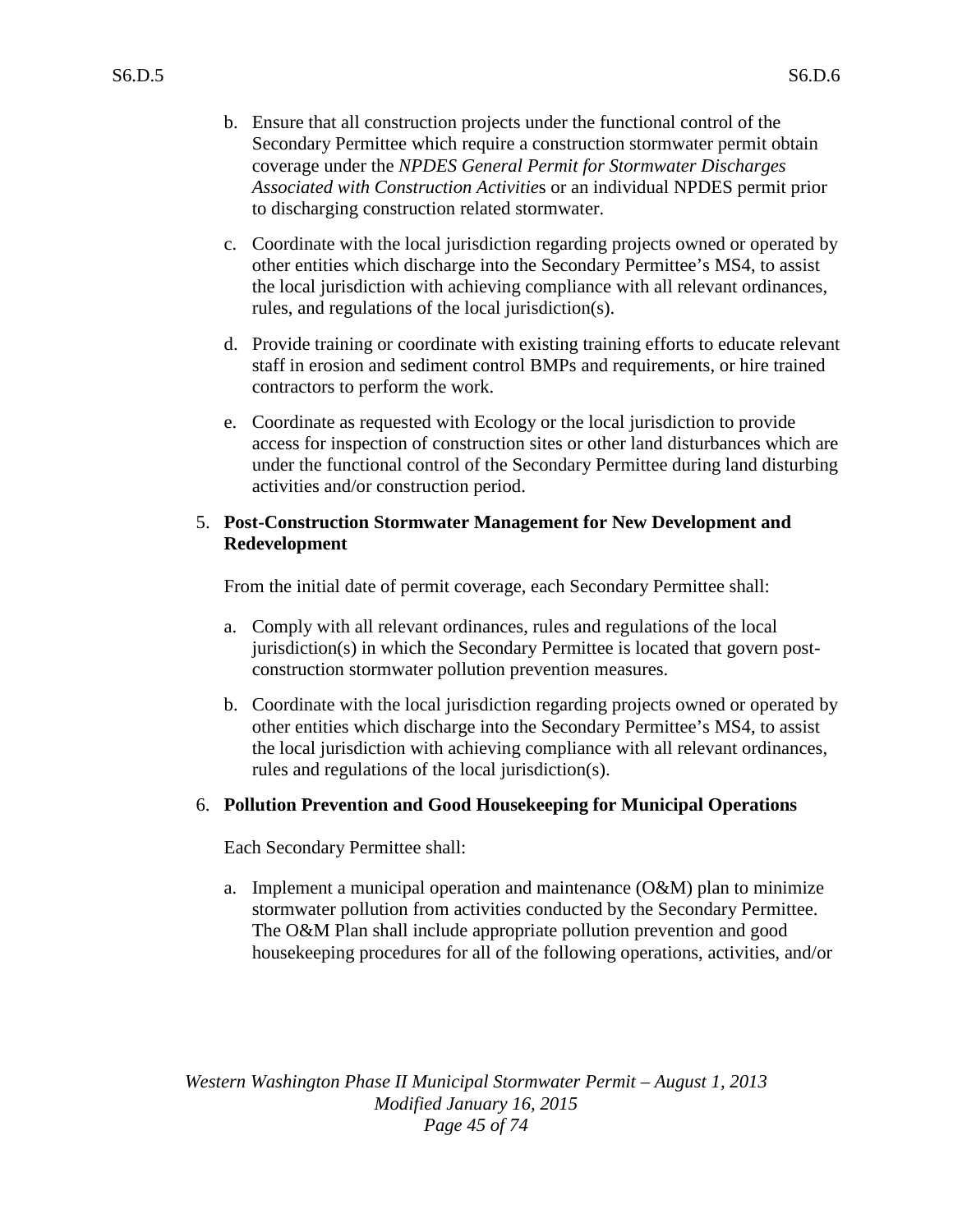types of facilities that are present within the Secondary Permittee's boundaries and under the functional control of the Secondary Permittee.<sup>36</sup>

i. **Stormwater collection and conveyance systems**, including catch basins, stormwater pipes, open channels, culverts, and stormwater treatment and flow control BMPs/facilities. The O&M Plan shall address, at a minimum: scheduled inspections and maintenance activities, including cleaning and proper disposal of waste removed from the system. Secondary Permittees shall properly maintain stormwater collection and conveyance systems owned or operated by the Secondary Permittee and regularly inspect and maintain all stormwater facilities to ensure facility function.

Secondary Permittees shall establish maintenance standards that are as protective or more protective of facility function than those specified in Chapter 4 Volume V of the *Stormwater Management Manual for Western Washington*. Secondary Permittees shall review their maintenance standards to ensure they are consistent with the requirements of this section.

Secondary Permittees shall conduct spot checks of potentially damaged permanent stormwater treatment and flow control BMPs/facilities following major storm events (24 hour storm event with a 10 year or greater recurrence interval).

- ii. **Roads, highways, and parking lots**. The O&M Plan shall address, but is not limited to: deicing, anti-icing, and snow removal practices; snow disposal areas; material (e.g., salt, sand, or other chemical) storage areas; all-season BMPs to reduce road and parking lot debris and other pollutants from entering the MS4.
- iii. **Vehicle fleets**. The O&M Plan shall address, but is not limited to: storage, washing, and maintenance of Secondary Permittee vehicle fleets; and fueling facilities. Secondary Permittees shall conduct all vehicle and equipment washing and maintenance in a self-contained covered building or in designated wash and/or maintenance areas.
- iv. **External building maintenance**. The O&M Plan shall address, building exterior cleaning and maintenance including cleaning, washing, painting; and maintenance and management of dumpsters; and other maintenance activities.

 $\overline{a}$ 

<span id="page-45-0"></span><sup>&</sup>lt;sup>36</sup> New Secondary Permittees shall develop and implement the operation and maintenance plan described in S6.D.6.a no later than three years from initial date of permit coverage.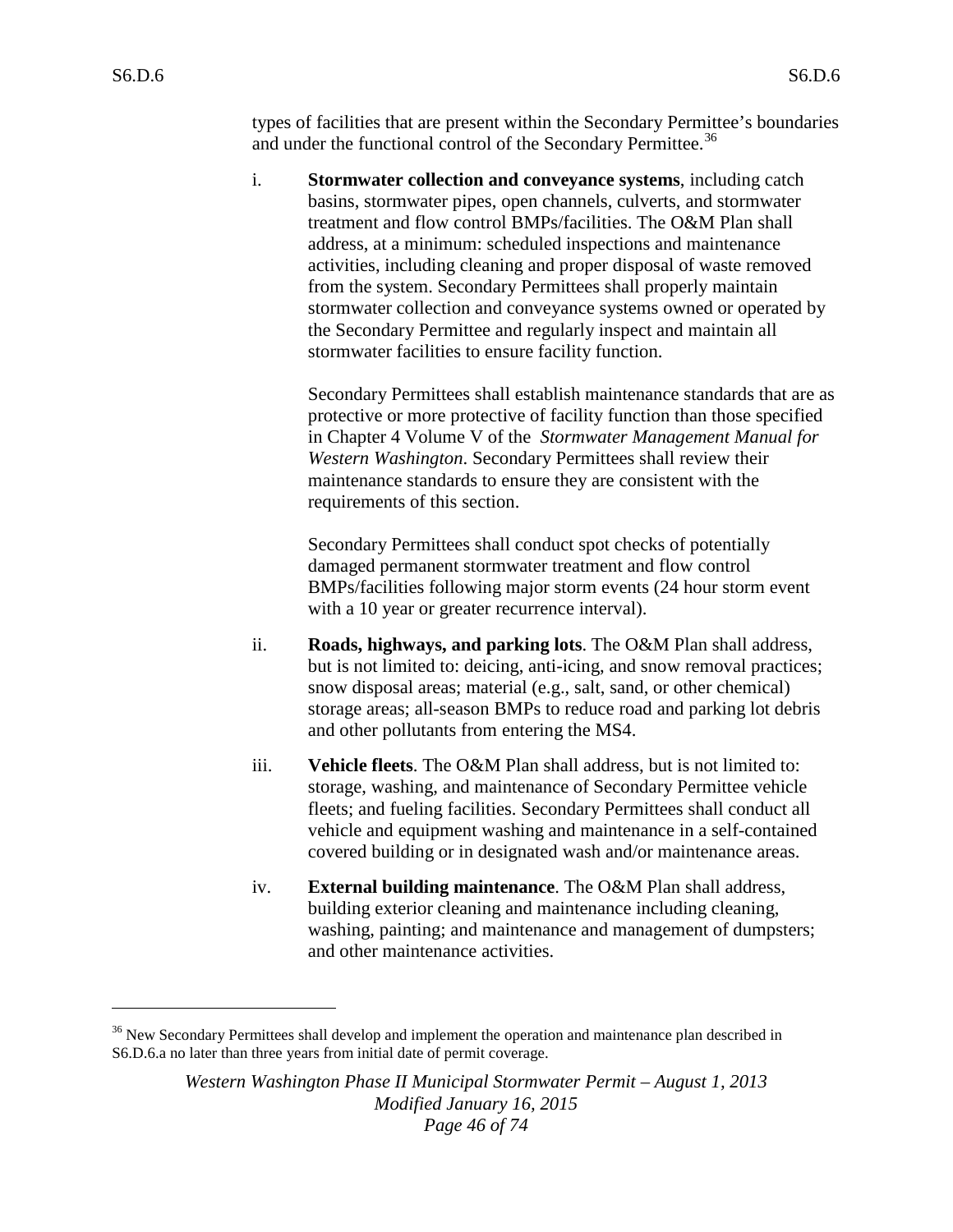- v. **Parks and open space**. The O&M Plan shall address, but is not limited to: proper application of fertilizer, pesticides, and herbicides; sediment and erosion control; BMPs for landscape maintenance and vegetation disposal; and trash and pet waste management.
- vi. **Material storage facilities and heavy equipment maintenance or storage yards**. Secondary Permittees shall develop and implement a Stormwater Pollution Prevention Plan to protect water quality at each of these facilities owned or operated by the Secondary Permittee and not covered under the *General NPDES Permit for Stormwater Discharges Associated with Industrial Activities* or under another NPDES permit that authorizes stormwater discharges associated with the activity.
- vii. **Other facilities that would reasonably be expected to discharge contaminated runoff**. The O&M Plan shall address proper stormwater pollution prevention practices for each facility.
- b. From the initial date of permit coverage, Secondary Permittees shall also have permit coverage for all facilities operated by the Secondary Permittee that are required to be covered under the *General NPDES Permit for Stormwater Discharges Associated with Industrial Activities* or another NPDES permit that authorizes discharges associated with the activity.
- c. The O&M Plan shall include sufficient documentation and records as necessary to demonstrate compliance with the O&M Plan requirements in S6.D.6.a.(i) through (vii) above.
- d. No later than three years from the initial date of permit coverage, Secondary Permittees shall implement a program designed to train all employees whose primary construction, operations, or maintenance job functions may impact stormwater quality. The training shall address:
	- i. The importance of protecting water quality.
	- ii. The requirements of this Permit.
	- iii. Operation and maintenance requirements.
	- iv. Inspection procedures.
	- v. Ways to perform their job activities to prevent or minimize impacts to water quality.
	- vi. Procedures for reporting water quality concerns, including potential illicit discharges (including spills).

*Western Washington Phase II Municipal Stormwater Permit – August 1, 2013 Modified January 16, 2015 Page 47 of 74*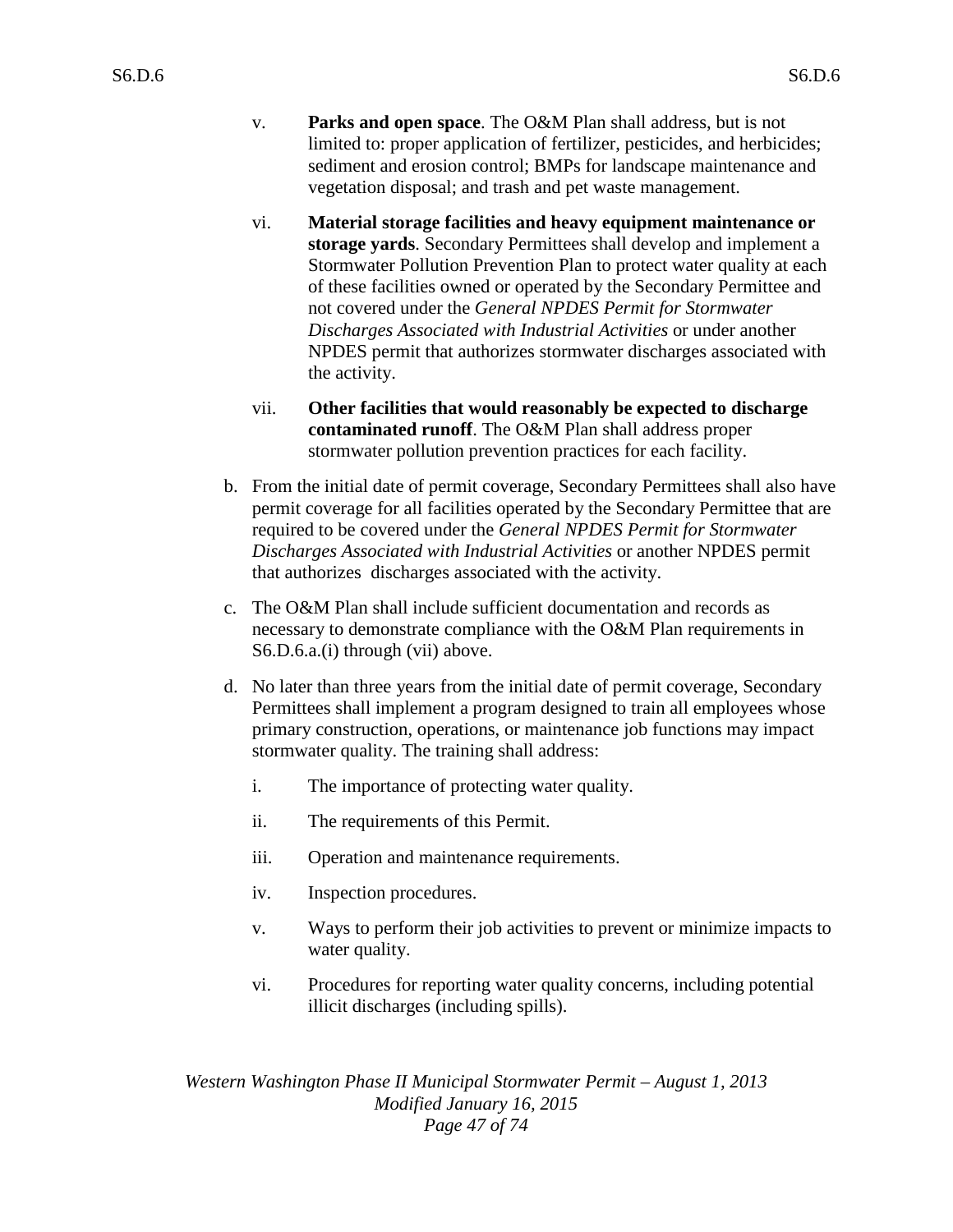## **S7. COMPLIANCE WITH TOTAL MAXIMUM DAILY LOAD REQUIREMENTS**

The following requirements apply if an applicable TMDL is approved for stormwater discharges from MS4s owned or operated by the Permittee. Applicable TMDLs are TMDLs which have been approved by EPA on or before the issuance date of this Permit or prior to the date that Ecology issues coverage under this permit, whichever is later.

- A. For applicable TMDLs listed in Appendix 2, affected Permittees shall comply with the specific requirements identified in Appendix 2. Each Permittee shall keep records of all actions required by this Permit that are relevant to applicable TMDLs within their jurisdiction. The status of the TMDL implementation shall be included as part of the annual report submitted to Ecology. Each annual report shall include a summary of relevant SWMP and Appendix 2 activities conducted in the TMDL area to address the applicable TMDL parameter(s).
- B. For applicable TMDLs not listed in Appendix 2, compliance with this Permit shall constitute compliance with those TMDLs.
- C. For TMDLs that are approved by EPA after this Permit is issued, Ecology may establish TMDL related permit requirements through future permit modification if Ecology determines implementation of actions, monitoring or reporting necessary to demonstrate reasonable further progress toward achieving TMDL waste load allocations, and other targets, are not occurring and shall be implemented during the term of this Permit or when this Permit is reissued. Permittees are encouraged to participate in development of TMDLs within their jurisdiction and to begin implementation.

# **S8. MONITORING AND ASSESSMENT**

A. All Permittees including Secondary Permittees shall provide, in each annual report, a description of any stormwater monitoring or stormwater-related studies conducted by the Permittee during the reporting period. If other stormwater monitoring or stormwater-related studies were conducted on behalf of the Permittee during the reporting period, or if stormwater-related investigations conducted by other entities were reported to the Permittee during the reporting period, a brief description of the type of information gathered or received shall be included in the annual report.

Permittees are not required to provide descriptions of any monitoring, studies, or analyses conducted as part of the Regional Stormwater Monitoring Program (RSMP) in annual reports. If a Permittee conducts independent monitoring in accordance with requirements in S8.B or S8.C below, annual reporting of such monitoring must follow the requirements specified in those sections.

B. Status and trends monitoring. By December 1, 2013, each city and county Permittee listed in S1.D.2.a(i) and S1.D.2.a(ii) located in Clallam, Island, King, Kitsap, Pierce, Skagit, Snohomish, Thurston, or Whatcom County shall notify Ecology in writing which of the following two options for status and trends monitoring the Permittee

*Western Washington Phase II Municipal Stormwater Permit – August 1, 2013 Modified January 16, 2015 Page 48 of 74*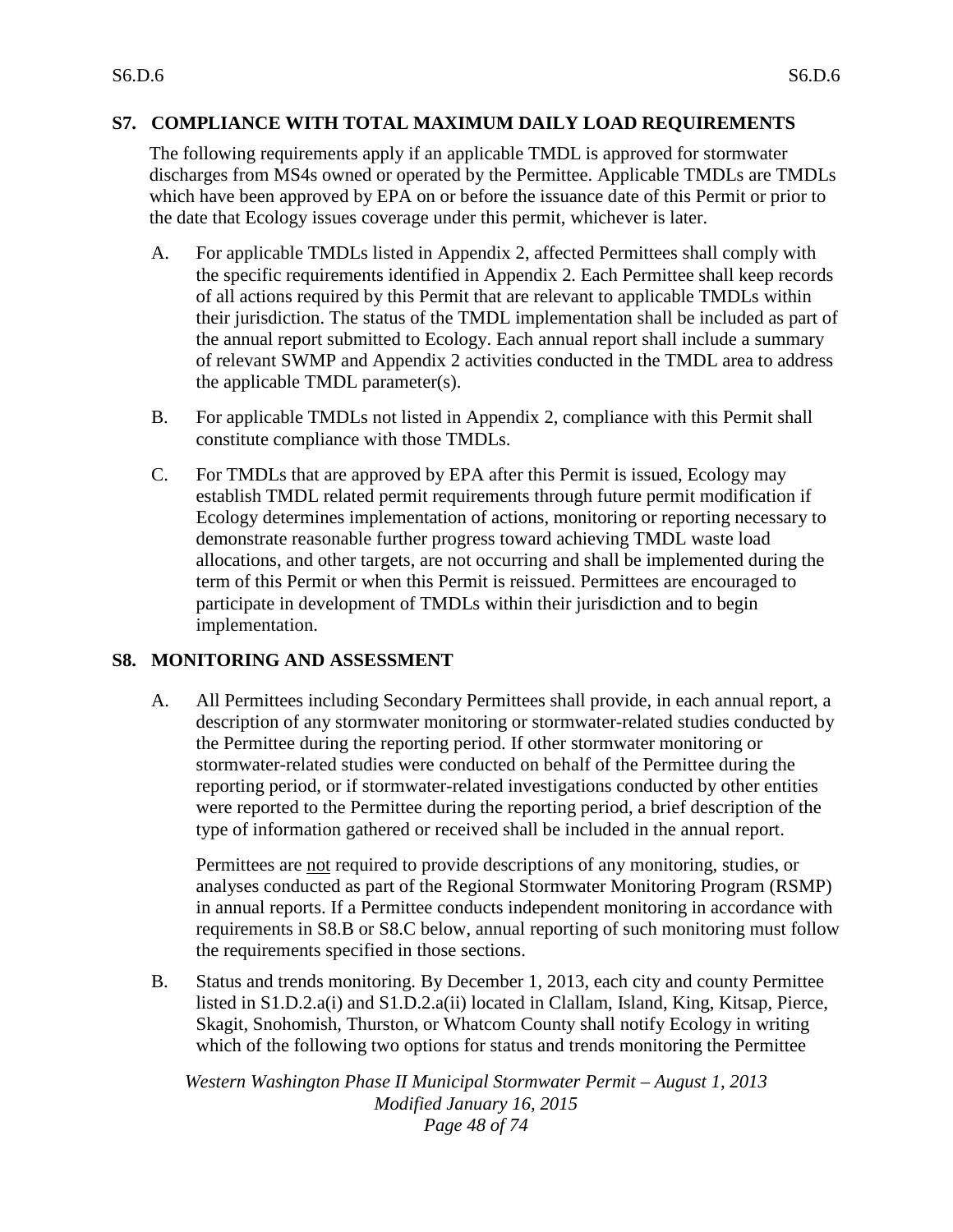1. **Status and Trends Monitoring Option #1**: Each Permittee that chooses this option shall pay into a collective fund to implement RSMP small streams and marine nearshore status and trends monitoring in Puget Sound. The payments into the collective fund are due to Ecology annually beginning August 15, 2014. The payment amounts are (Permittees are listed alphabetically, by county):

| Permittee               | Annual<br>payment<br>amount | Permittee               | Annual<br>payment<br>amount |
|-------------------------|-----------------------------|-------------------------|-----------------------------|
| Clallam Co.             | N/A                         | Pierce Co.              | N/A                         |
| Port Angeles            | \$4,732                     | <b>Bonney Lake</b>      | \$4,075                     |
| Island Co.              | N/A                         | <b>Buckley</b>          | \$1,129                     |
| Oak Harbor              | \$5,719                     | DuPont                  | \$1,936                     |
| King Co.                | N/A                         | Edgewood                | \$2,350                     |
| Algona                  | \$678                       | Fife                    | \$2,005                     |
| Auburn                  | \$16,914                    | Fircrest                | \$1,549                     |
| Bellevue                | \$30,009                    | <b>Gig Harbor</b>       | \$1,836                     |
| <b>Black Diamond</b>    | \$1,023                     | Lakewood                | \$14,367                    |
| <b>Bothell</b>          | \$8,163                     | Milton                  | \$1,597                     |
| <b>Burien</b>           | \$11,238                    | Orting                  | \$1,525                     |
| Clyde Hill              | \$695                       | Puyallup                | \$9,498                     |
| Covington               | \$4,307                     | Steilacoom              | \$1,538                     |
| Des Moines              | \$7,152                     | Sumner                  | \$2,217                     |
| Duvall                  | \$1,463                     | <b>University Place</b> | \$7,704                     |
| Enumclaw                | \$2,806                     | Skagit Co.              | \$1,257                     |
| Federal Way             | \$21,673                    | <b>Burlington</b>       | \$2,194                     |
| Issaquah                | \$6,632                     | Anacortes               | \$4,102                     |
| Kenmore                 | \$5,042                     | Mount Vernon            | \$7,574                     |
| Kent                    | \$27,441                    | Sedro Woolley           | \$2,452                     |
| Kirkland                | \$12,116                    | Snohomish Co.           | N/A                         |
| <b>Lake Forest Park</b> | \$3,135                     | Arlington               | \$4,219                     |
| Maple Valley            | \$5,648                     | <b>Brier</b>            | \$1,585                     |

*Western Washington Phase II Municipal Stormwater Permit – August 1, 2013 Modified January 16, 2015 Page 49 of 74*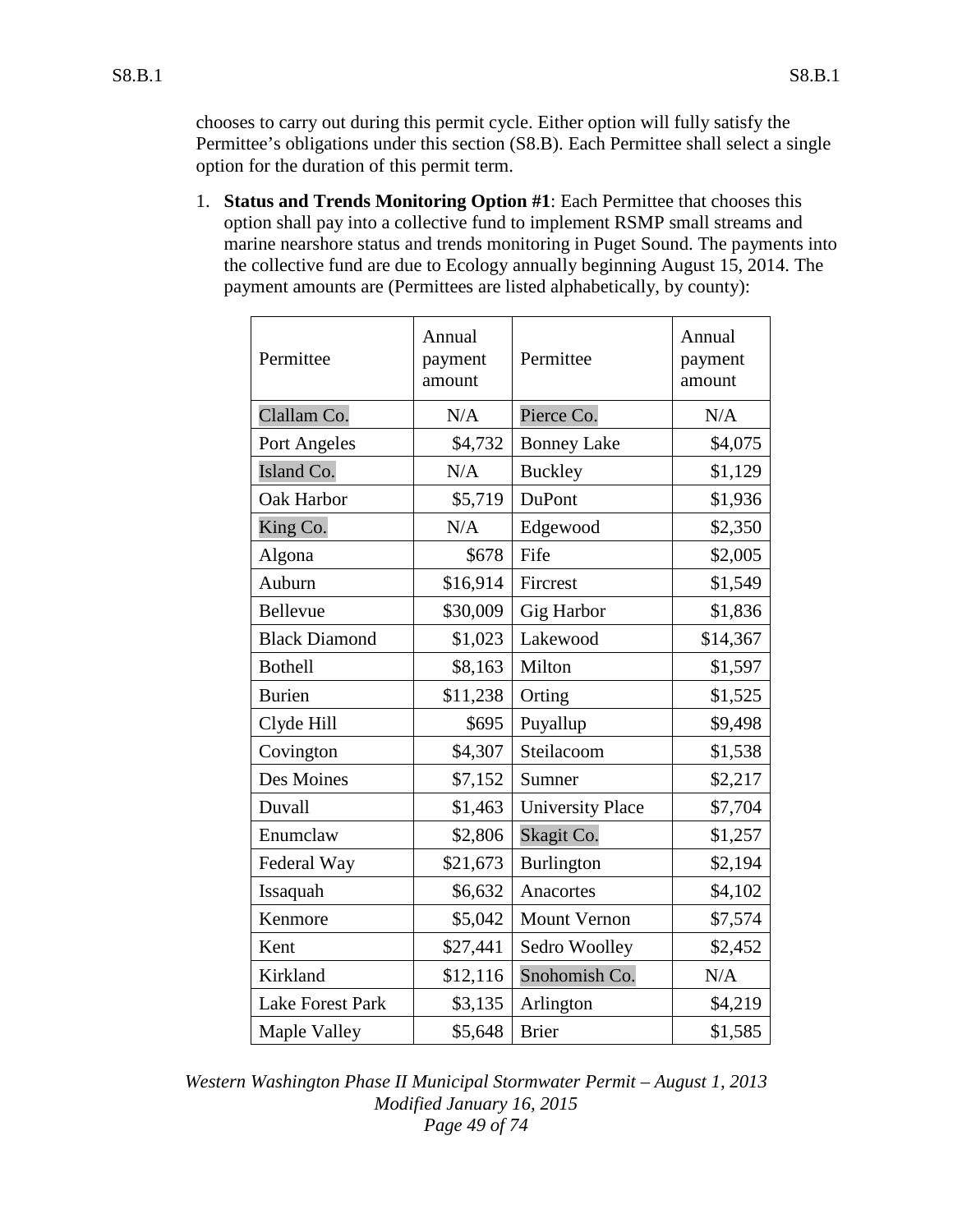| Medina            | \$728    | Edmonds                  | \$9,987  |
|-------------------|----------|--------------------------|----------|
| Mercer Island     | \$5,589  | Everett                  | \$25,419 |
| Newcastle         | \$2,431  | <b>Granite Falls</b>     | \$824    |
| Normandy Park     | \$1,597  | <b>Lake Stevens</b>      | \$6,512  |
| Pacific           | \$1,540  | Lynnwood                 | \$8,829  |
| Redmond           | \$13,143 | Marysville               | \$14,172 |
| Renton            | \$21,055 | Mill Creek               | \$4,566  |
| Sammamish         | \$10,028 | Monroe                   | \$4,073  |
| SeaTac            | \$6,322  | <b>Mountlake Terrace</b> | \$5,118  |
| Shoreline         | \$13,327 | Mukilteo                 | \$4,920  |
| Tukwila           | \$4,444  | Snohomish                | \$2,276  |
| Woodinville       | \$2,771  | Thurston Co.             | \$12,841 |
| Kitsap Co.        | \$17,133 | Lacey                    | \$9,799  |
| Bainbridge Island | \$5,709  | Olympia                  | \$11,110 |
| <b>Bremerton</b>  | \$8,837  | Tumwater                 | \$4,095  |
| Port Orchard      | \$2,664  | Whatcom Co.              | \$3,714  |
| Poulsbo           | \$2,187  | Bellingham               | \$18,936 |
|                   |          | Ferndale                 | \$2,737  |

Or

- 2. **Status and Trends Monitoring Option #2**: Each Permittee that chooses this option shall conduct status and trends monitoring as follows:
	- a. Beginning no later than October 31, 2014, conduct wadeable stream water quality, benthos, habitat, and sediment chemistry monitoring according to the Ecology-approved Quality Assurance Project Plan (QAPP) for RSMP Small Streams Status and Trends Monitoring.
		- i. Permittees with population less than 10,000 in the permit coverage area shall conduct this monitoring at the first two qualified monitoring locations (as listed sequentially among the potential monitoring locations defined in the RSMP QAPP) that are located within the jurisdiction's boundaries. Counties shall monitor the first location inside UGA boundaries and the first location outside UGA boundaries.
		- ii. Permittees with population equal to or greater than 10,000 and fewer than 50,000 in the permit coverage area shall conduct this monitoring at the first four qualified monitoring locations (as listed sequentially among the potential monitoring locations defined in the RSMP QAPP)

*Western Washington Phase II Municipal Stormwater Permit – August 1, 2013 Modified January 16, 2015 Page 50 of 74*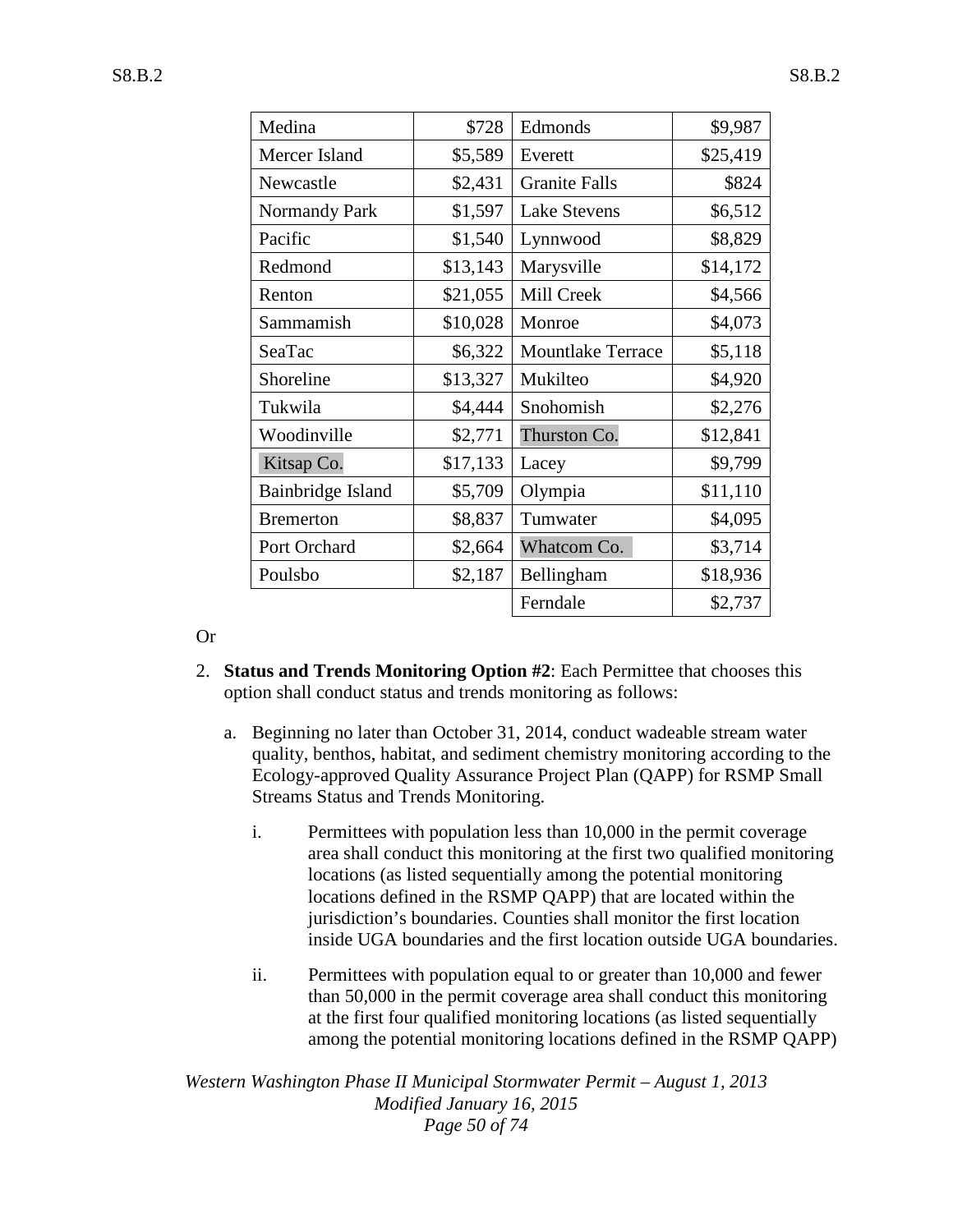that are located within the jurisdiction's boundaries. Counties shall monitor the first two locations inside UGA boundaries and the first two locations outside UGA boundaries.

iii. Permittees with population equal to or greater than 50,000 in the permit coverage area shall conduct this monitoring at the first eight qualified monitoring locations (as listed sequentially among the potential monitoring locations defined in the RSMP QAPP) that are located within the jurisdiction's boundaries. Counties shall monitor the first four locations inside UGA boundaries and the first four locations outside UGA boundaries.

> Permittees with population equal to or greater than 50,000 in the permit coverage area and located entirely inland (*i.e.*, having no Puget Sound shoreline boundary) shall conduct this monitoring at an additional four monitoring locations (as listed sequentially among the potential monitoring locations defined in the RSMP QAPP), for a total of 12 monitoring locations.

If fewer than the total required number (8 or 12) of monitoring locations located in the Permittees' coverage area meet the criteria for sampling defined in the RSMP QAPP, then the Permittee shall conduct this monitoring at all of the monitoring locations that meet the criteria.

#### And

- b. Beginning no later than October 1, 2015, Permittees with Puget Sound shoreline shall conduct sediment chemistry, mussel, and bacteria monitoring according to the Ecology-approved QAPPs for RSMP Marine Nearshore Status and Trends Monitoring.
	- i. Permittees with population less than 10,000 shall conduct this monitoring at the first two qualified monitoring locations each, for sediment and for mussels and bacteria (as listed sequentially among the potential monitoring locations defined in the RSMP QAPPs), that are located adjacent to the jurisdiction's Puget Sound shoreline boundary.
	- ii. Permittees with population equal to or greater than 10,000 and fewer than 50,000 in the permit coverage area shall conduct this monitoring at the first four qualified monitoring locations each, for sediment and for mussels and bacteria (as listed sequentially among the potential monitoring locations defined in the RSMP QAPPs), that are located adjacent to the jurisdiction's Puget Sound shoreline boundary.

*Western Washington Phase II Municipal Stormwater Permit – August 1, 2013 Modified January 16, 2015 Page 51 of 74*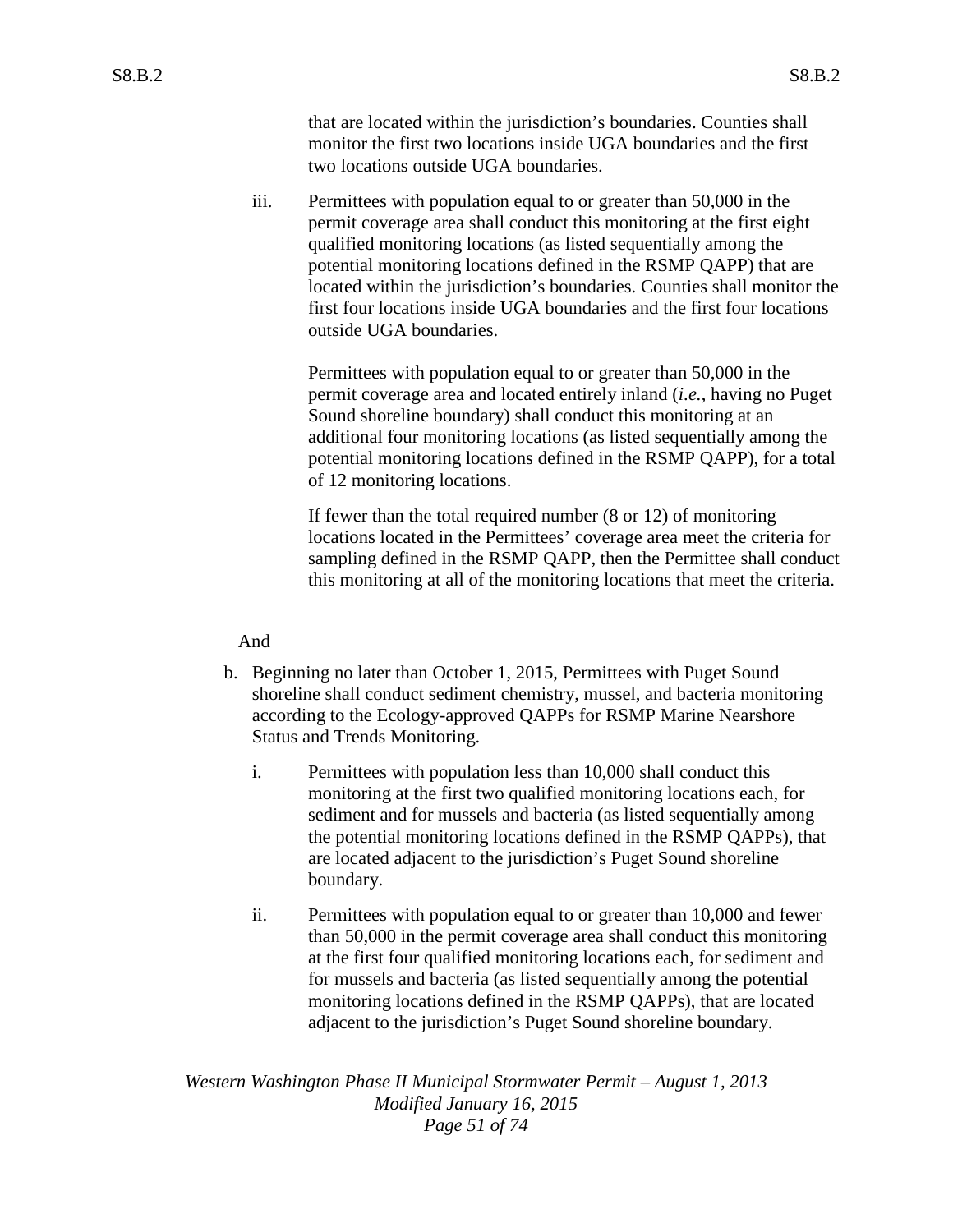iii. Permittees with population equal to or greater than 50,000 in the permit coverage area shall conduct this monitoring at the first six qualified monitoring locations each, for sediment and for mussels and bacteria (as listed sequentially among the potential monitoring locations defined in the RSMP QAPPs), that are located adjacent to the jurisdiction's Puget Sound shoreline boundary.

And

- c. Data and analyses shall be reported annually in accordance with the Ecologyapproved QAPPs.
- C. Stormwater management program effectiveness studies. By December 1, 2013, each city and county Permittee listed in S1.D.2.a(i) and S1.D.2.a(ii) shall notify Ecology in writing which of the following two options for effectiveness studies the Permittee chooses to carry out during this permit cycle. Either option will fully satisfy the Permittee's obligations under this section (S8.C). Each Permittee shall select a single option for the duration of this permit term.
	- 1. **Effectiveness Studies Option #1**: Each Permittee that chooses this option shall pay into a collective fund to implement RSMP effectiveness studies. The payments into the collective fund are due to Ecology annually beginning August 15, 2014. The payment amounts are (Permittees are listed alphabetically, by county):

| Permittee            | Annual<br>payment<br>amount | Permittee          | Annual<br>payment<br>amount |
|----------------------|-----------------------------|--------------------|-----------------------------|
| Clallam Co.          | N/A                         | Lewis Co.          | N/A                         |
| Port Angeles         | \$7,885                     | Centralia          | \$6,334                     |
| Clark Co.            | N/A                         | Pierce Co.         | N/A                         |
| <b>Battle Ground</b> | \$7,079                     | <b>Bonney Lake</b> | \$6,790                     |
| Camas                | \$7,002                     | <b>Buckley</b>     | \$1,882                     |
| Vancouver            | \$67,335                    | DuPont             | \$3,226                     |
| Washougal            | \$5,716                     | Edgewood           | \$3,916                     |
| Cowlitz Co.          | \$1,384                     | Fife               | \$3,340                     |
| Kelso                | \$4,793                     | Fircrest           | \$2,581                     |
| Longview             | \$14,687                    | Gig Harbor         | \$3,059                     |
| Grays Harbor Co.     | N/A                         | Lakewood           | \$23,938                    |
| Aberdeen             | \$6,693                     | Milton             | \$2,661                     |

*Western Washington Phase II Municipal Stormwater Permit – August 1, 2013 Modified January 16, 2015 Page 52 of 74*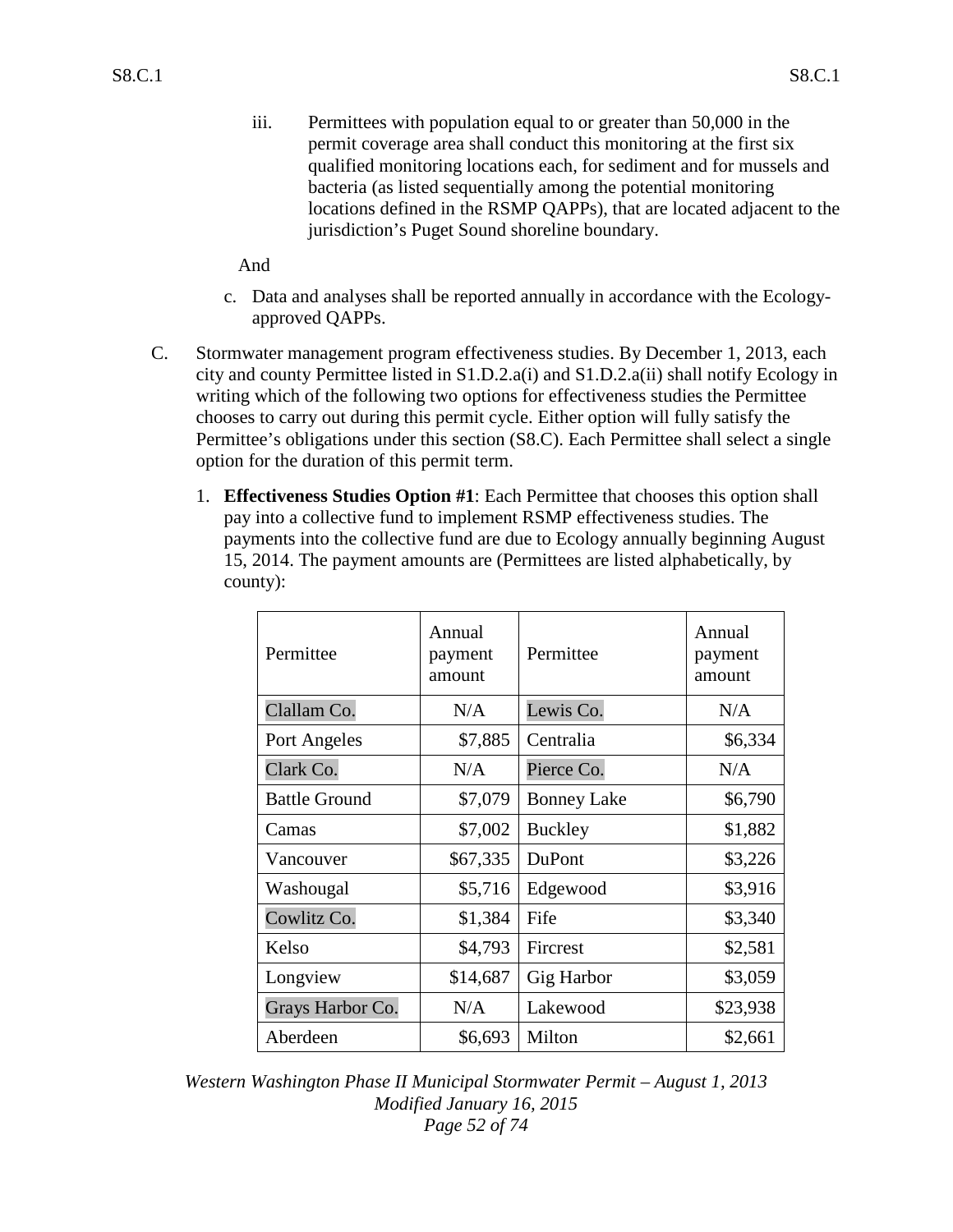| Island Co.           | N/A      | Orting                   | \$2,541  |
|----------------------|----------|--------------------------|----------|
| <b>Oak Harbor</b>    | \$9,528  | Puyallup                 | \$15,826 |
| King Co.             | N/A      | Steilacoom               | \$2,563  |
| Algona               | \$1,129  | Sumner                   | \$3,694  |
| Auburn               | \$28,182 | <b>University Place</b>  | \$12,836 |
| Bellevue             | \$50,001 | Skagit Co.               | \$2,094  |
| <b>Black Diamond</b> | \$1,705  | Burlington               | \$3,655  |
| <b>Bothell</b>       | \$13,601 | Anacortes                | \$6,835  |
| <b>Burien</b>        | \$18,724 | <b>Mount Vernon</b>      | \$12,620 |
| Clyde Hill           | \$1,157  | Sedro Woolley            | \$4,085  |
| Covington            | \$7,177  | Snohomish Co.            | N/A      |
| Des Moines           | \$11,916 | Arlington                | \$7,030  |
| Duvall               | \$2,437  | <b>Brier</b>             | \$2,640  |
| Enumclaw             | \$4,675  | Edmonds                  | \$16,640 |
| Federal Way          | \$36,111 | Everett                  | \$42,352 |
| Issaquah             | \$11,050 | <b>Granite Falls</b>     | \$1,373  |
| Kenmore              | \$8,401  | <b>Lake Stevens</b>      | \$10,850 |
| Kent                 | \$45,721 | Lynnwood                 | \$14,711 |
| Kirkland             | \$20,187 | Marysville               | \$23,613 |
| Lake Forest Park     | \$5,224  | Mill Creek               | \$7,608  |
| Maple Valley         | \$9,410  | Monroe                   | \$6,786  |
| Medina               | \$1,212  | <b>Mountlake Terrace</b> | \$8,527  |
| Mercer Island        | \$9,313  | Mukilteo                 | \$8,198  |
| Newcastle            | \$4,050  | Snohomish                | \$3,792  |
| Normandy Park        | \$2,661  | Thurston Co.             | \$21,395 |
| Pacific              | \$2,565  | Lacey                    | \$16,326 |
| Redmond              | \$21,899 | Olympia                  | \$18,511 |
| Renton               | \$35,082 | Tumwater                 | \$6,823  |
| Sammamish            | \$16,709 | Whatcom Co.              | \$6,188  |
| SeaTac               | \$10,533 | Bellingham               | \$31,550 |
| Shoreline            | \$22,205 | Ferndale                 | \$4,561  |
| Tukwila              | \$7,405  |                          |          |

*Western Washington Phase II Municipal Stormwater Permit – August 1, 2013 Modified January 16, 2015 Page 53 of 74*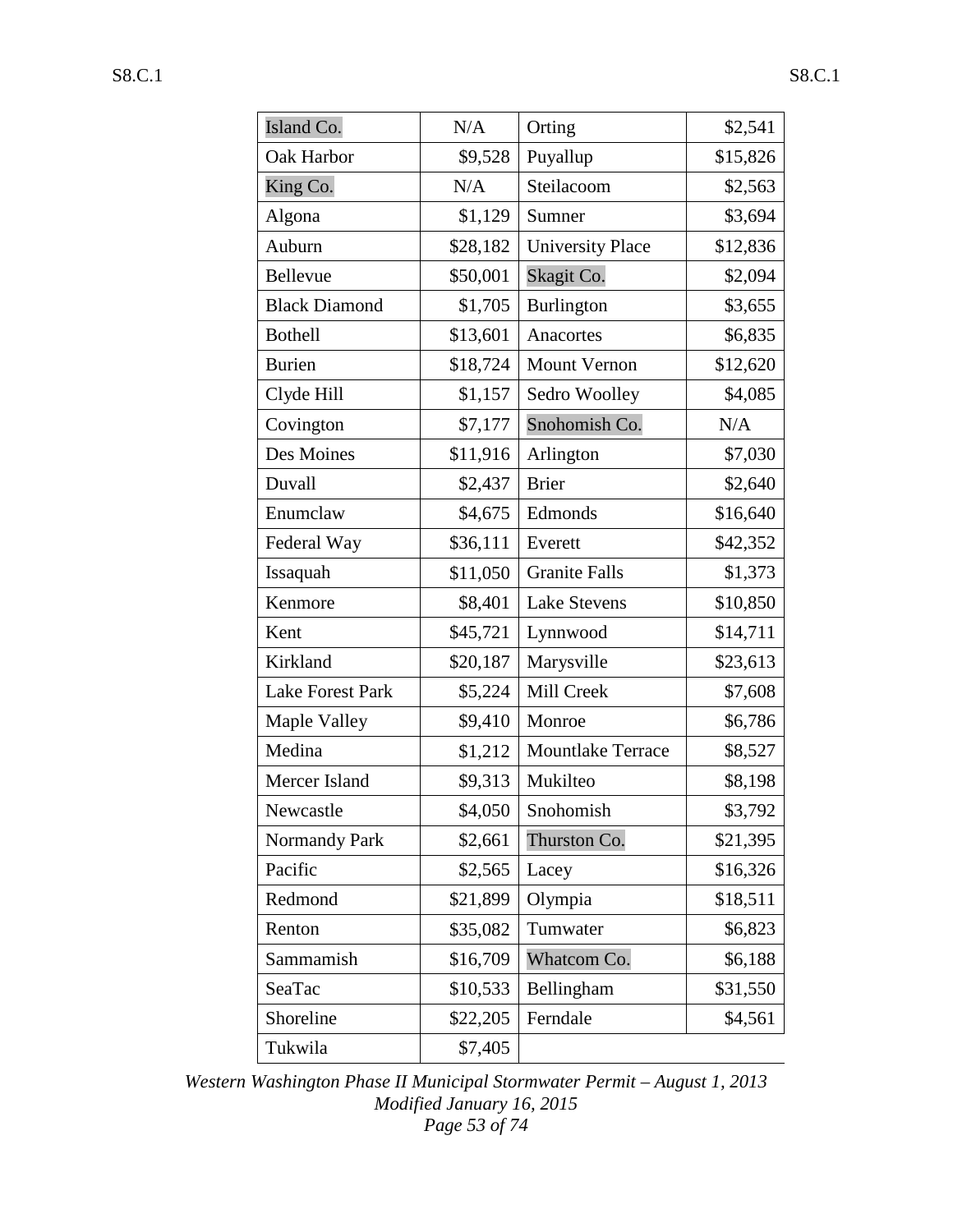| Woodinville       | \$4,618  |
|-------------------|----------|
| Kitsap Co.        | \$28,547 |
| Bainbridge Island | \$9,512  |
| <b>Bremerton</b>  | \$14,724 |
| Port Orchard      | \$4,439  |
| Poulsbo           | \$3,643  |

Or

- 2. **Effectiveness Studies Option #2**: Each Permittee that chooses this option shall conduct stormwater discharge monitoring in accordance with Appendix 9 and the following:
	- a. By February 2, 2014, each Permittee shall submit to Ecology a draft stormwater discharge monitoring QAPP for review and approval. If Ecology does not request changes within 90 days, the draft QAPP is considered approved. Final QAPPs shall be submitted to Ecology as soon as possible following finalization.
		- i. Each Permittee with population fewer than 10,000 in the permit coverage area shall conduct stormwater discharge monitoring at one discharge monitoring location.
		- ii. Each Permittee with population equal to or greater than 10,000 but fewer than 50,000 in the permit coverage area shall conduct stormwater discharge monitoring at two discharge monitoring locations.
		- iii. Each Permittee with population equal to or greater than 50,000 but fewer than 100,000 in the permit coverage area shall conduct stormwater discharge monitoring at three discharge monitoring locations.
		- iv. Each Permittee with population 100,000 or more in the permit coverage area shall conduct stormwater discharge monitoring at four discharge monitoring locations.
	- b. Permittees shall document in the QAPP why selected discharge monitoring locations are of interest for long term stormwater discharge monitoring and associated stormwater management program effectiveness evaluations. Permittees are encouraged to monitor at locations chosen and submitted in the annual reports that were due March 31, 2011.
	- c. Flow monitoring at discharge monitoring locations shall be implemented beginning no later than October 1, 2014. Stormwater discharge monitoring

*Western Washington Phase II Municipal Stormwater Permit – August 1, 2013 Modified January 16, 2015 Page 54 of 74*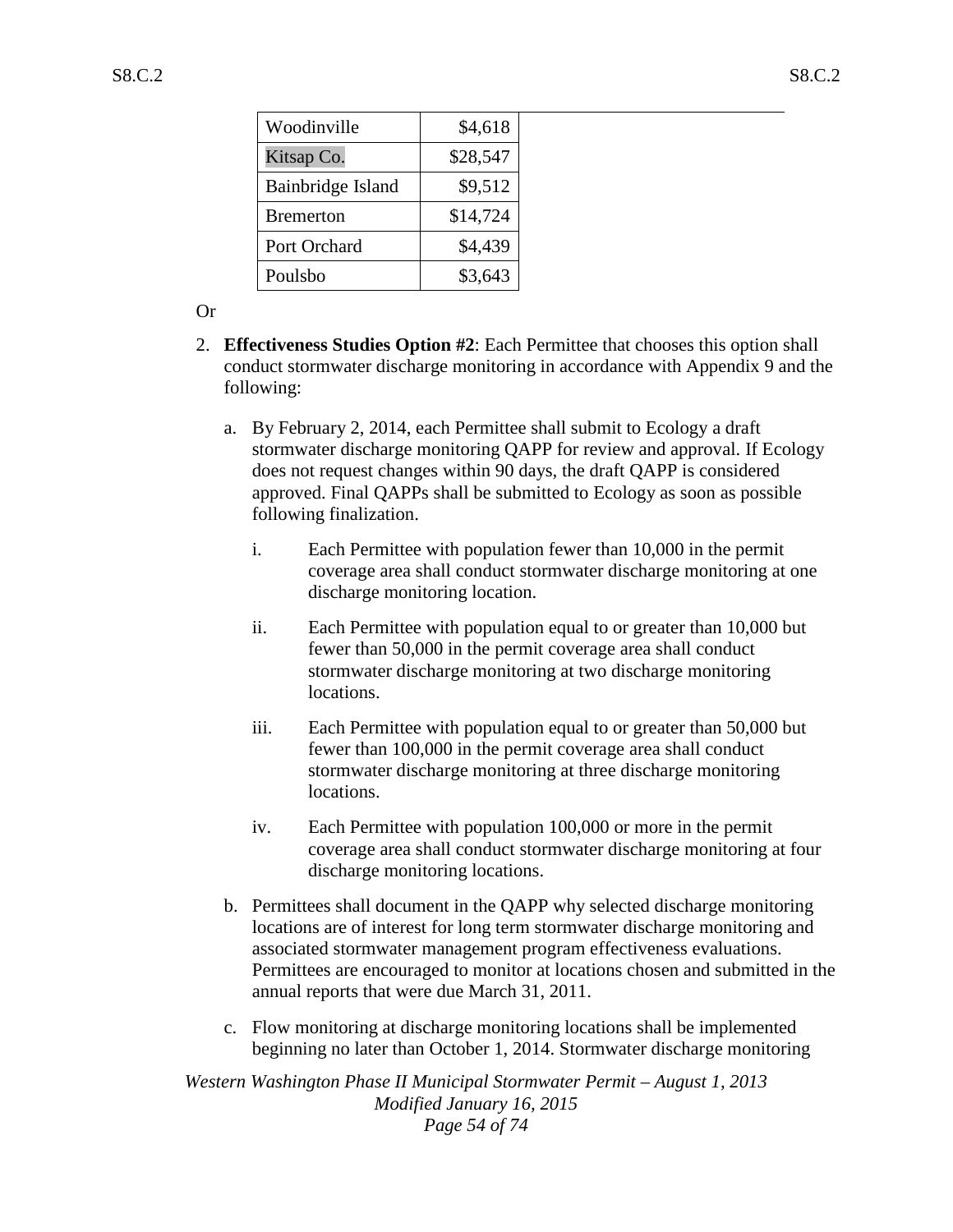shall be fully implemented no later than October 1, 2015. All monitoring shall be conducted in accordance with an Ecology-approved QAPP.

D. Source identification and diagnostic monitoring. Each city and county Permittee listed in S1.D.2.a(i) and S1.D.2.a(ii) shall pay into a collective fund to implement the RSMP Source Identification Information Repository (SIDIR). The payments into the collective fund are due to Ecology annually beginning August 15, 2014. The payment amounts are (Permittees are listed alphabetically, by county):

| Permittee            | Annual<br>payment<br>amount | Permittee               | Annual<br>payment<br>amount |
|----------------------|-----------------------------|-------------------------|-----------------------------|
| Clallam Co.          | N/A                         | Lewis Co.               | N/A                         |
| Port Angeles         | \$731                       | Centralia               | \$587                       |
| Clark Co.            | N/A                         | Pierce Co.              | N/A                         |
| <b>Battle Ground</b> | \$657                       | <b>Bonney Lake</b>      | \$630                       |
| Camas                | \$649                       | <b>Buckley</b>          | \$175                       |
| Vancouver            | \$6,245                     | <b>DuPont</b>           | \$299                       |
| Washougal            | \$530                       | Edgewood                | \$363                       |
| Cowlitz Co.          | \$128                       | Fife                    | \$310                       |
| Kelso                | \$444                       | Fircrest                | \$239                       |
| Longview             | \$1,362                     | Gig Harbor              | \$284                       |
| Grays Harbor Co.     | N/A                         | Lakewood                | \$2,220                     |
| Aberdeen             | \$621                       | Milton                  | \$247                       |
| Island Co.           | N/A                         | Orting                  | \$236                       |
| Oak Harbor           | \$884                       | Puyallup                | \$1,468                     |
| King Co.             | N/A                         | Steilacoom              | \$238                       |
| Algona               | \$105                       | Sumner                  | \$343                       |
| Auburn               | \$2,614                     | <b>University Place</b> | \$1,190                     |
| Bellevue             | \$4,637                     | Skagit Co.              | \$194                       |
| <b>Black Diamond</b> | \$158                       | Burlington              | \$339                       |
| <b>Bothell</b>       | \$1,261                     | Anacortes               | \$634                       |
| <b>Burien</b>        | \$1,736                     | Mount Vernon            | \$1,170                     |
| Clyde Hill           | \$107                       | Sedro Woolley           | \$379                       |
| Covington            | \$666                       | Snohomish Co.           | N/A                         |

*Western Washington Phase II Municipal Stormwater Permit – August 1, 2013 Modified January 16, 2015 Page 55 of 74*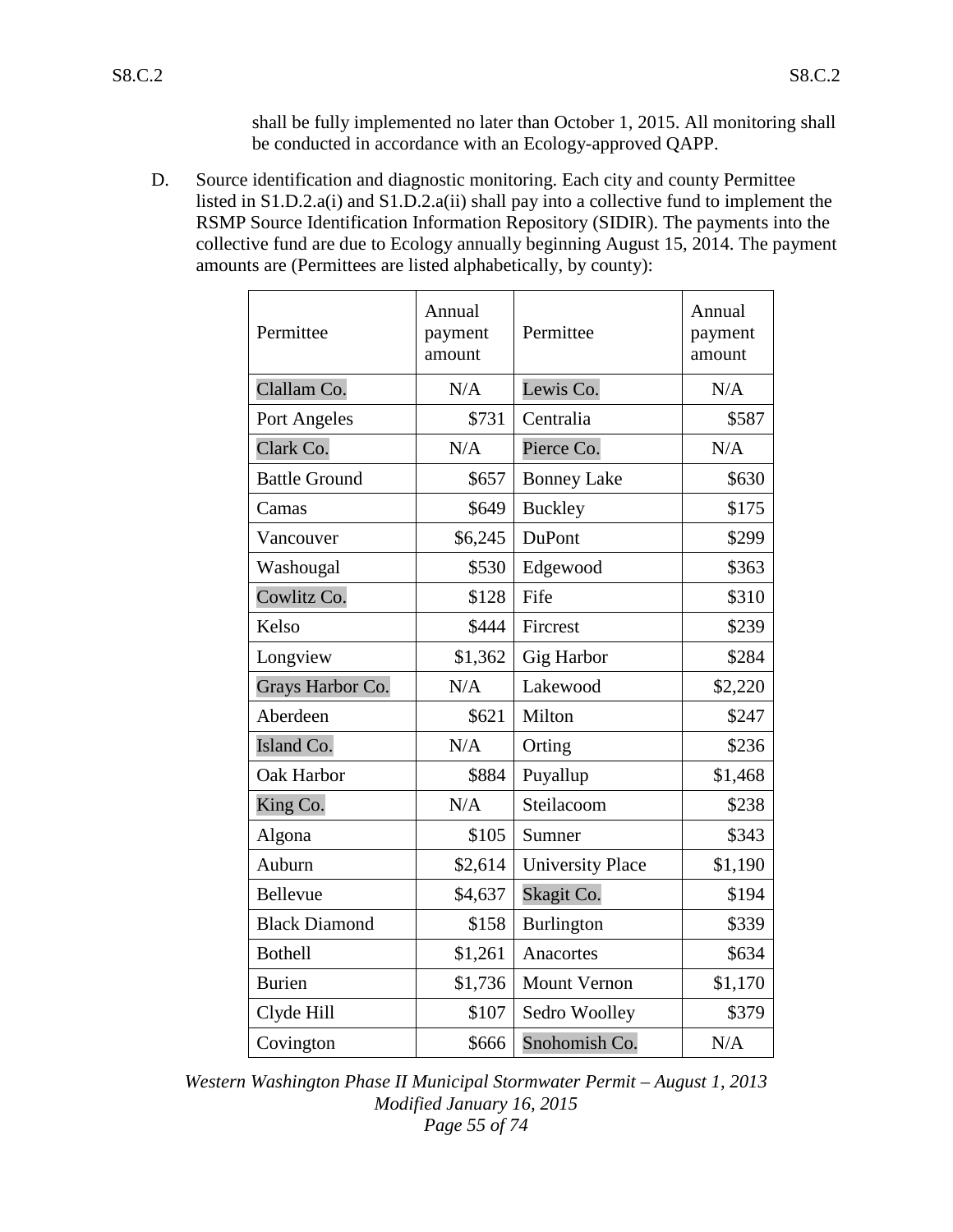| Des Moines              | \$1,105 | Arlington            | \$652   |
|-------------------------|---------|----------------------|---------|
| Duvall                  | \$226   | <b>Brier</b>         | \$245   |
| Enumclaw                | \$434   | Edmonds              | \$1,543 |
| Federal Way             | \$3,349 | Everett              | \$3,928 |
| Issaquah                | \$1,025 | <b>Granite Falls</b> | \$127   |
| Kenmore                 | \$779   | <b>Lake Stevens</b>  | \$1,006 |
| Kent                    | \$4,240 | Lynnwood             | \$1,364 |
| Kirkland                | \$1,872 | Marysville           | \$2,190 |
| <b>Lake Forest Park</b> | \$484   | Mill Creek           | \$706   |
| Maple Valley            | \$873   | Monroe               | \$629   |
| Medina                  | \$112   | Mountlake Terrace    | \$791   |
| Mercer Island           | \$864   | Mukilteo             | \$760   |
| Newcastle               | \$376   | Snohomish            | \$352   |
| Normandy Park           | \$247   | Thurston Co.         | \$1,984 |
| Pacific                 | \$238   | Lacey                | \$1,514 |
| Redmond                 | \$2,031 | Olympia              | \$1,717 |
| Renton                  | \$3,253 | Tumwater             | \$633   |
| Sammamish               | \$1,550 | Whatcom Co.          | \$574   |
| SeaTac                  | \$977   | Bellingham           | \$2,926 |
| Shoreline               | \$2,059 | Ferndale             | \$423   |
| Tukwila                 | \$687   |                      |         |
| Woodinville             | \$428   |                      |         |
| Kitsap Co.              | \$2,647 |                      |         |
| Bainbridge Island       | \$882   |                      |         |
| <b>Bremerton</b>        | \$1,365 |                      |         |
| Port Orchard            | \$412   |                      |         |
| Poulsbo                 | \$338   |                      |         |

## **S9. REPORTING REQUIREMENTS**

A. No later than March 31 of each year beginning in 2015, each Permittee shall submit an annual report. The reporting period for the first annual report will be from January

*Western Washington Phase II Municipal Stormwater Permit – August 1, 2013 Modified January 16, 2015 Page 56 of 74*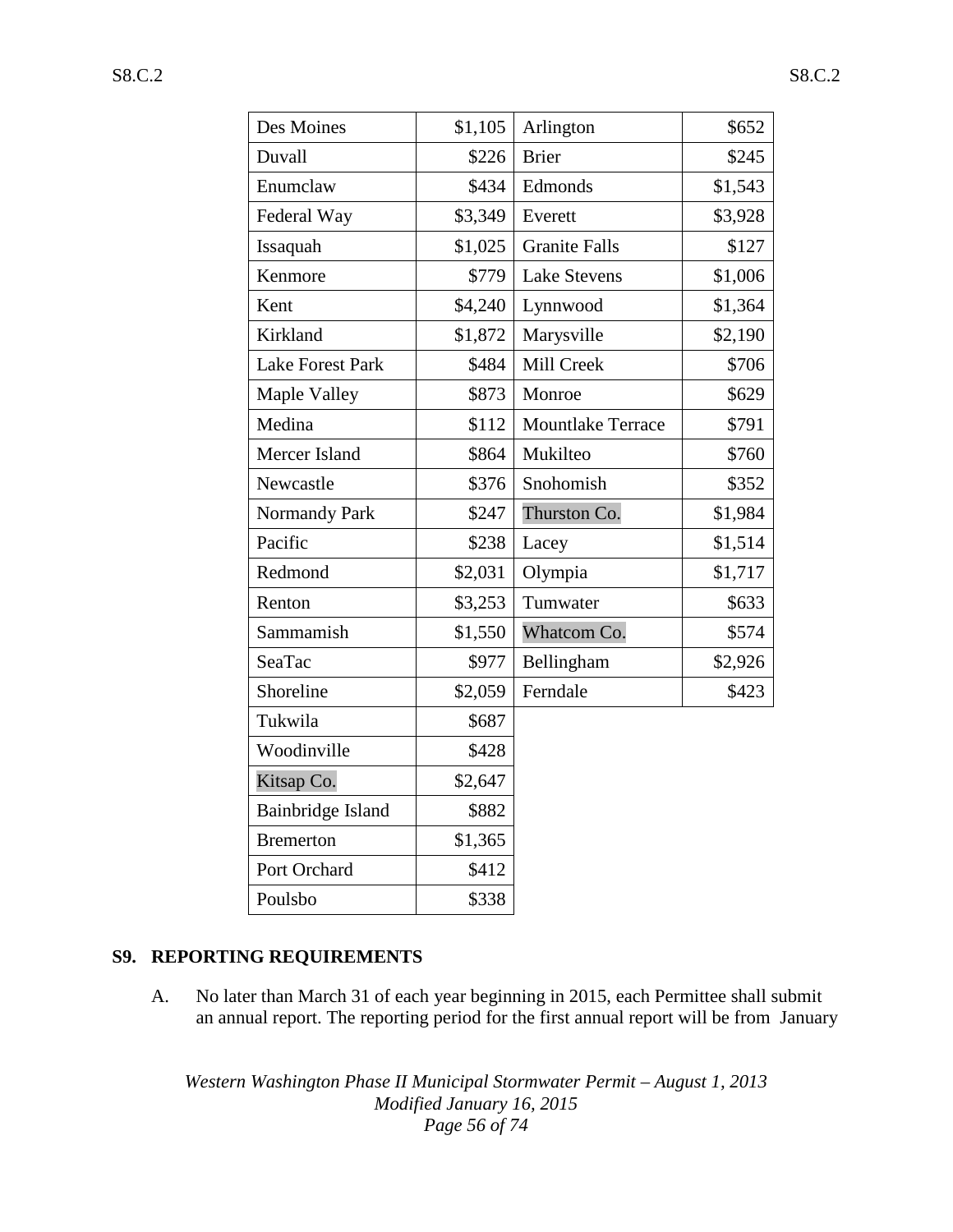1, 2014 through December 31, 2014. The reporting period for all subsequent annual reports will be the previous calendar year unless otherwise specified.

Permittees must submit annual reports electronically using Ecology's Water Quality Permitting Portal (WQWebPortal) available on Ecology's website at: <http://www.ecy.wa.gov/programs/wq/permits/paris/portal.html> unless otherwise directed by Ecology*.*

Permittees unable to submit electronically through Ecology's WQWebPortal must contact Ecology to request a waiver and obtain instructions on how to submit an annual report in an alternative format.

- B. Each Permittee is required to keep all records related to this permit and the SWMP for at least five years.
- C. Each Permittee shall make all records related to this permit and the Permittee's SWMP available to the public at reasonable times during business hours. The Permittee will provide a copy of the most recent annual report to any individual or entity, upon request.
	- 1. A reasonable charge may be assessed by the Permittee for making photocopies of records.
	- 2. The Permittee may require reasonable advance notice of intent to review records related to this Permit.
- D. The annual report for cities, towns, and counties

Each annual report shall include the following:

- 1. A copy of the Permittee's current SWMP Plan as required by S5.A.2.
- 2. Submittal of the annual report form as provided by Ecology pursuant to S9.A, describing the status of implementation of the requirements of this permit during the reporting period.
- 3. Attachments to the annual report form including summaries, descriptions, reports, and other information as required, or as applicable, to meet the requirements of this permit during the reporting period. Refer to Appendix 3 for annual report questions.
- 4. If applicable, notice that the MS4 is relying on another governmental entity to satisfy any of the obligations under this permit.
- 5. Certification and signature pursuant to G19.D, and notification of any changes to authorization pursuant to G19.C.

*Western Washington Phase II Municipal Stormwater Permit – August 1, 2013 Modified January 16, 2015 Page 57 of 74*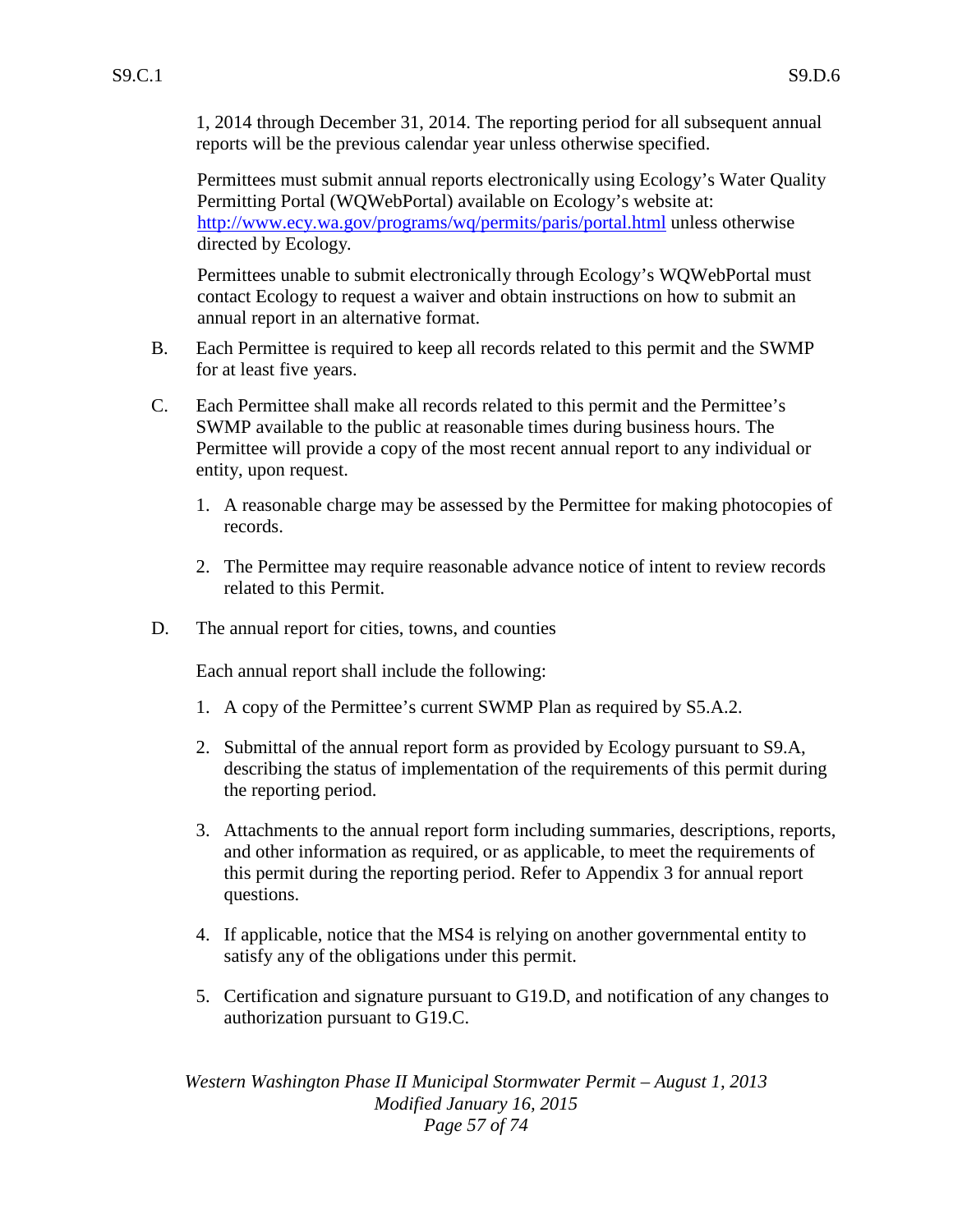- 6. A notification of any annexations, incorporations or jurisdictional boundary changes resulting in an increase or decrease in the Permittee's geographic area of permit coverage during the reporting period.
- E. Annual report for Secondary Permittees

Each annual report shall include the following:

- 1. Submittal of the annual report form as provided by Ecology pursuant to S9.A, describing the status of implementation of the requirements of this permit during the reporting period.
- 2. Attachments to the annual report form including summaries, descriptions, reports, and other information as required, or as applicable, to meet the requirements of this permit during the reporting period. Refer to Appendix 4 for annual report questions.
- 3. If applicable, notice that the MS4 is relying on another governmental entity to satisfy any of the obligations under this permit.
- 4. Certification and signature pursuant to G19.D, and notification of any changes to authorization pursuant to G19.C.
- 5. A notification of any jurisdictional boundary changes resulting in an increase or decrease in the Secondary Permittee's geographic area of permit coverage during the reporting period.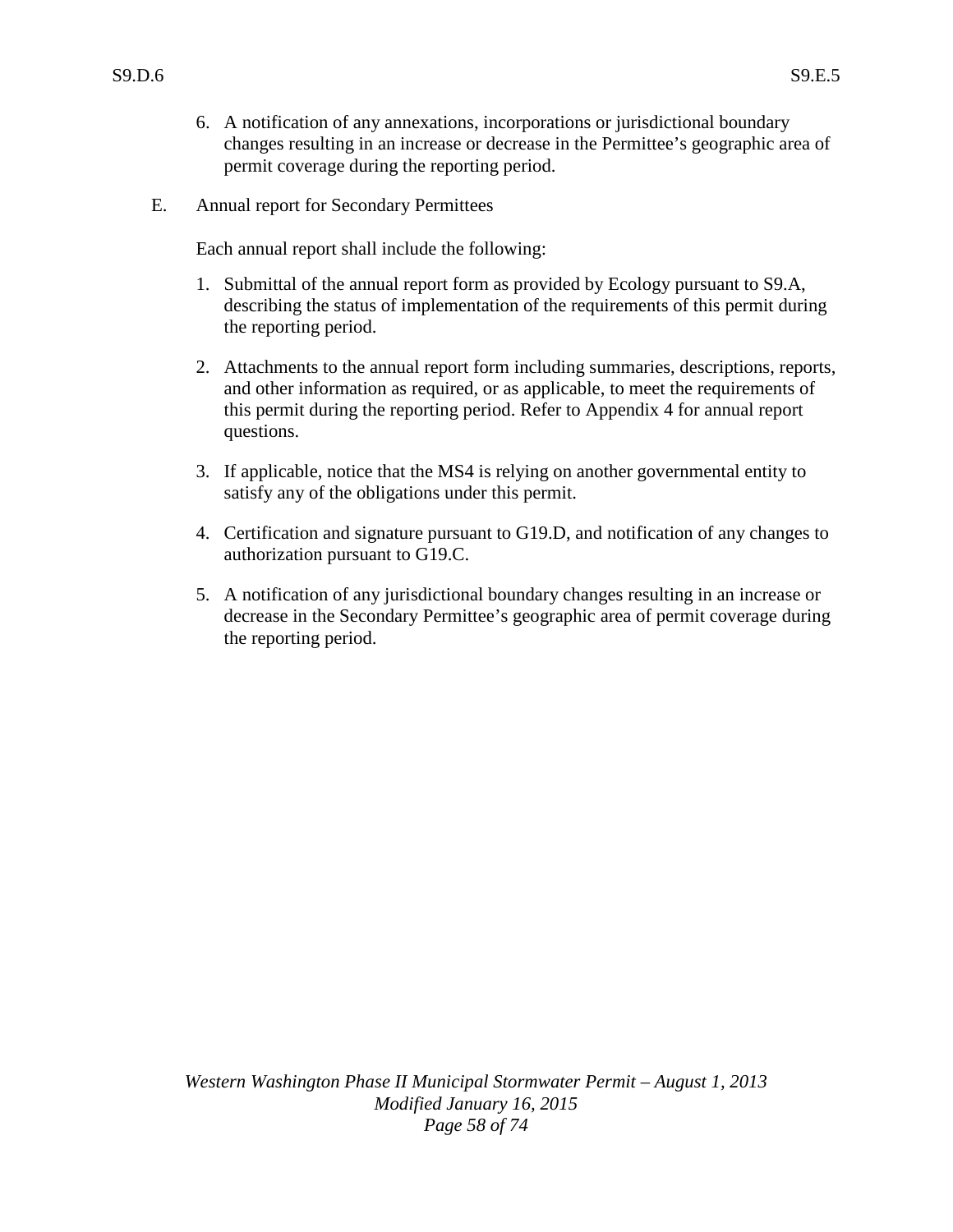## **GENERAL CONDITIONS**

# **G1. DISCHARGE VIOLATIONS**

All discharges and activities authorized by this Permit shall be consistent with the terms and conditions of this Permit.

## **G2. PROPER OPERATION AND MAINTENANCE**

The Permittee shall at all times properly operate and maintain all facilities and systems of collection, treatment, and control (and related appurtenances) which are installed or used by the Permittee for pollution control to achieve compliance with the terms and conditions of this Permit.

## **G3. NOTIFICATION OF DISCHARGE, INCLUDING SPILLS**

If a Permittee has knowledge of a discharge, including spills, into or from a MS4 which could constitute a threat to human health, welfare, or the environment, the Permittee shall

- A. Take appropriate action to correct or minimize the threat to human health, welfare and/or the environment.
- B. Notify the Ecology regional office and other appropriate spill response authorities immediately but in no case later than within 24 hours of obtaining that knowledge. Ecology's Northwest Regional Office 24-hour number is 425-649-7000 and Ecology's Southwest Regional Office the number is 360-407-6300.
- C. Immediately report spills or other discharges which might cause bacterial contamination of marine waters, such as discharges resulting from broken sewer lines and failing onsite septic systems, to the Ecology regional office and to the Department of Health, Shellfish Program. The Department of Health's shellfish number is 360-236-3330 (business hours) or 360-789-8962 (24-hours).
- D. Immediately report spills or discharges of oils or hazardous substances to the Ecology regional office and to the Washington Emergency Management Division at 1-800- 258-5990.

# **G4. BYPASS PROHIBITED**

The intentional bypass of stormwater from all or any portion of a stormwater treatment BMP whenever the design capacity of the treatment BMP is not exceeded, is prohibited unless the following conditions are met:

- A. Bypass is: (1) unavoidable to prevent loss of life, personal injury, or severe property damage; or (2) necessary to perform construction or maintenance-related activities essential to meet the requirements of the Clean Water Act (CWA); and
- B. There are no feasible alternatives to bypass, such as the use of auxiliary treatment facilities, retention of untreated stormwater, or maintenance during normal dry periods.

*Western Washington Phase II Municipal Stormwater Permit – August 1, 2013 Modified January 16, 2015 Page 59 of* 74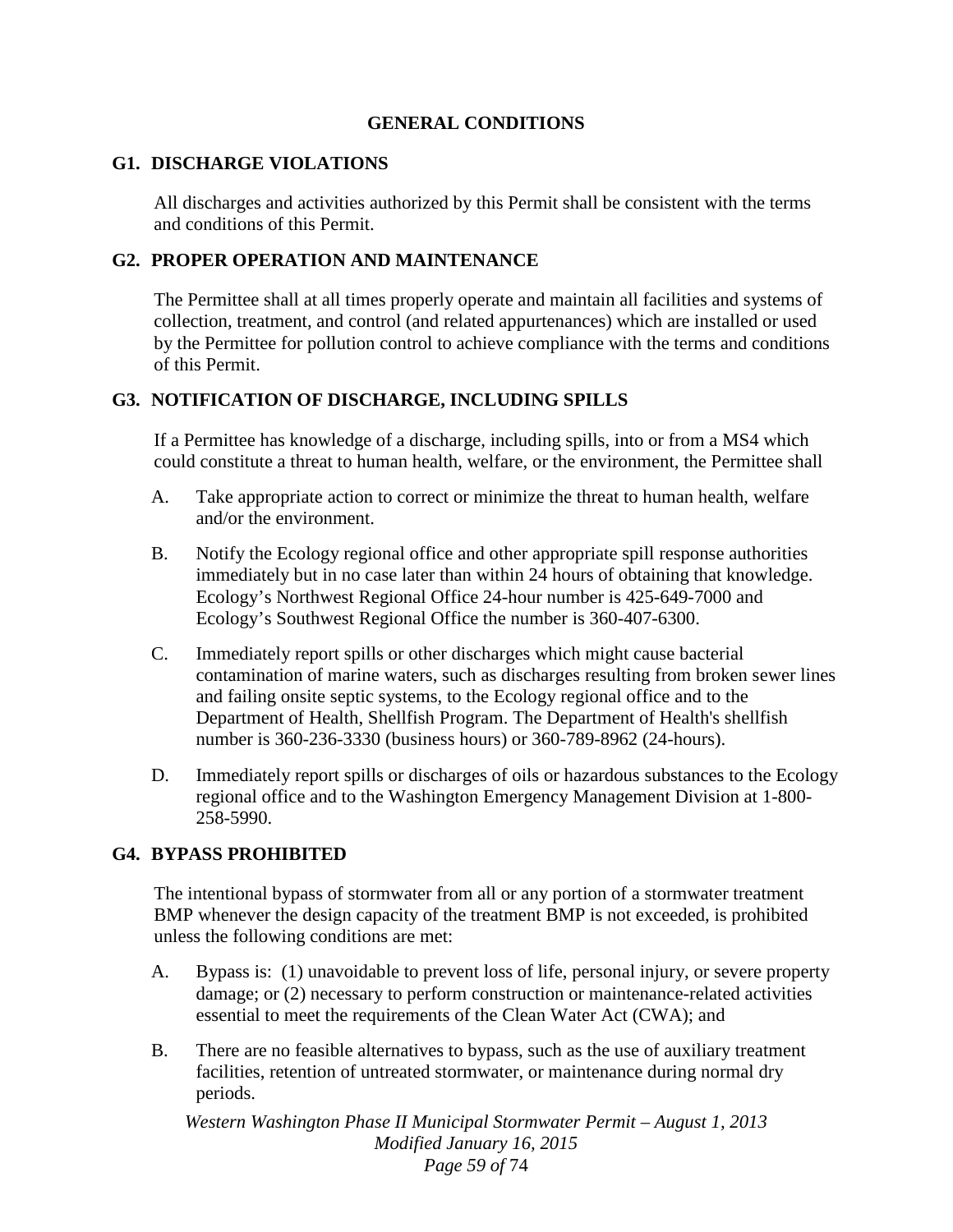"Severe property damage" means substantial physical damage to property, damage to the treatment facilities which would cause them to become inoperable, or substantial and permanent loss of natural resources which can reasonably be expected to occur in the absence of a bypass.

### **G5. RIGHT OF ENTRY**

The Permittee shall allow an authorized representative of Ecology, upon the presentation of credentials and such other documents as may be required by law at reasonable times:

- A. To enter upon the Permittee's premises where a discharge is located or where any records must be kept under the terms and conditions of this Permit;
- B. To have access to, and copy at reasonable cost and at reasonable times, any records that must be kept under the terms of the Permit;
- C. To inspect at reasonable times any monitoring equipment or method of monitoring required in the Permit;
- D. To inspect at reasonable times any collection, treatment, pollution management, or discharge facilities; and
- E. To sample at reasonable times any discharge of pollutants.

#### **G6. DUTY TO MITIGATE**

The Permittee shall take all reasonable steps to minimize or prevent any discharge in violation of this Permit which has a reasonable likelihood of adversely affecting human health or the environment.

#### **G7. PROPERTY RIGHTS**

This permit does not convey any property rights of any sort, or any exclusive privilege.

## **G8. COMPLIANCE WITH OTHER LAWS AND STATUTES**

Nothing in the Permit shall be construed as excusing the Permittee from compliance with any other applicable federal, state, or local statutes, ordinances, or regulations.

#### **G9. MONITORING**

A. Representative Sampling:

Samples and measurements taken to meet the requirements of this Permit shall be representative of the volume and nature of the monitored discharge, including representative sampling of any unusual discharge or discharge condition, including bypasses, upsets, and maintenance-related conditions affecting effluent quality.

*Western Washington Phase II Municipal Stormwater Permit – August 1, 2013 Modified January 16, 2015 Page 60 of 74*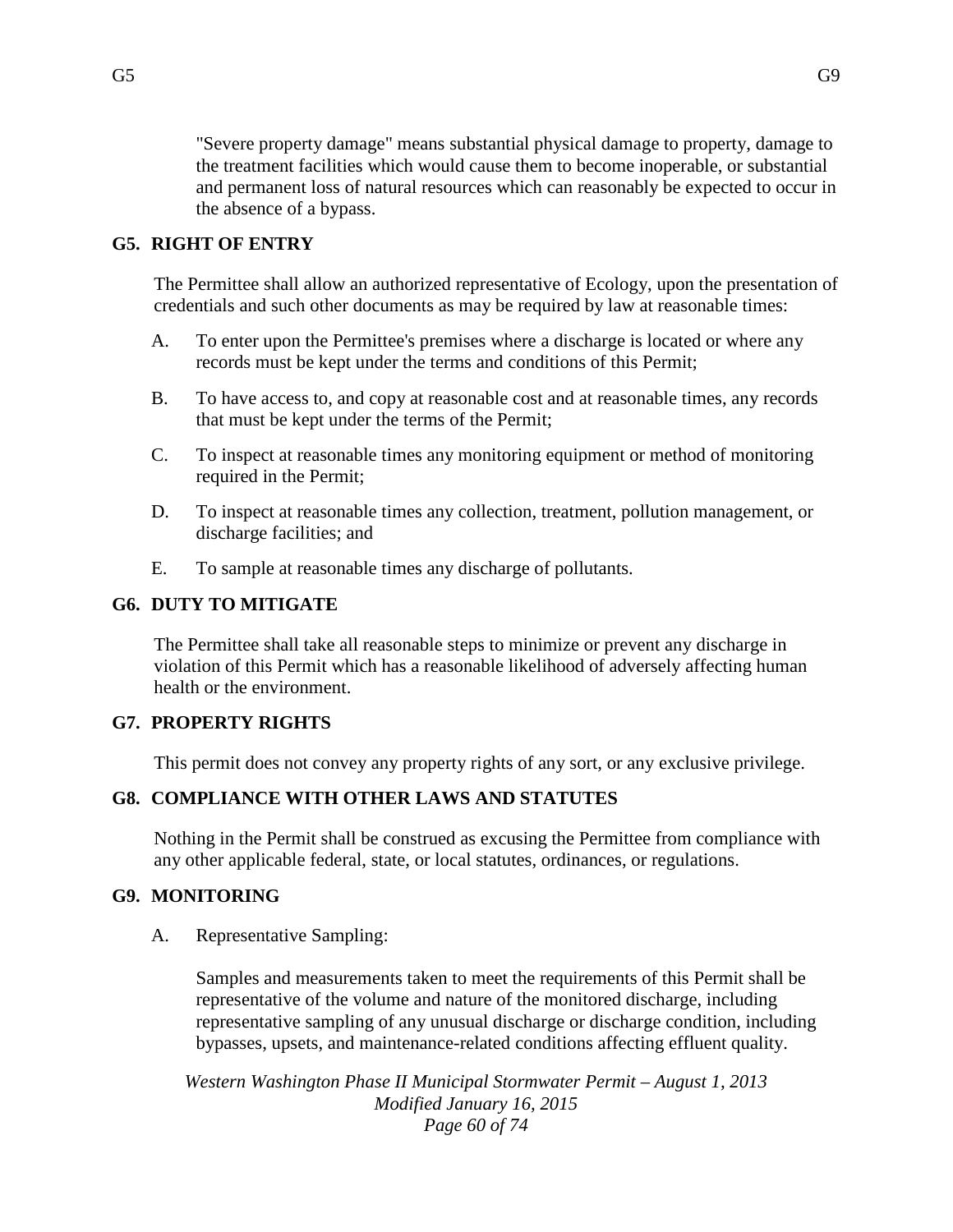#### B. Records Retention:

The Permittee shall retain records of all monitoring information, including all calibration and maintenance records and all original recordings for continuous monitoring instrumentation, copies of all reports required by this Permit, and records of all data used to complete the application for this permit, for a period of at least five years. This period of retention shall be extended during the course of any unresolved litigation regarding the discharge of pollutants by the Permittee or when requested by the Ecology. On request, monitoring data and analysis shall be provided to Ecology.

C. Recording of Results:

For each measurement or sample taken, the Permittee shall record the following information: (1) the date, exact place and time of sampling; (2) the individual who performed the sampling or measurement; (3) the dates the analyses were performed; (4) who performed the analyses; (5) the analytical techniques or methods used; and (6) the results of all analyses.

D. Test Procedures:

All sampling and analytical methods used to meet the monitoring requirements in this Permit shall conform to the Guidelines Establishing Test Procedures for the Analysis of Pollutants contained in 40 CFR Part 136, unless otherwise specified in this permit or approved in writing by Ecology.

E. Flow Measurement:

Appropriate flow measurement devices and methods consistent with accepted scientific practices shall be selected and used to ensure the accuracy and reliability of measurements of the volume of monitored discharges. The devices shall be installed, calibrated, and maintained to ensure that the accuracy of the measurements is consistent with the accepted industry standard for that type of device. Frequency of calibration shall be in conformance with manufacturer's recommendations or at a minimum frequency of at least one calibration per year. Calibration records should be maintained for a minimum of three years.

F. Lab Accreditation:

All monitoring data, except for flow, temperature, conductivity, pH, total residual chlorine, and other exceptions approved by Ecology, shall be prepared by a laboratory registered or accredited under the provisions of, Accreditation of Environmental Laboratories, chapter 173-50 WAC. Soils and hazardous waste data are exempted from this requirement pending accreditation of laboratories for analysis of these media by Ecology. Quick methods of field detection of pollutants including nutrients, surfactants, salinity, and other parameters are exempted from this requirement when

*Western Washington Phase II Municipal Stormwater Permit – August 1, 2013 Modified January 16, 2015 Page 61 of 74*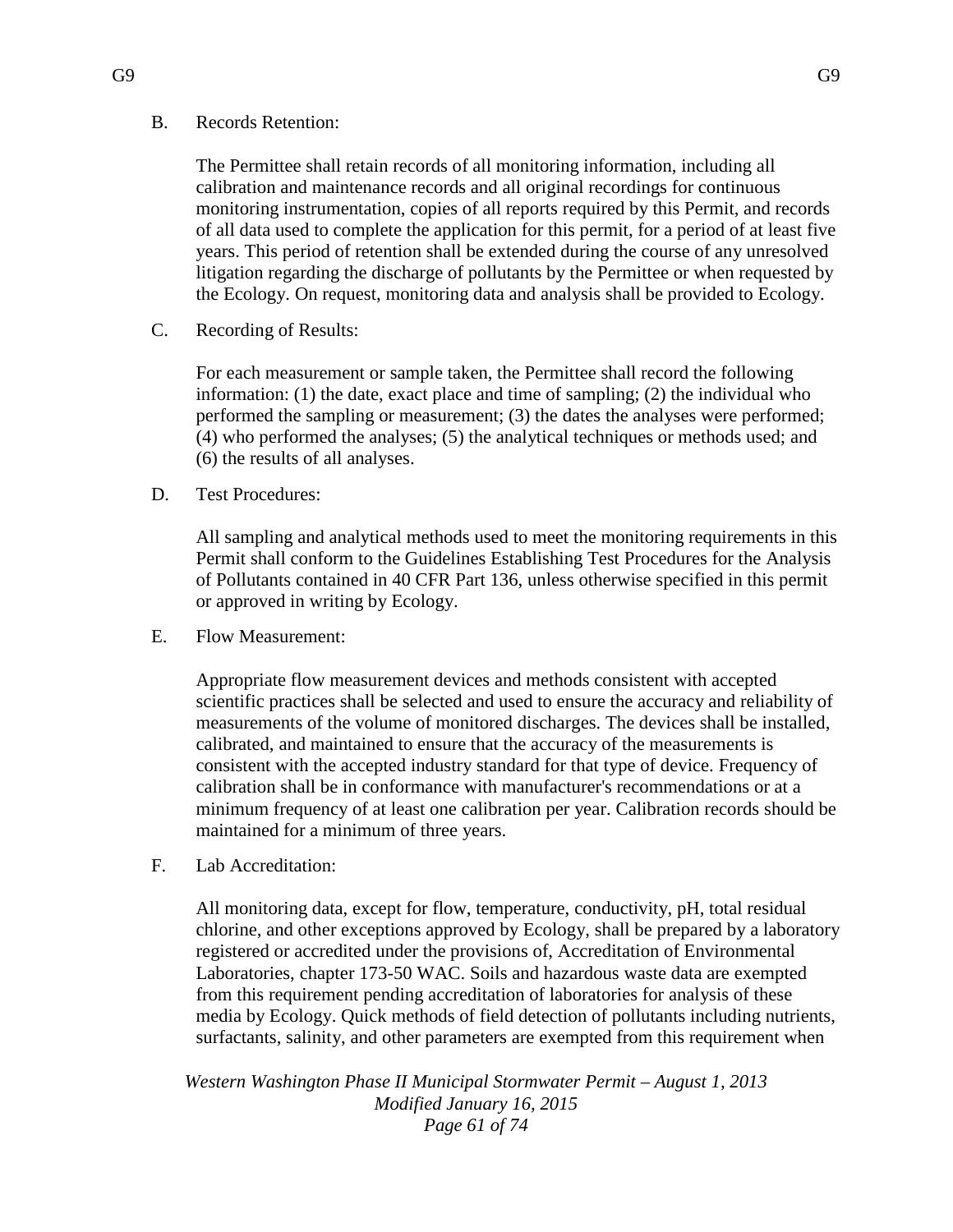the purpose of the sampling is identification and removal of a suspected illicit discharge.

G. Additional Monitoring:

Ecology may establish specific monitoring requirements in addition to those contained in this permit by administrative order or permit modification.

## **G10.REMOVED SUBSTANCES**

With the exception of decant from street waste vehicles, the Permittee shall not allow collected screenings, grit, solids, sludges, filter backwash, or other pollutants removed in the course of treatment or control of stormwater to be resuspended or reintroduced to the storm sewer system or to waters of the state. Decant from street waste vehicles resulting from cleaning stormwater facilities may be reintroduced only when other practical means are not available and only in accordance with the Street Waste Disposal Guidelines in Appendix 6. Solids generated from maintenance of the MS4 may be reclaimed, recycled, or reused when allowed by local codes and ordinances. Soils that are identified as contaminated pursuant to chapter 173-350 WAC shall be disposed at a qualified solid waste disposal facility (see Appendix 6).

# **G11.SEVERABILITY**

The provisions of this Permit are severable, and if any provision of this Permit, or the application of any provision of this permit to any circumstance, is held invalid, the application of such provision to other circumstances, and the remainder of this Permit shall not be affected thereby.

# **G12.REVOCATION OF COVERAGE**

The director may terminate coverage under this General Permit in accordance with chapter 43.21B RCW and chapter 173-226 WAC. Cases where coverage may be terminated include, but are not limited to the following:

- A. Violation of any term or condition of this general permit;
- B. Obtaining coverage under this general permit by misrepresentation or failure to disclose fully all relevant facts;
- C. A change in any condition that requires either a temporary or permanent reduction or elimination of the permitted discharge;
- D. A determination that the permitted activity endangers human health or the environment, or contributes significantly to water quality standards violations;
- E. Failure or refusal of the Permittee to allow entry as required in chapter 90.48.090 RCW;

*Western Washington Phase II Municipal Stormwater Permit – August 1, 2013 Modified January 16, 2015 Page 62 of 74*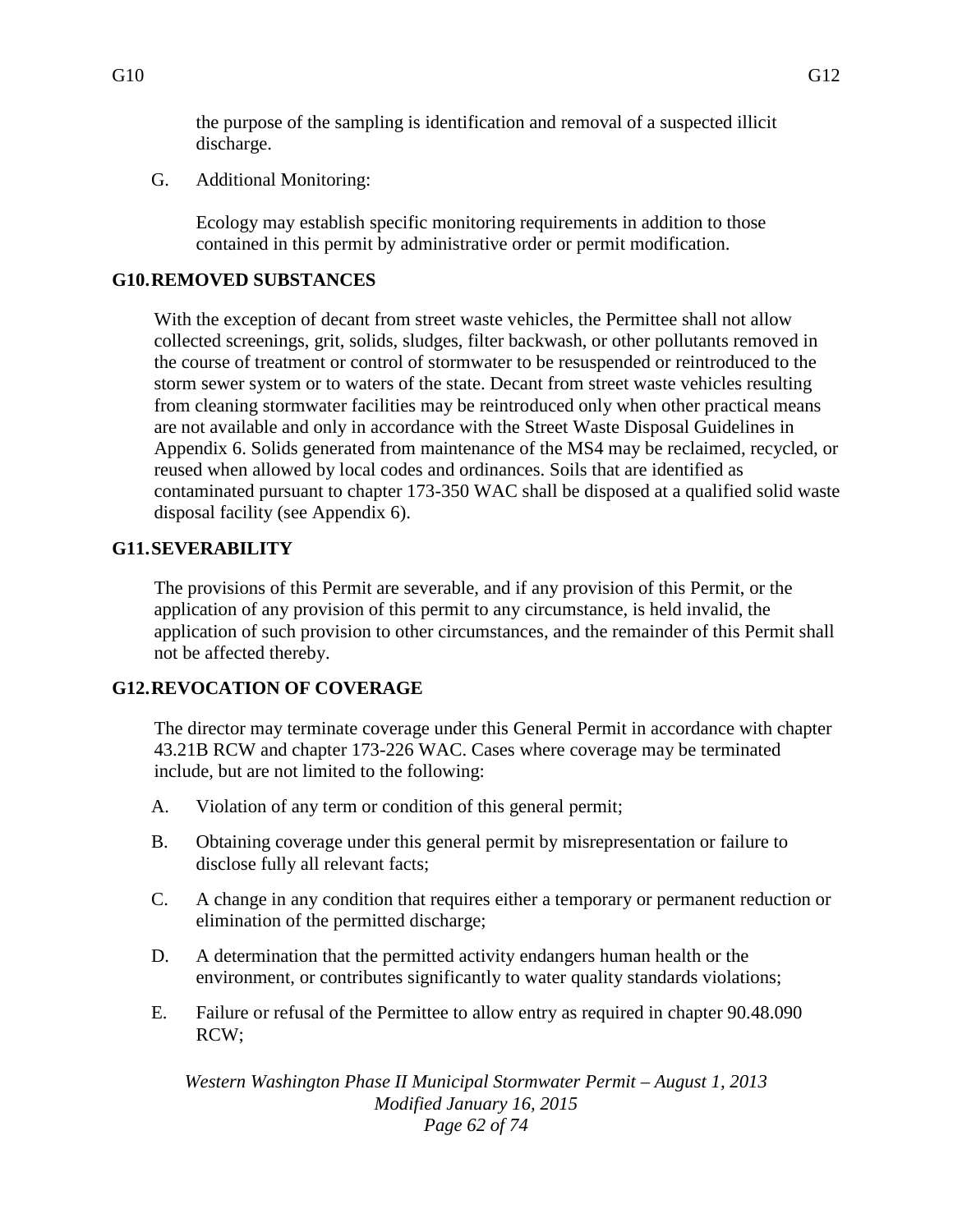F. Nonpayment of permit fees assessed pursuant to chapter 90.48.465 RCW;

Revocation of coverage under this general permit may be initiated by Ecology or requested by any interested person.

# **G13.TRANSFER OF COVERAGE**

The director may require any discharger authorized by this General Permit to apply for and obtain an individual permit in accordance with chapter 43.21B RCW and chapter 173-226 WAC.

# **G14.GENERAL PERMIT MODIFICATION AND REVOCATION**

This General Permit may be modified, revoked and reissued, or terminated in accordance with the provisions of WAC 173-226-230. Grounds for modification, revocation and reissuance, or termination include, but are not limited to the following:

- A. A change occurs in the technology or practices for control or abatement of pollutants applicable to the category of dischargers covered under this General Permit;
- B. Effluent limitation guidelines or standards are promulgated pursuant to the CWA or chapter 90.48 RCW, for the category of dischargers covered under this General Permit;
- C. A water quality management plan containing requirements applicable to the category of dischargers covered under this General Permit is approved; or
- D. Information is obtained which indicates that cumulative effects on the environment from dischargers covered under this General Permit are unacceptable.
- **E.** Changes in state law that reference this permit.

# **G15.REPORTING A CAUSE FOR MODIFICATION OR REVOCATION**

A Permittee who knows or has reason to believe that any activity has occurred or will occur which would constitute cause for modification or revocation and reissuance under Condition G12, G14, or 40 CFR 122.62 must report such plans, or such information, to Ecology so that a decision can be made on whether action to modify, or revoke and reissue this Permit will be required. Ecology may then require submission of a new or amended application. Submission of such application does not relieve the Permittee of the duty to comply with this Permit until it is modified or reissued.

# **G16.APPEALS**

A. The terms and conditions of this General Permit, as they apply to the appropriate class of dischargers, are subject to appeal within thirty days of issuance of this General Permit, in accordance with chapter 43.21B RCW, and chapter 173-226 WAC.

*Western Washington Phase II Municipal Stormwater Permit – August 1, 2013 Modified January 16, 2015 Page 63 of 74*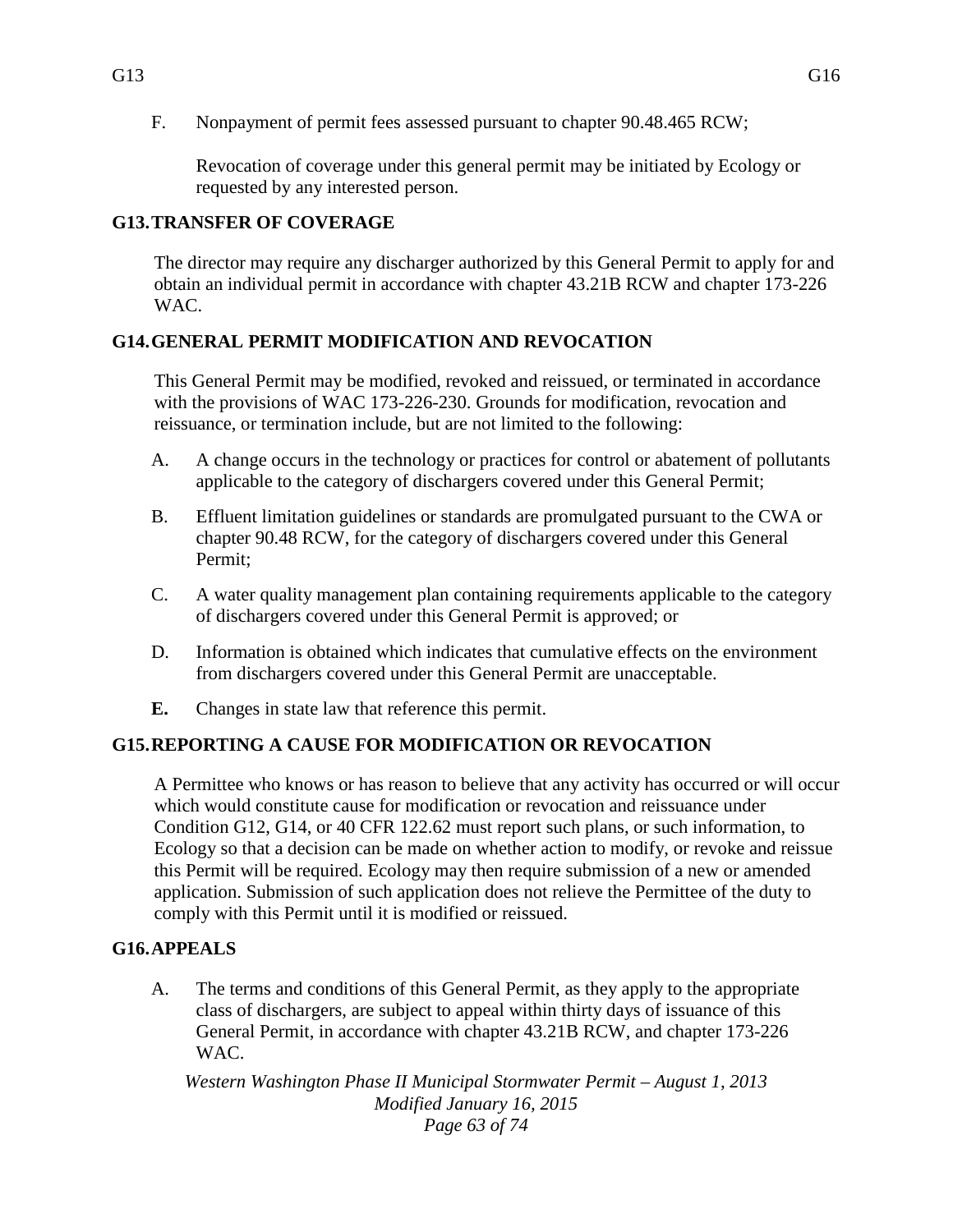- B. The terms and conditions of this General Permit, as they apply to an individual discharger, are appealable in accordance with chapter 43.21B RCW within thirty days of the effective date of coverage of that discharger. Consideration of an appeal of General Permit coverage of an individual discharger is limited to the General Permit's applicability or nonapplicability to that individual discharger.
- C. The appeal of General Permit coverage of an individual discharger does not affect any other dischargers covered under this General Permit. If the terms and conditions of this General Permit are found to be inapplicable to any individual discharger(s), the matter shall be remanded to Ecology for consideration of issuance of an individual permit or permits.
- D. Modifications of this Permit are appealable in accordance with chapter 43.21B RCW and chapter 173-226 WAC.

#### **G17.PENALTIES**

40 CFR 122.41(a)(2) and (3), 40 CFR 122.41(j)(5), and 40 CFR 122.41(k)(2) are hereby incorporated into this Permit by reference.

#### **G18.DUTY TO REAPPLY**

The Permittee shall apply for permit renewal at least 180 days prior to the specified expiration date of this permit.

### **G19.CERTIFICATION AND SIGNATURE**

All formal submittals to Ecology shall be signed and certified.

- A. All permit applications shall be signed by either a principal executive officer or ranking elected official.
- B. All formal submittals required by this Permit shall be signed by a person described above or by a duly authorized representative of that person. A person is a duly authorized representative only if:
	- 1. The authorization is made in writing by a person described above and submitted to Ecology, and
	- 2. The authorization specifies either an individual or a position having responsibility for the overall development and implementation of the stormwater management program. (A duly authorized representative may thus be either a named individual or any individual occupying a named position.)
- C. Changes to authorization. If an authorization under condition G19.B.2 is no longer accurate because a different individual or position has responsibility for the overall development and implementation of the stormwater management program, a new authorization satisfying the requirements of condition G19.B.2 must be submitted to

*Western Washington Phase II Municipal Stormwater Permit – August 1, 2013 Modified January 16, 2015 Page 64 of 74*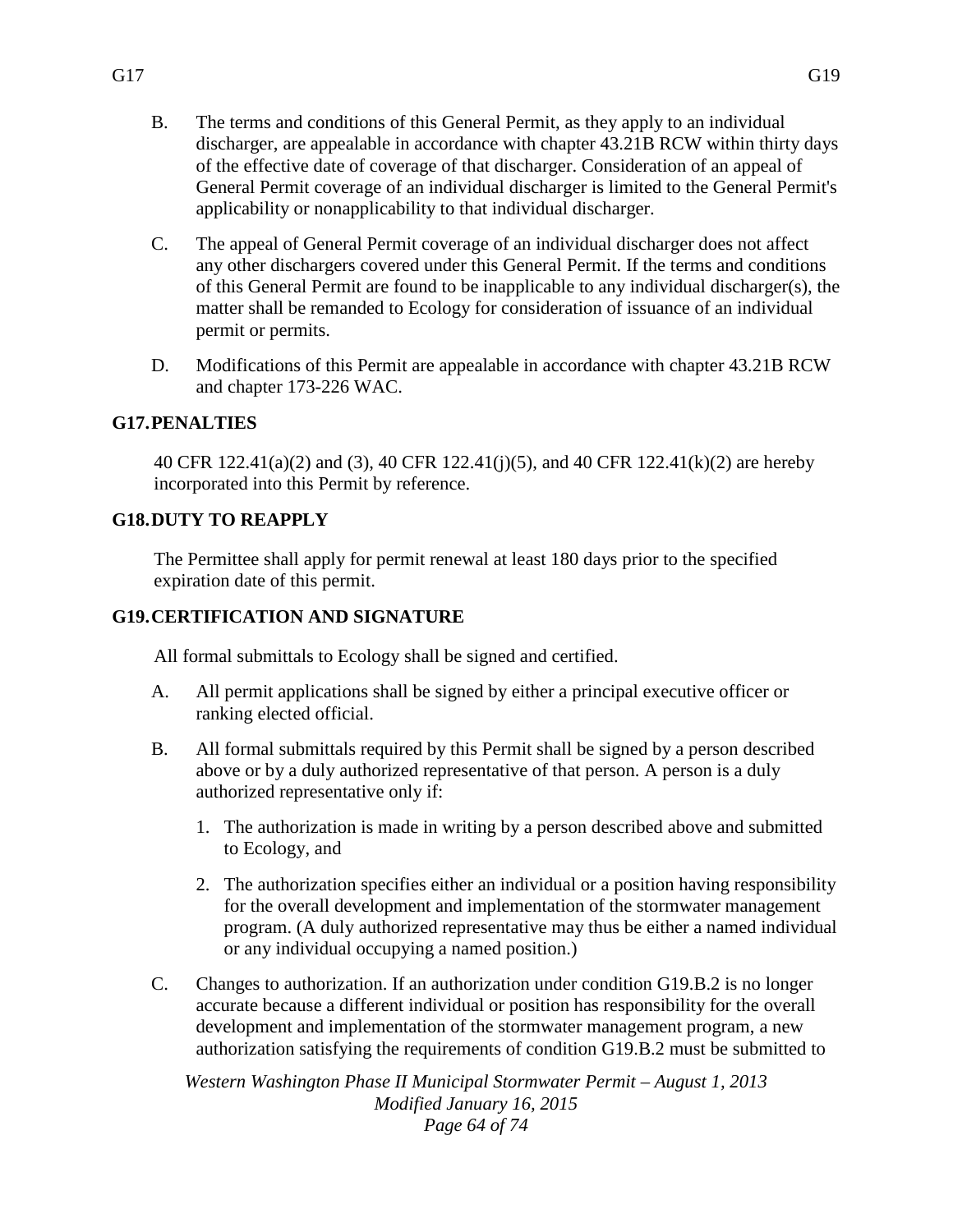Ecology prior to or together with any reports, information, or applications to be signed by an authorized representative.

D. Certification. Any person signing a formal submittal under this Permit shall make the following certification:

"I certify, under penalty of law, that this document and all attachments were prepared under my direction or supervision in accordance with a system designed to assure that Qualified Personnel properly gathered and evaluated the information submitted. Based on my inquiry of the person or persons who manage the system or those persons directly responsible for gathering information, the information submitted is, to the best of my knowledge and belief, true, accurate, and complete. I am aware that there are significant penalties for submitting false information, including the possibility of fine and imprisonment for willful violations."

## **G20.NON-COMPLIANCE NOTIFICATION**

In the event a Permittee is unable to comply with any of the terms and conditions of this Permit, the Permittee must:

- A. Notify Ecology of the failure to comply with the permit terms and conditions in writing within 30 days of becoming aware that the non-compliance has occurred. The written notification must include all of the following:
	- 1. A description of the non-compliance, including dates.
	- 2. Beginning and end dates of the non-compliance, and if the compliance has not been corrected, the anticipated date of correction.
	- 3. Steps taken or planned to reduce, eliminate, or prevent reoccurrence of the noncompliance.
- B. Take appropriate action to stop or correct the condition of non-compliance.

#### **G21.UPSETS**

Permittees must meet the conditions of 40 CFR 122.41(n) regarding "Upsets." The conditions are as follows:

- A. Definition. "Upset" means an exceptional incident in which there is unintentional and temporary noncompliance with technology based permit effluent limitations because of factors beyond the reasonable control of the Permittee. An upset does not include noncompliance to the extent caused by operational error, improperly designed treatment facilities, inadequate treatment facilities, lack of preventive maintenance, or careless or improper operation.
- *Western Washington Phase II Municipal Stormwater Permit – August 1, 2013 Modified January 16, 2015* B. Effect of an upset. An upset constitutes an affirmative defense to an action brought for noncompliance with such technology based permit effluent limitations if the requirements of paragraph (C) of this condition are met. Any determination made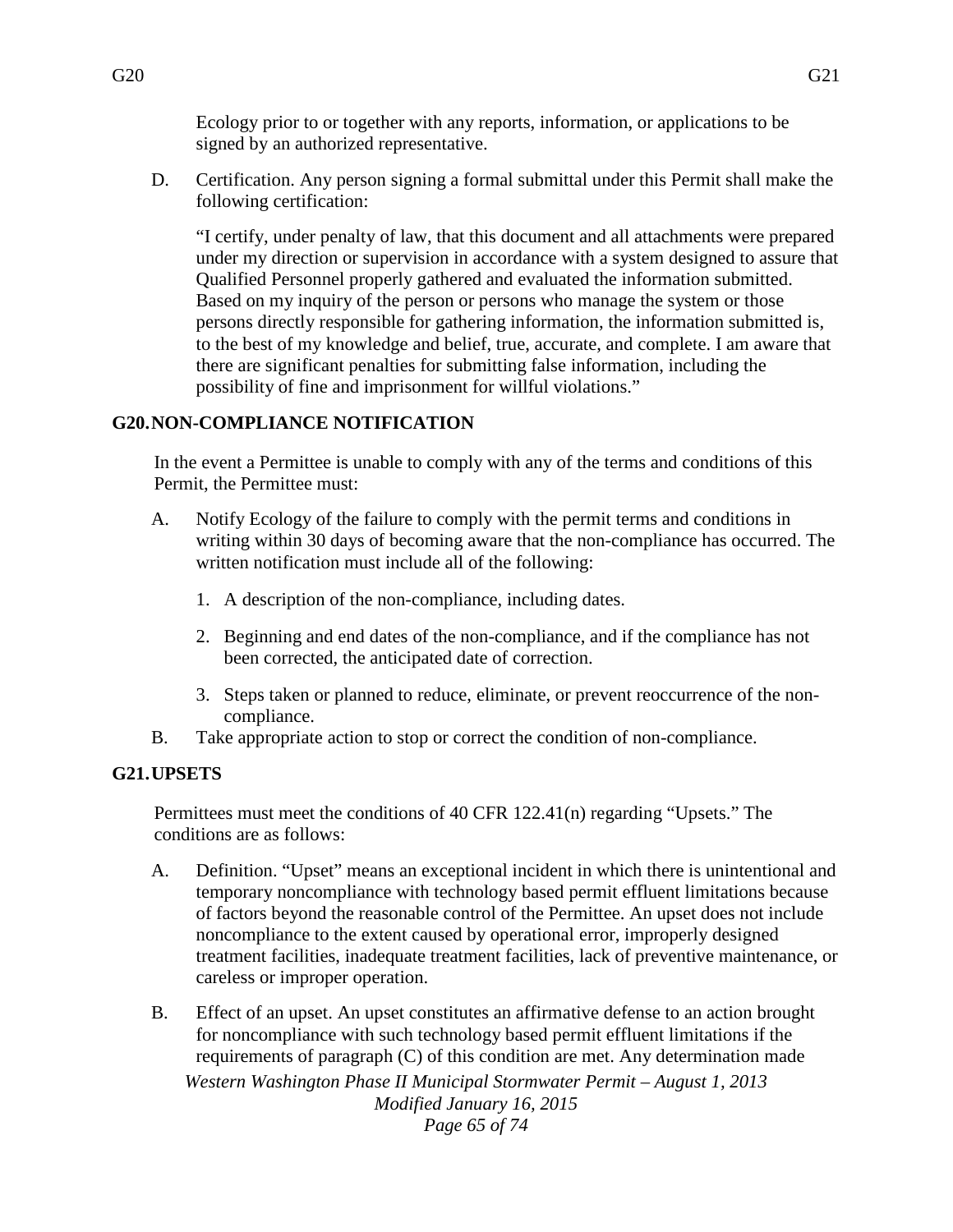during administrative review of claims that noncompliance was caused by upset, and before an action for noncompliance, will not constitute final administrative action subject to judicial review.

- C. Conditions necessary for demonstration of upset. A Permittee who wishes to establish the affirmative defense of upset must demonstrate, through properly signed contemporaneous operating logs, or other relevant evidence that:
	- 1. An upset occurred and that the Permittee can identify the cause(s) of the upset;
	- 2. The permitted facility was at the time being properly operated; and
	- 3. The Permittee submitted notice of the upset as required in 40 CFR  $122.41(l)(6)(ii)(B)$  (24-hour notice of noncompliance).
	- 4. The Permittee complied with any remedial measures required under 40 CFR 122.41(d) (Duty to Mitigate).
- D. Burden of proof. In any enforcement proceeding, the Permittee seeking to establish the occurrence of an upset has the burden of proof.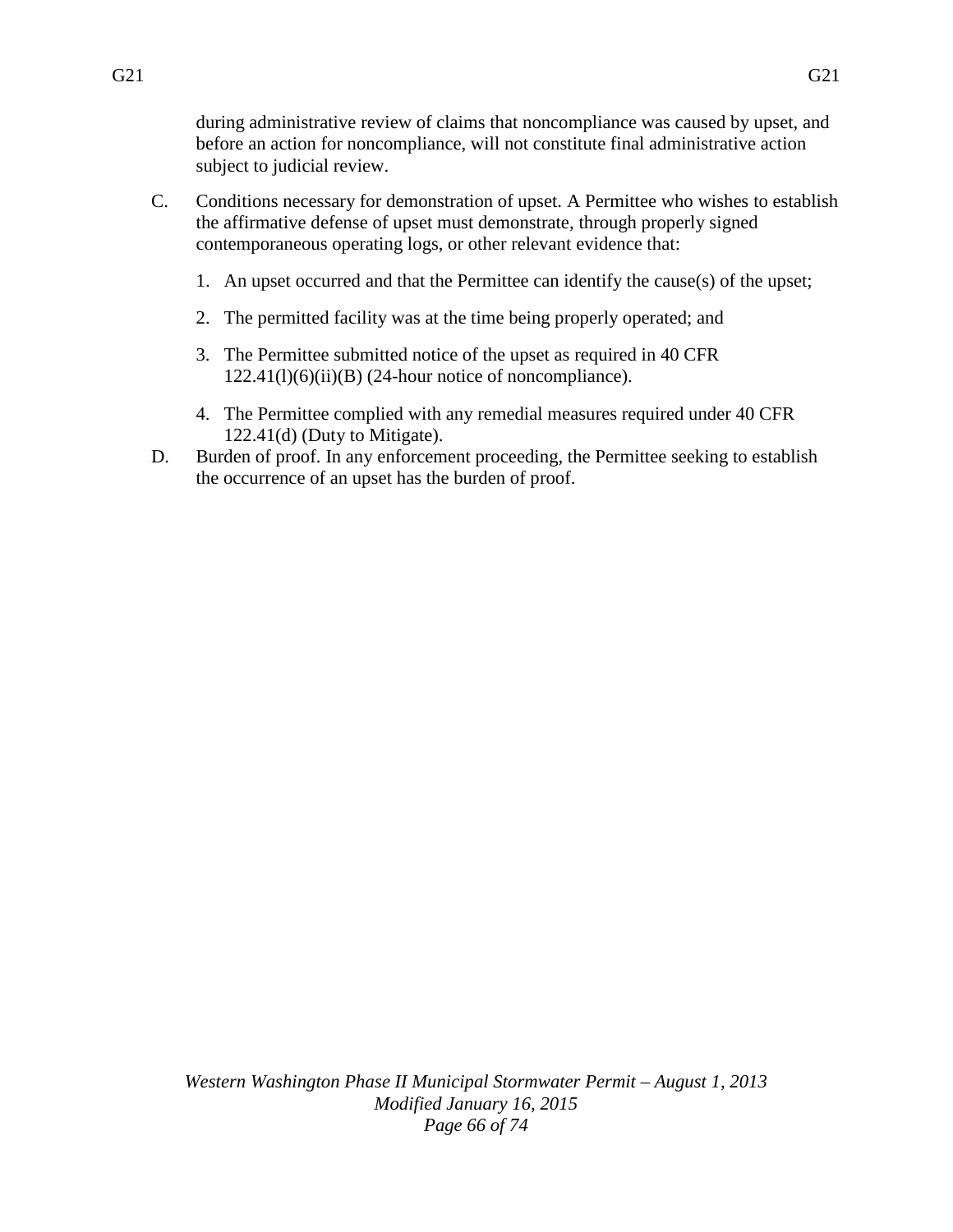## **DEFINITIONS AND ACRONYMS**

This section includes definitions for terms used in the body of the permit and in all the appendices except Appendix 1. Terms defined in Appendix 1 are necessary to implement requirements related to Appendix 1.

- **40 CFR** means Title 40 of the Code of Federal Regulations, which is the codification of the general and permanent rules published in the Federal Register by the executive departments and agencies of the federal government.
- **AKART** means all known, available, and reasonable methods of prevention, control and treatment. See also State Water Pollution Control Act, chapter 90.48.010 RCW and chapter 90.48.520 RCW.
- **All known, available and reasonable methods of prevention, control and treatment** refers to the State Water Pollution Control Act, chapter 90.48.010 RCW and chapter 90.48.520 RCW.
- **Applicable TMDL** means a TMDL which has been approved by EPA on or before the issuance date of this Permit, or prior to the date that Ecology issues coverage under this Permit, whichever is later.
- **Beneficial Uses** means uses of waters of the state, which include but are not limited to use for domestic, stock watering, industrial, commercial, agricultural, irrigation, mining, fish and wildlife maintenance and enhancement, recreation, generation of electric power and preservation of environmental and aesthetic values, and all other uses compatible with the enjoyment of the public waters of the state.
- **Best Management Practices** are the schedules of activities, prohibitions of practices, maintenance procedures, and structural and/or managerial practices approved by Ecology that, when used singly or in combination, prevent or reduce the release of pollutants and other adverse impacts to waters of Washington State.
- **BMP** means Best Management Practice.

**Bypass** means the diversion of stormwater from any portion of a stormwater treatment facility.

- **Census defined urban area** means Urbanized Area.
- **Circuit** means a portion of a MS4 discharging to a single point or serving a discrete area determined by traffic volumes, land use, topography or the configuration of the MS4.
- **Component** or **Program Component** means an element of the Stormwater Management Program listed in S5 Stormwater Management Program for Cities, Towns, and Counties or S6 Stormwater Management Program for Secondary Permittees, S7 Compliance with Total Maximum Daily Load Requirements, or S8 Monitoring of this permit.
- **Conveyance system** means that portion of the municipal separate storm sewer system designed or used for conveying stormwater.
- **Co-Permittee** means an owner or operator of an MS4 which is in a cooperative agreement with at least one other applicant for coverage under this permit. A Co-Permittee is an owner or operator of a regulated MS4 located within or in proximity to another regulated MS4. A Co-

*Western Washington Phase II Municipal Stormwater Permit – August 1, 2013 Modified January 16, 2015 Page 67 of 74*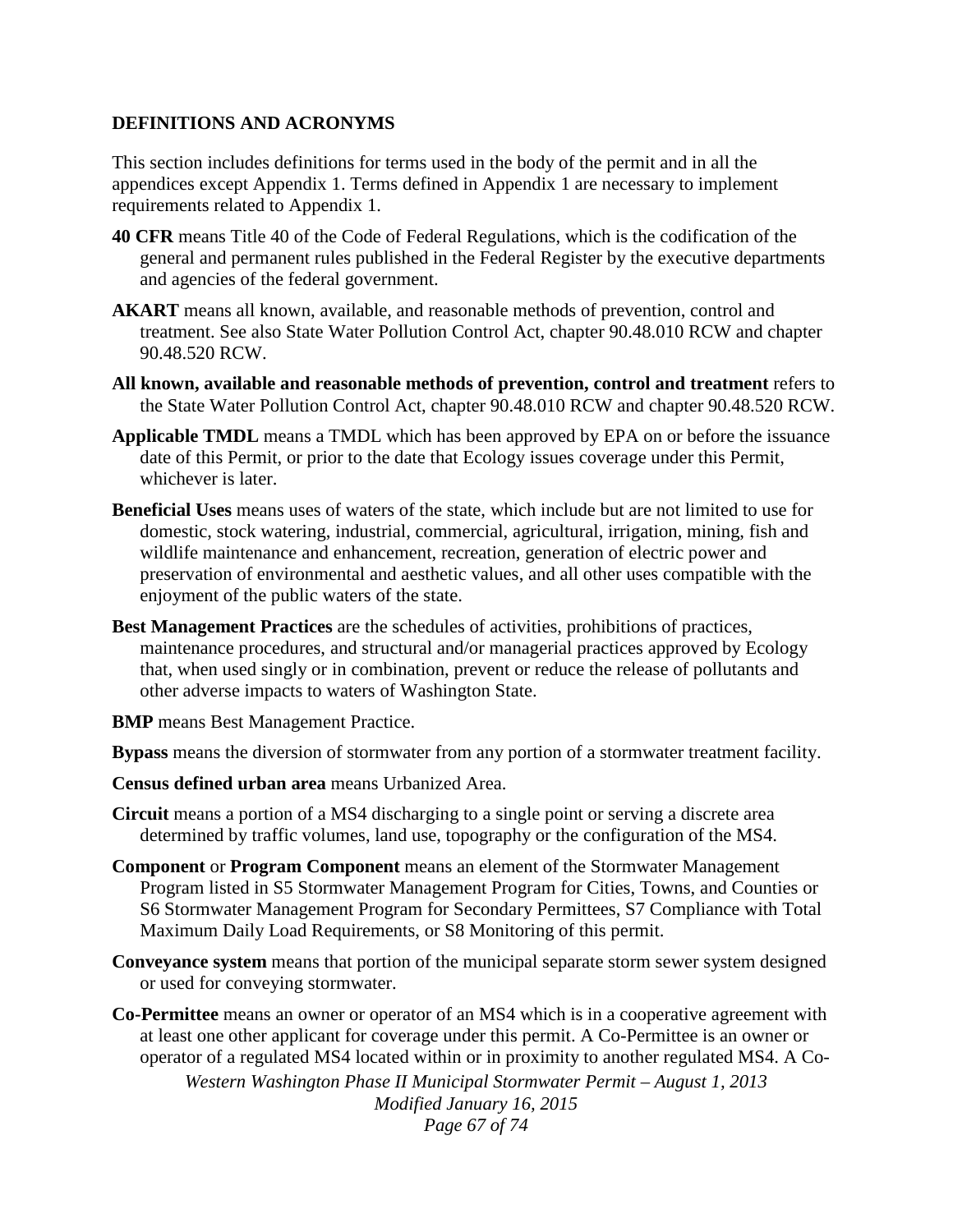Permittee is only responsible for permit conditions relating to discharges from the MS4 the Co-Permittee owns or operates. See also 40 CFR 122.26(b)(1)

- **CWA** means Clean Water Act (formerly referred to as the Federal Water Pollution Control Act or Federal Water Pollution Control Act Amendments of 1972) Pub.L. 92-500, as amended Pub. L. 95-217, Pub. L. 95-576, Pub. L. (6-483 and Pub. L. 97-117, 33 U.S.C. 1251 *et seq*.).
- **Director** means the Director of the Washington State Department of Ecology, or an authorized representative.
- **Discharge Point** means the location where a discharge leaves the Permittee's MS4 through the Permittee's MS4 facilities/BMPs designed to infiltrate. **Entity** means a governmental body, or a public or private organization.
- **EPA** means the U.S. Environmental Protection Agency.
- **General Permit** means a permit which covers multiple dischargers of a point source category within a designated geographical area, in lieu of individual permits being issued to each discharger.
- **Ground water** means water in a saturated zone or stratum beneath the surface of the land or below a surface water body. Refer to chapter 173-200 WAC.
- **Hazardous substance** means any liquid, solid, gas, or sludge, including any material, substance, product, commodity, or waste, regardless of quantity, that exhibits any of the physical, chemical, or biological properties described in WAC 173-303-090 or WAC 173-303-100.
- **Heavy equipment maintenance or storage yard** means an uncovered area where any heavy equipment, such as mowing equipment, excavators, dump trucks, backhoes, or bulldozers are washed or maintained, or where at least five pieces of heavy equipment are stored on a longterm basis.
- **Highway** means a main public road connecting towns and cities.
- **Hydraulically near** means runoff from the site discharges to the sensitive feature without significant natural attenuation of flows that allows for suspended solids removal. See Appendix 7 Determining Construction Site Sediment Damage Potential for a more detailed definition.
- **Hyperchlorinated** means water that contains more than 10 mg/Liter chlorine.
- **Illicit connection** means any infrastructure connection to the MS4 that is not intended, permitted or used for collecting and conveying stormwater or non-stormwater discharges allowed as specified in this permit (S5.C.3 and S6.D.3). Examples include sanitary sewer connections, floor drains, channels, pipelines, conduits, inlets, or outlets that are connected directly to the MS4.
- **Illicit discharge** means any discharge to a MS4 that is not composed entirely of stormwater or of non-stormwater discharges allowed as specified in this permit (S5.C.3 and S6.D.3).
- **Impervious surface** means a non-vegetated surface area that either prevents or retards the entry of water into the soil mantle as under natural conditions prior to development. A non-

*Western Washington Phase II Municipal Stormwater Permit – August 1, 2013 Modified January 16, 2015 Page 68 of 74*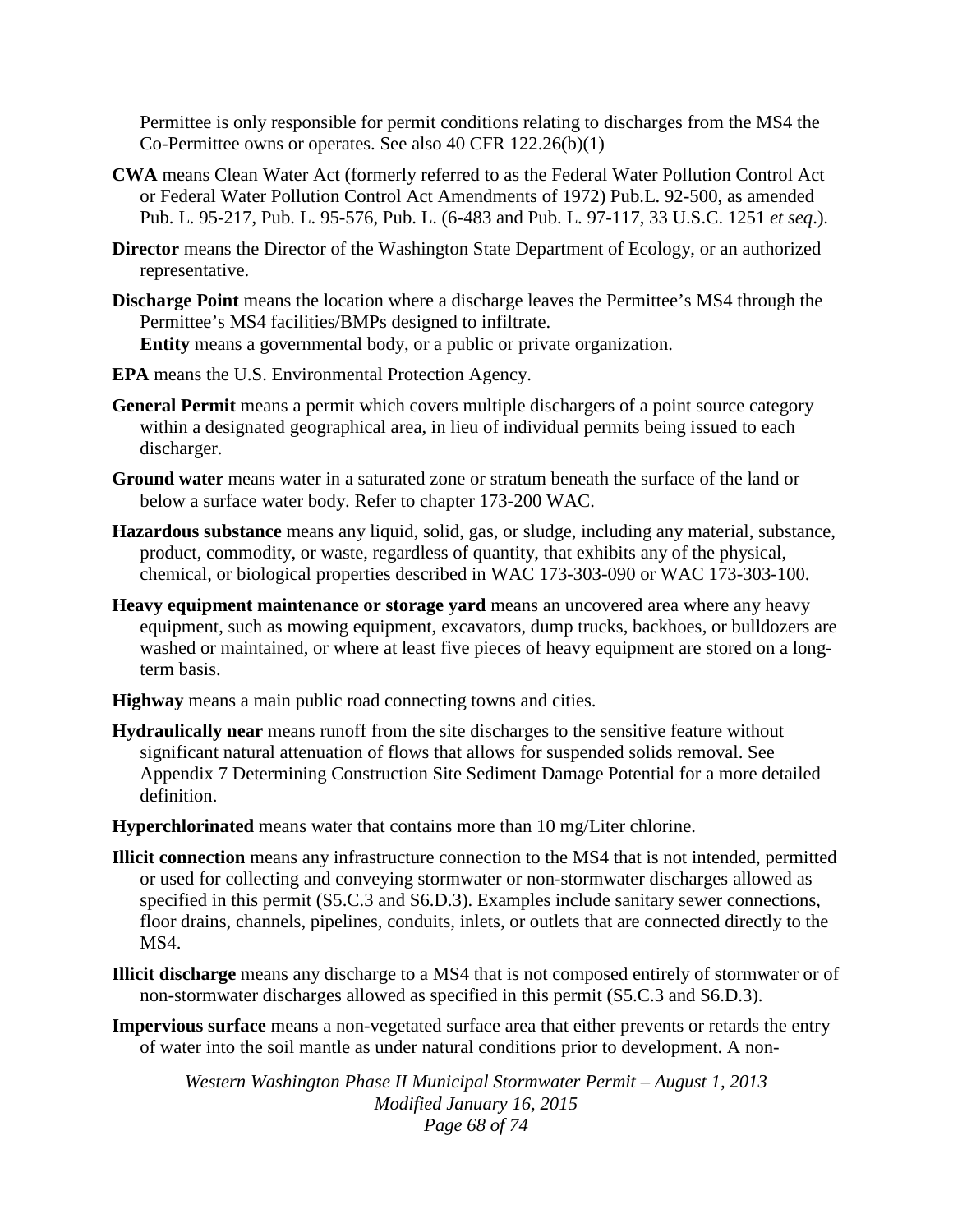vegetated surface area which causes water to run off the surface in greater quantities or at an increased rate of flow from the flow present under natural conditions prior to development. Common impervious surfaces include, but are not limited to, roof tops, walkways, patios, driveways, parking lots or stormwater areas, concrete or asphalt paving, gravel roads, packed earthen materials, and oiled, macadam or other surfaces which similarly impede the natural infiltration of stormwater.

- **Land disturbing activity** means any activity that results in a change in the existing soil cover (both vegetative and non-vegetative) and/or the existing soil topography. Land disturbing activities include, but are not limited to clearing, grading, filling and excavation. Compaction that is associated with stabilization of structures and road construction shall also be considered land disturbing activity. Vegetation maintenance practices, including landscape maintenance and gardening, are not considered land disturbing activity. Stormwater facility maintenance is not considered land disturbing activity if conducted according to established standards and procedures.
- **LID** means Low Impact Development.
- **LID BMP** means low impact development best management practices.
- **LID Principles** means land use management strategies that emphasize conservation, use of onsite natural features, and site planning to minimize impervious surfaces, native vegetation loss, and stormwater runoff.
- **Low Impact Development** means a stormwater and land use management strategy that strives to mimic pre-disturbance hydrologic processes of infiltration, filtration, storage, evaporation and transpiration by emphasizing conservation, use of on-site natural features, site planning, and distributed stormwater management practices that are integrated into a project design.
- **Low impact development best management practices** means distributed stormwater management practices, integrated into a project design, that emphasize pre-disturbance hydrologic processes of infiltration, filtration, storage, evaporation and transpiration. LID BMPs include, but are not limited to, bioretention,rain gardens, permeable pavements, roof downspout controls, dispersion, soil quality and depth, vegetated roofs, minimum excavation foundations, and water re-use.
- **Material Storage Facilities** means an uncovered area where bulk materials (liquid, solid, granular, etc.) are stored in piles, barrels, tanks, bins, crates, or other means.
- **Maximum Extent Practicable** refers to paragraph  $402(p)(3)(B)(iii)$  of the federal Clean Water Act which reads as follows: Permits for discharges from municipal storm sewers shall require controls to reduce the discharge of pollutants to the maximum extent practicable, including management practices, control techniques, and system, design, and engineering methods, and other such provisions as the Administrator or the State determines appropriate for the control of such pollutants.
- **MEP** means Maximum Extent Practicable.

**MS4** means municipal separate storm sewer system.

*Western Washington Phase II Municipal Stormwater Permit – August 1, 2013 Modified January 16, 2015 Page 69 of 74*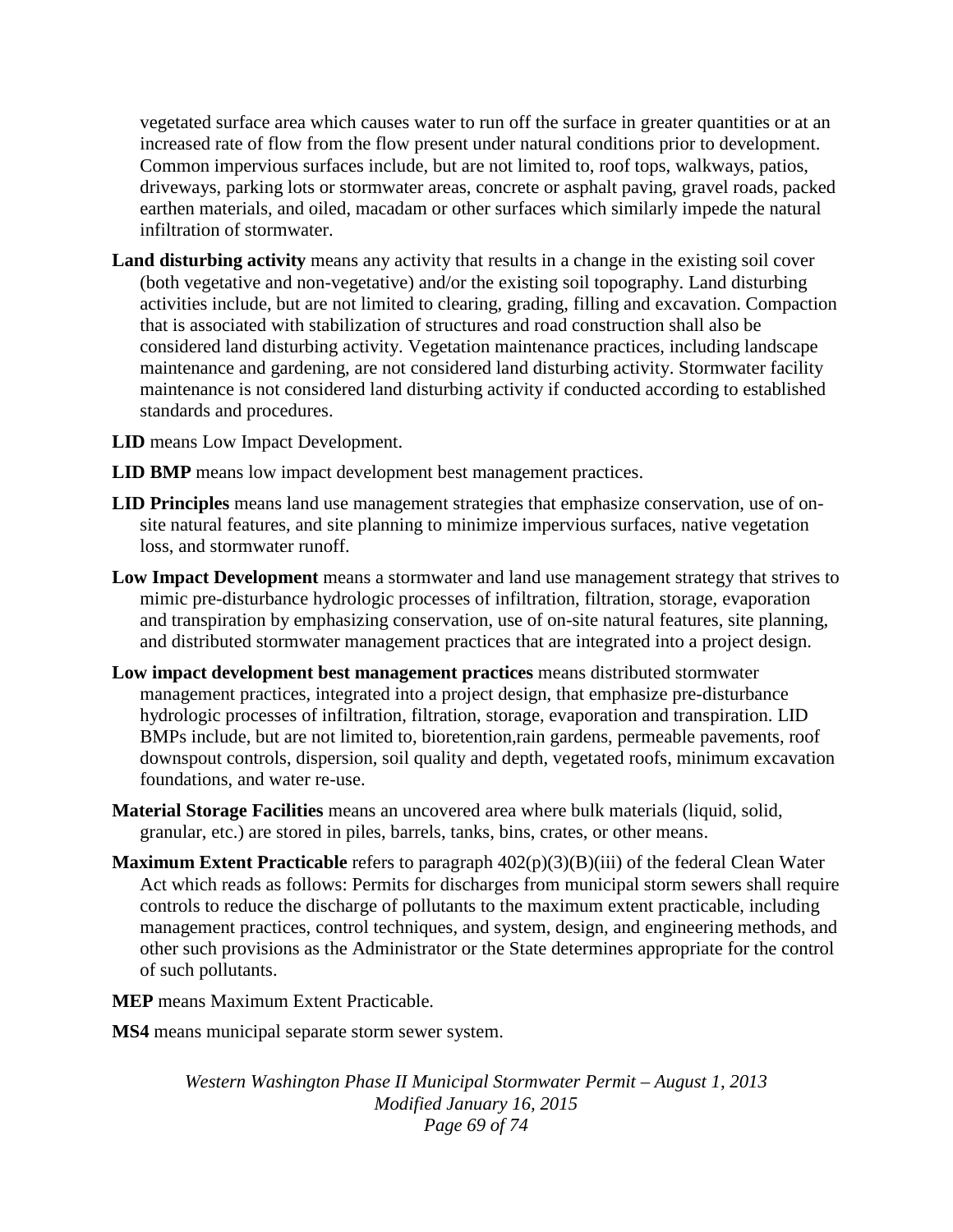- **Municipal Separate Storm Sewer System** means a conveyance, or system of conveyances (including roads with drainage systems, municipal streets, catch basins, curbs, gutters, ditches, manmade channels, or storm drains):
	- (i) Owned or operated by a state, city, town, borough, county, parish, district, association, or other public body (created by or pursuant to state law) having jurisdiction over disposal of wastes, stormwater, or other wastes, including special districts under State law such as a sewer district, flood control district or drainage district, or similar entity, or an Indian tribe or an authorized Indian tribal organization, or a designated and approved management agency under section 208 of the CWA that discharges to waters of Washington State.
	- (ii) Designed or used for collecting or conveying stormwater.
	- (iii) Which is not a combined sewer;
	- (iv) Which is not part of a Publicly Owned Treatment Works (POTW) as defined at 40 CFR 122.2.; and
	- (v) Which is defined as "large" or "medium" or "small" or otherwise designated by Ecology pursuant to 40 CFR 122.26.
- **National Pollutant Discharge Elimination System** means the national program for issuing, modifying, revoking, and reissuing, terminating, monitoring and enforcing permits, and imposing and enforcing pretreatment requirements, under sections 307, 402, 318, and 405 of the Federal Clean Water Act, for the discharge of pollutants to surface waters of the state from point sources. These permits are referred to as NPDES permits and, in Washington State, are administered by the Washington State Department of Ecology.
- **Native vegetation** means vegetation comprised of plant species, other than noxious weeds, that are indigenous to the coastal region of the Pacific Northwest and which reasonably could have been expected to naturally occur on the site. Examples include trees such as Douglas Fir, western hemlock, western red cedar, alder, big-leaf maple; shrubs such as willow, elderberry, salmonberry, and salal; and herbaceous plants such as sword fern, foam flower, and fireweed.
- **New development** means land disturbing activities, including Class IV General Forest Practices that are conversions from timber land to other uses; structural development, including construction or installation of a building or other structure; creation of hard surfaces; and subdivision, short subdivision and binding site plans, as defined and applied in chapter 58.17 RCW. Projects meeting the definition of redevelopment shall not be considered new development. Refer to Appendix 1 for a definition of hard surfaces.
- **New Permittee** means a city, town, or county that is subject to the *Western Washington Municipal Stormwater General Permit* and was not subject to the permit prior to August 1, 2013.
- **New Secondary Permittee** means a Secondary Permittee that is covered under a municipal stormwater general permit and was not covered by the permit prior to August 1, 2013.

*Western Washington Phase II Municipal Stormwater Permit – August 1, 2013 Modified January 16, 2015 Page 70 of 74*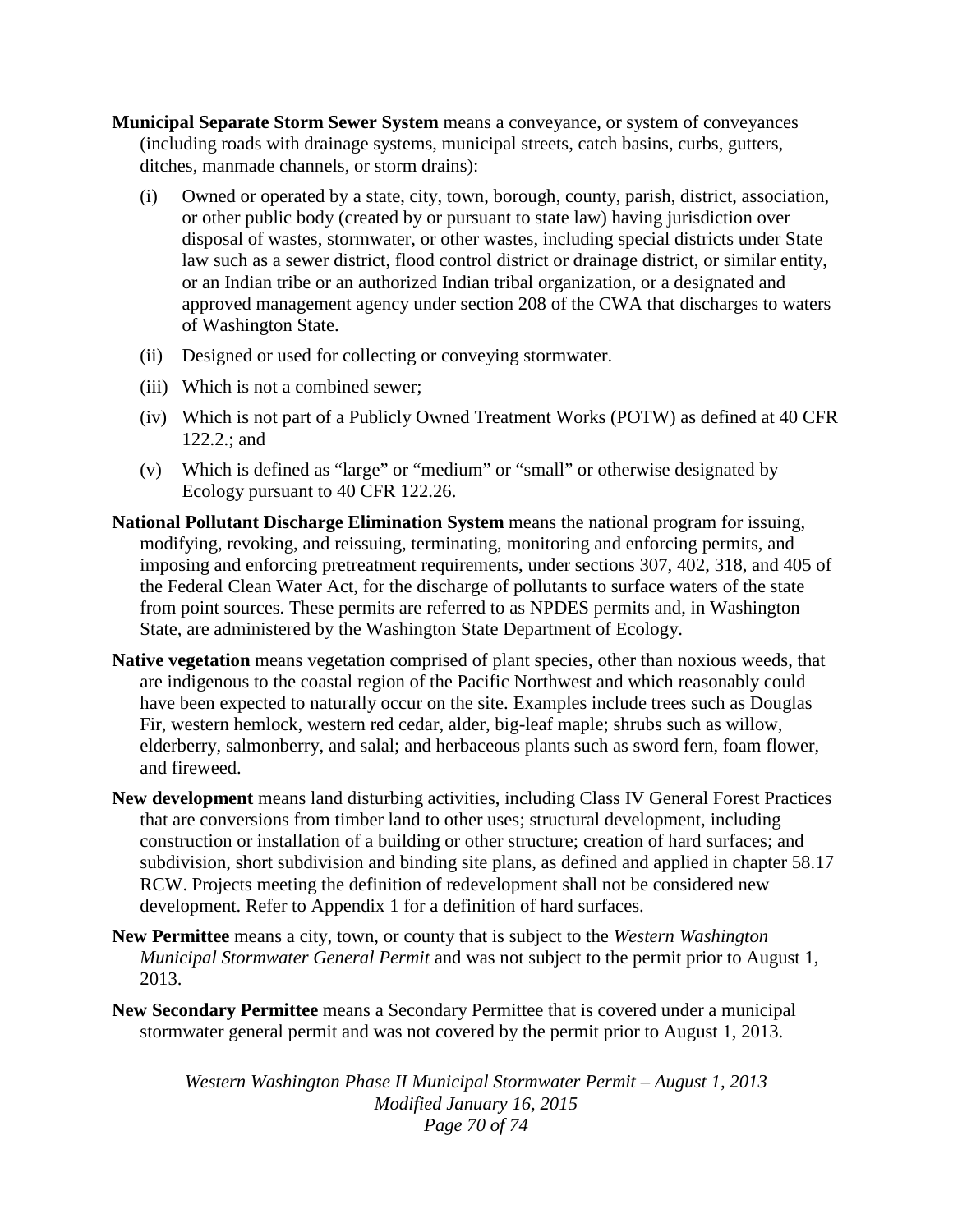**NOI** means Notice of Intent.

- **Notice of Intent** means the application for, or a request for coverage under a General Permit pursuant to WAC 173-226-200.
- **Notice of Intent for Construction Activity** means the application form for coverage under the *Construction Stormwater General Permit.*
- **Notice of Intent for Industrial Activity** means the application form for coverage under the *General Permit for Stormwater Discharges Associated with Industrial Activities*.
- **NPDES** means National Pollutant Discharge Elimination System.
- **Outfall** means a point source as defined by 40 CFR 122.2 at the point where a discharge leaves the Permittee's MS4 and enters a surface receiving waterbody or surface receiving waters. Outfall does not include pipes, tunnels, or other conveyances which connect segments of the same stream or other surface waters and are used to convey primarily surface waters (i.e., culverts).
- Permittee unless otherwise noted, the term "Permittee" includes city, town, or county Permittee, Co-Permittee, New Permittee, Secondary Permittee, and New Secondary Permittee.
- **Physically Interconnected** means that one MS4 is connected to another storm sewer system in such a way that it allows for direct discharges to the second system. For example, the roads with drainage systems and municipal streets of one entity are physically connected directly to a storm sewer system belonging to another entity.
- **Project site** means that portion of a property, properties, or right-of-ways subject to land disturbing activities, new hard surfaces, or replaced hard surfaces. Refer to Appendix 1 for a definition of hard surfaces.
- **QAPP** means Quality Assurance Project Plan.
- **Qualified Personnel** means someone who has had professional training in the aspects of stormwater management for which they are responsible and are under the functional control of the Permittee. Qualified Personnel may be staff members, contractors, or volunteers.
- **Quality Assurance Project Plan** means a document that describes the objectives of an environmental study and the procedures to be followed to achieve those objectives.
- **RCW** means the Revised Code of Washington State.
- **Receiving waterbody** or **receiving waters** means naturally and/or reconstructed naturally occurring surface water bodies, such as creeks, streams, rivers, lakes, wetlands, estuaries, and marine waters, or ground water, to which a MS4 discharges.
- **Redevelopment** means, on a site that is already substantially developed (i.e., has 35% or more of existing hard surface coverage), the creation or addition of hard surfaces; the expansion of a building footprint or addition or replacement of a structure; structural development including construction, installation or expansion of a building or other structure; replacement of hard surface that is not part of a routine maintenance activity; and land disturbing activities. Refer to Appendix 1 for a definition of hard surfaces.

*Western Washington Phase II Municipal Stormwater Permit – August 1, 2013 Modified January 16, 2015 Page 71 of 74*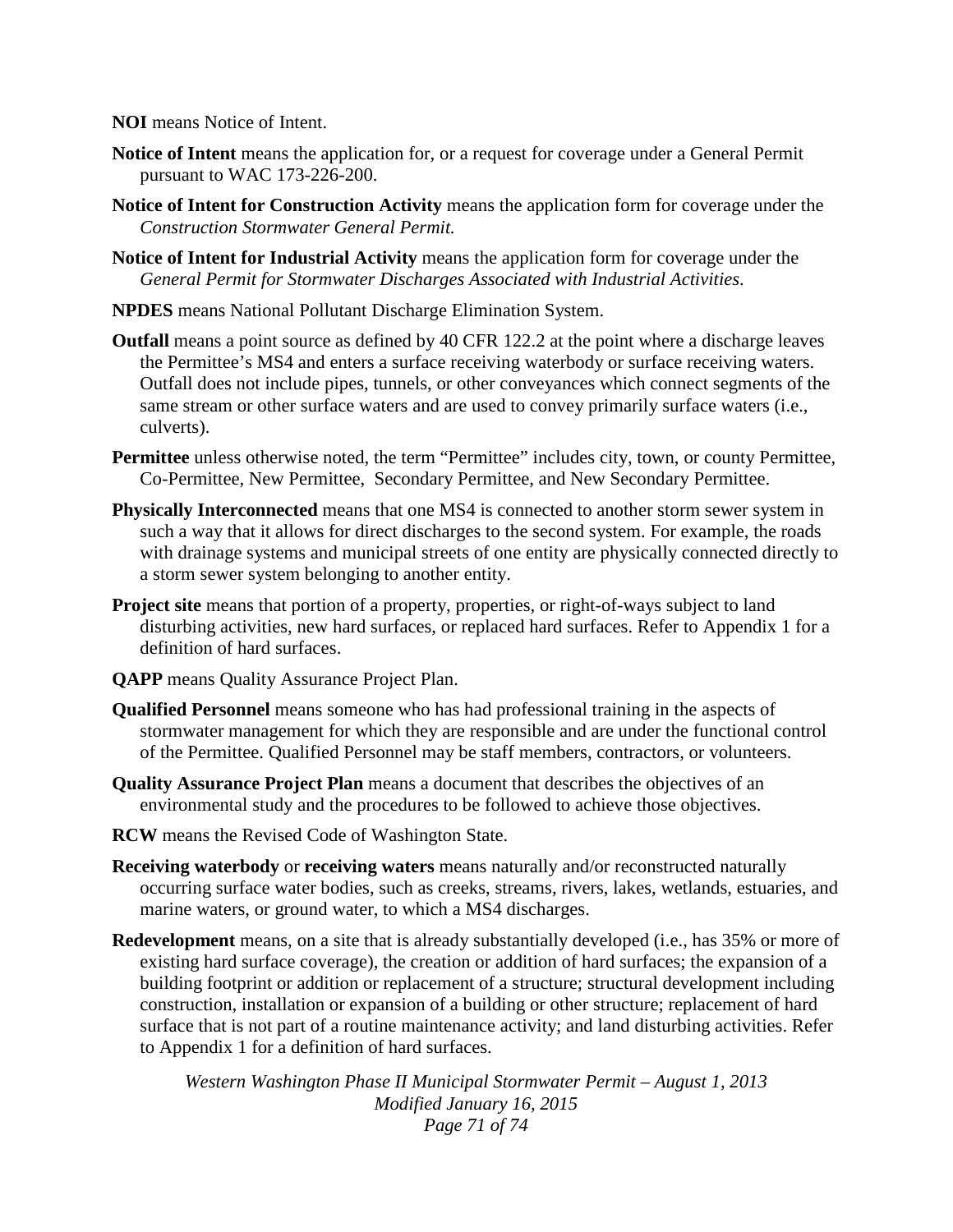- **Regional Stormwater Monitoring Program** means, for all of western Washington, a stormwater-focused monitoring and assessment program consisting of these components: status and trends monitoring in small streams and marine nearshore areas, stormwater management program effectiveness studies, and a source identification information repository (SIDIR). The priorities and scope for the RSMP are set by a formal stakeholder group. For this permit term, RSMP status and trends monitoring will be conducted in the Puget Sound basin only.
- **Regulated Small Municipal Separate Storm Sewer System** means a Municipal Separate Storm Sewer System which is automatically designated for inclusion in the Phase II stormwater permitting program by its location within an Urbanized Area, or by designation by Ecology and is not eligible for a waiver or exemption under S1.C.
- **RSMP** means Regional Stormwater Monitoring Program.
- **Runoff** is water that travels across the land surface and discharges to water bodies either directly or through a collection and conveyance system. See also "Stormwater."
- **Secondary Permittee** is an operator of a regulated small MS4 which is not a city, town or county. Secondary Permittees include special purpose districts and other public entities that meet the criteria in S1.B.
- **Sediment/Erosion-Sensitive Feature** means an area subject to significant degradation due to the effect of construction runoff, or areas requiring special protection to prevent erosion. See Appendix 7 Determining Construction Site Sediment Transport Potential for a more detailed definition.
- **Shared water bodies** means water bodies, including downstream segments, lakes and estuaries that receive discharges from more than one Permittee.
- **SIDIR** means Source Identification Information Repository.
- **Significant contributor** means a discharge that contributes a loading of pollutants considered to be sufficient to cause or exacerbate the deterioration of receiving water quality or instream habitat conditions.
- **Small Municipal Separate Storm Sewer System** means an MS4 that is not defined as "large" or "medium" pursuant to 40 CFR 122.26(b)(4)  $\&$  (7) or designated under 40 CFR 122.26  $(a)(1)(v)$ .
- **Source control BMP** means a structure or operation that is intended to prevent pollutants from coming into contact with stormwater through physical separation of areas or careful management of activities that are sources of pollutants. The *SWMMWW* separates source control BMPs into two types. Structural Source Control BMPs are physical, structural, or mechanical devices, or facilities that are intended to prevent pollutants from entering stormwater. Operational BMPs are non-structural practices that prevent or reduce pollutants from entering stormwater. See Volume IV of the *SWMMWW* for details.
- **Stormwater** means runoff during and following precipitation and snowmelt events, including surface runoff, drainage or interflow.

*Western Washington Phase II Municipal Stormwater Permit – August 1, 2013 Modified January 16, 2015 Page 72 of 74*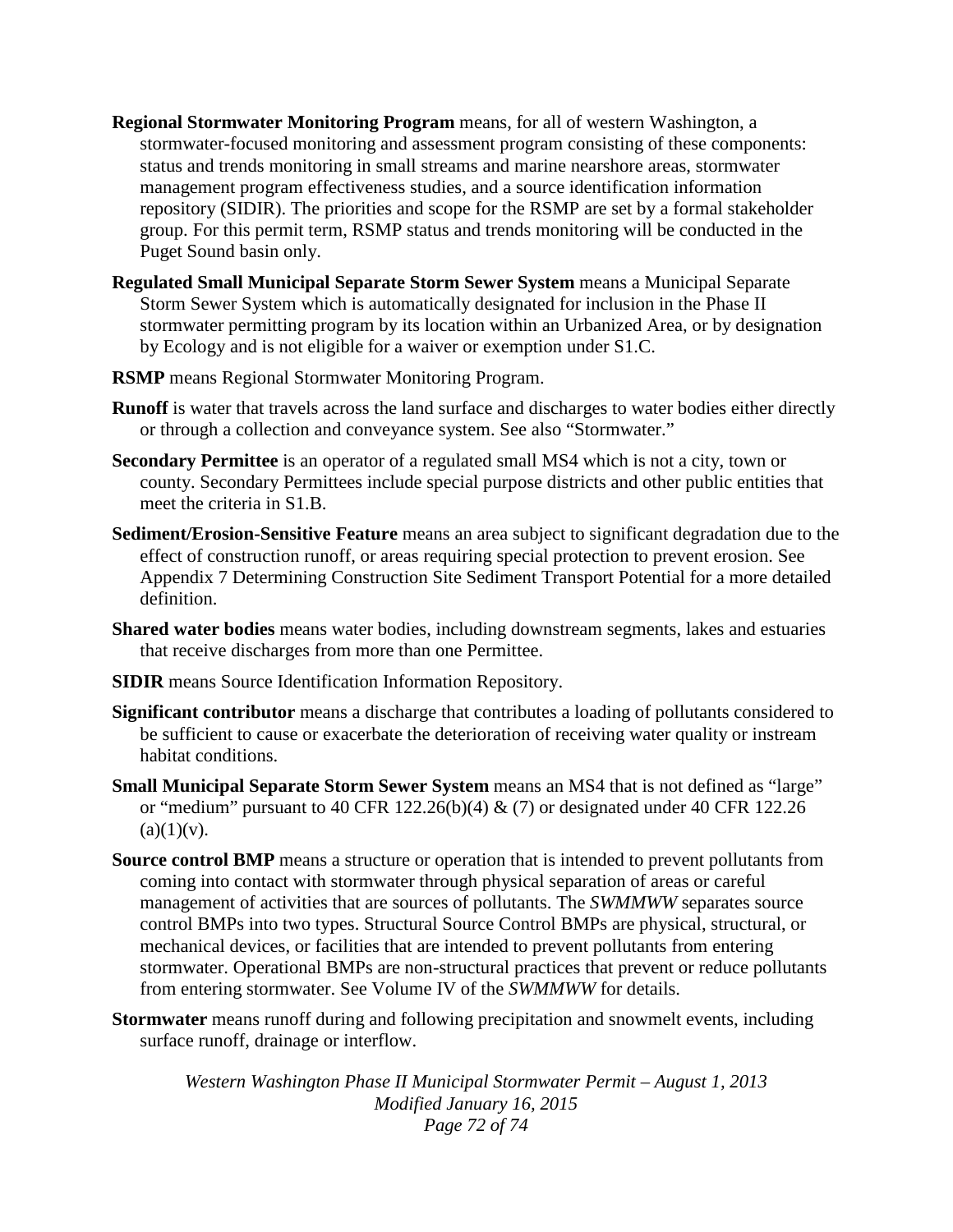- **Stormwater Associated with Industrial and Construction Activity** means the discharge from any conveyance which is used for collecting and conveying stormwater, which is directly related to manufacturing, processing or raw materials storage areas at an industrial plant, or associated with clearing, grading and/or excavation, and is required to have an NPDES permit in accordance with 40 CFR 122.26.
- **Stormwater Management Program** means a set of actions and activities designed to reduce the discharge of pollutants from the MS4 to the MEP and to protect water quality, and comprising the components listed in S5 (for cities, towns, and counties) or S6 (for Secondary Permittees) of this Permit and any additional actions necessary to meet the requirements of applicable TMDLs pursuant to S7 *Compliance with TMDL Requirements,* and S8 *Monitoring and Assessment*.
- **Stormwater Treatment and Flow Control BMPs/Facilities** means detention facilities, treatment BMPs/facilities, bioretention, vegetated roofs, and permeable pavements that help meet Appendix 1 Minimum Requirements #6 (treatment), #7 (flow control), or both.
- **SWMMWW or Stormwater Management Manual for Western Washington** means *Stormwater Management Manual for Western Washington (as amended in 2014)*
- **SWMP** means Stormwater Management Program.
- **TMDL** means Total Maximum Daily Load.
- **Total Maximum Daily Load** means a water cleanup plan. A TMDL is a calculation of the maximum amount of a pollutant that a water body can receive and still meet water quality standards, and an allocation of that amount to the pollutant's sources. A TMDL is the sum of the allowable loads of a single pollutant from all contributing point and nonpoint sources. The calculation must include a margin of safety to ensure that the water body can be used for the purposes the state has designated. The calculation must also account for seasonable variation in water quality. Water quality standards are set by states, territories, and tribes. They identify the uses for each water body, for example, drinking water supply, contact recreation (swimming), and aquatic life support (fishing), and the scientific criteria to support that use. The Clean Water Act, section 303, establishes the water quality standards and TMDL programs.
- **Tributary conveyance** means pipes, ditches, catch basins, and inlets owned or operated by the Permittee and designed or used for collecting and conveying stormwater.
- **UGA** means Urban Growth Area.
- **Urban Growth Area** means those areas designated by a county pursuant to RCW 36.70A.110.
- **Urbanized Area** is a federally-designated land area comprising one or more places and the adjacent densely settled surrounding area that together have a residential population of at least 50,000 and an overall population density of at least 1,000 people per square mile. Urbanized Areas are designated by the U.S. Census Bureau based on the most recent decennial census.

*Western Washington Phase II Municipal Stormwater Permit – August 1, 2013 Modified January 16, 2015 Page 73 of 74*